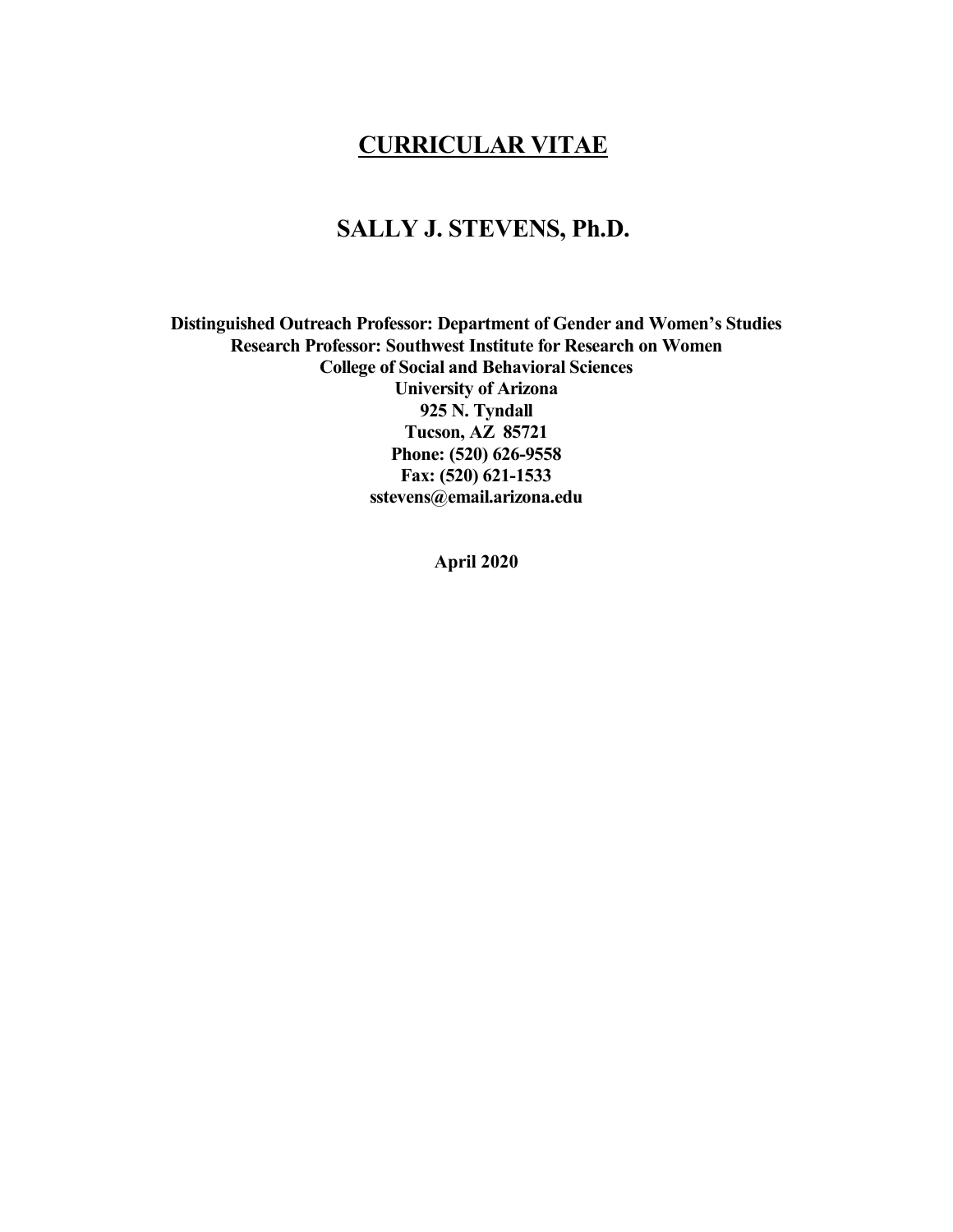#### **DEGREES AWARDED**

**BA** The Evergreen State College, Olympia, Washington, Psychology and Education, August, 1978 **MEd** The University of Arizona, Tucson, Arizona Educational Psychology, October, 1981

**MA** The University of Arizona, Tucson, Arizona, Educational Psychology, May, 1983

**PhD** The University of Arizona, Tucson, Arizona, Educational Psychology, November, 1987

**License** Licensed Substance Abuse Counselor (LSAC) State of Arizona, 1992 – Current

#### **PROFESSIONAL POSITIONS & FUNDED PROJECTS**

#### **\*Current Positions & Active Grants Selected Chairs, Awards, Memberships, Expert Outreach Activities: Page 56**

**Interim Department Head,** Department of Gender and Women's Studies, The University of Arizona, Tucson, AZ. December, 2019 – March 1, 2020.

**\*Principal Investigator,** Wellbeing of Justice-involved Youth in Pima County Arizona, June 1, 2019 – February 29, 2020. A \$7,500 grant from the University of Arizona – Eller College of Management: The Making Action Possible Dashboard for the development of a white paper on justice-involved youth. (PI = S. Stevens) (Active 3%)

**Senior Research Advisor,** Project Arizona AWARE (Advancing Wellness and Resiliency in Education) April 30, 2019 – September 30, 2019. A \$23,395 subcontract from the Arizona Department of Education for evaluation services for a program to address student mental health. Funded by the Substance Abuse and Mental Health Services Administration, H79 SM080976 ( $PI = R$ . Astorga).

**\*Senior Research Advisor,** Dragonfly Community Center Supportive Services for Homeless Individuals and Families, November 1, 2018 – October 31, 2023. A \$384,984 subcontract from Amity Foundation for evaluation services for homeless individuals and families. Funded by the Substance Abuse and Mental Health Services Administration, 1H79TI080533 ( $PI = R$ . Cannon) (Active 4%)

**Co-Investigator,** Juvenile Justice Initiative-Reducing Burden and Increasing Opportunity, July 1, 2017 – November 30, 2019. A \$62,000 subcontract from Arizona Legal Women and Youth Services for a research and policy project to enhance fairness in Arizona's juvenile justice system and increase positive outcomes for youth. Funded by the Vitalyst Health Foundation 090017. ( $PI = J$ . Contreras)

**\*Research Professor,** Southwest Institute for Research on Women, The University of Arizona, Tucson, AZ. August, 2017 – Current.

**Co-Investigator/Evaluator,** Innovations in Social Science Learning: The Poverty Project in Tucson Field Workshop, September 1, 2016- August 31, 2019. A \$248,882 research project to examine the effectiveness of an applied social science methods undergraduate course. Funded by the National Science Foundation #1608007. ( $PI = B$ . Mayer)

**Principal Investigator,** Women in the ADOT Workforce, April 24, 2016 – June 30, 2019. A \$199,746 contract from the Arizona Department of Transportation (ADOT) to evaluate policies and procedures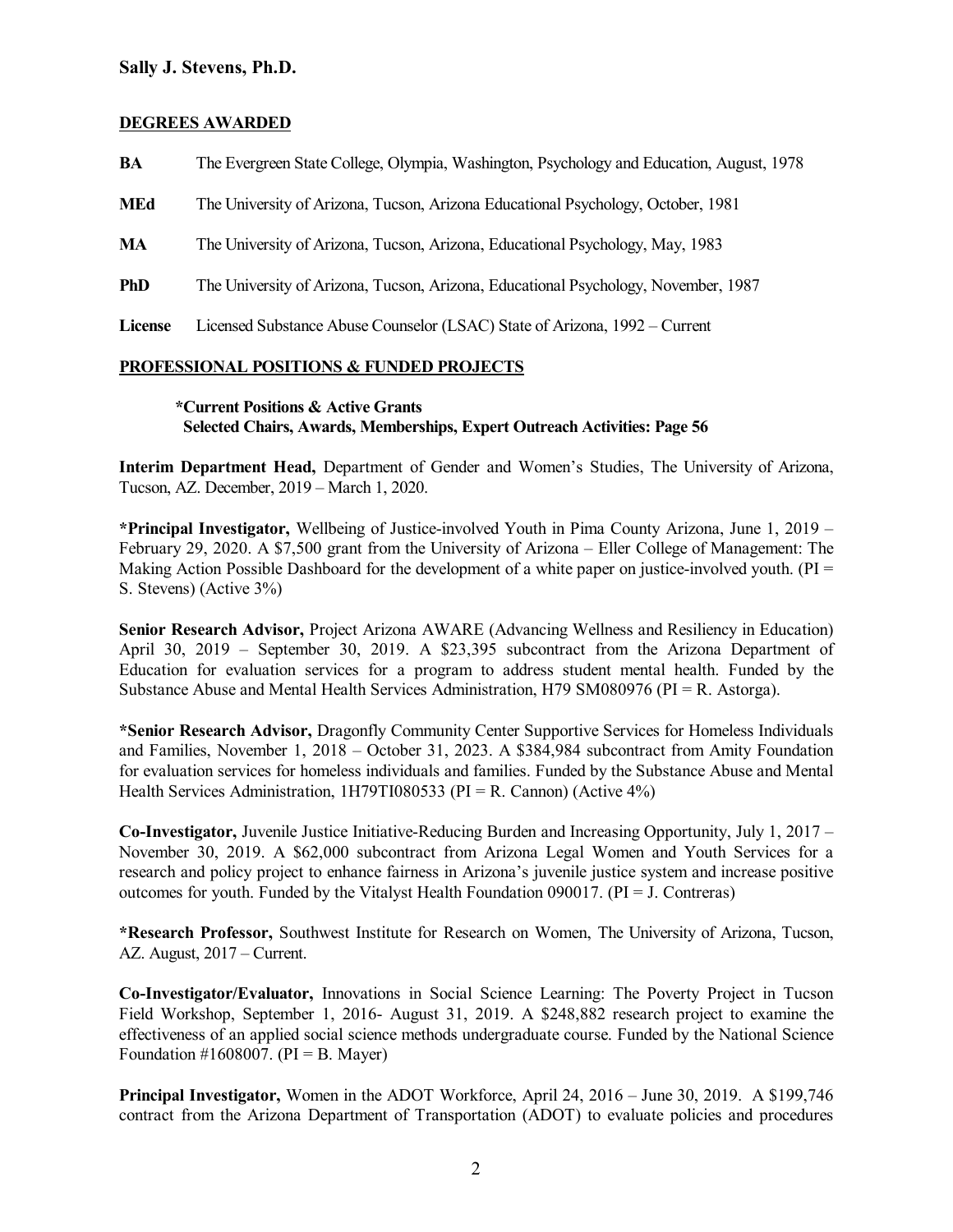within ADOT to inform on potential strategies for addressing the underrepresentation of women in this workforce. Funded by Arizona Department of Transportation MPD0041-16 SRP 743. (PI= S. Stevens)

**Evaluator and Training & Outreach,** Southern Arizona Anti-Trafficking United Response Network (SAATURN), September 30, 2015 – March 31, 2018. A \$49,331 subcontract from CODAC Health, Recovery and Wellness and a \$79,101 subcontract from the Tucson Police Department to evaluate a collaborative model to combat human trafficking and collaborate on training and outreach activities. Funded by the Department of Justice #2015-VT-BX-K006 (CODAC) and #2015-VT-BX-K048 (TPD).  $(PI = E.$  Ornelas – CODAC; F. Hand = TPD)

**Project Advisor,** Text, Talk Act, April 1 2015- June 30 2015. A \$5,500 sub-award to conduct an evaluation of two Text, Talk Act on-line events. Funded by the University of Arizona - School of Government & Public Policy, National Institute for Civil Discourse. ( $PI = T$ . Bogart)

**Co-Investigator,** Creating Community Solutions Evaluation, May 11, 2015 – September 30, 2015. A \$31,075 sub-award to conduct an evaluation of the Creating Communities Solutions program. Funded by the University of Arizona-School of Government & Public Policy, National Institute for Civil Discourse/Abt Associates, Proposal, UAR 442710. Prime Sponsor ID: 011126, Substance Abuse and Mental Health Services Administration.  $(PI = Abt$  Associates)

**Co-Investigator,** National Cross-site Evaluation: Pregnant and Postpartum and Youth Data Project, March 4, 2015 – January 27, 2019. A \$931,837 subcontract from Research Triangle Institute International to conduct a national cross-site evaluation of pregnant and postpartum women and youth projects. Funded by the Substance Abuse and Mental Health Services Administration. SAMHSA Contract # HHSS283201200006I/HHSS28342004T. (PI = L. Dunlap)

**Senior Project Advisor,** ANCHOR Project: A Trauma-Informed System of Care for Chronically Homeless LGBTQ Transitional Age Youth, September 30, 2014 – November 29, 2017. A \$1,199,149 action-research project to provide trauma-informed care with case management, housing linkages, substance abuse and mental health treatment, and recovery supports. Funded by the Substance Abuse and Mental Health Services Administration – Co-occurring and Homeless Activities 1H79TI025607. ( $PI = C$ . Powell)

**Gender Expert,** Developing a Sustainable Seafood Industry Infrastructure in Burma, 09/22/2014 – 12/21/2017. A \$1,728,871 capacity building project with the seafood industry in Burma. Funded by USAID, Cooperative Agreement No. AID-482-A-14-00003 (PI = K. Fitzsimmons)

**Faculty Director,** WISE: Science and Engineering Excellence (SEE) Banquet, January 1, 2013 – May 16, 2014. A \$1,000 faculty-student interaction grant for April 18, 2014 SEE banquet. University of Arizona - College of Social and Behavioral Sciences Magellan Circle.

**Principal Investigator,** FY 12 Cohort Juvenile Drug Court/Reclaiming Futures Evaluation, August 1, 2013 – July 30, 2016. A \$712,707 national cross-site evaluation of three FY12 Reclaiming Futures (Robert Wood Johnson) and Juvenile Drug Court program site. Department of Justice – Office on Juvenile Justice and Delinquency Prevention, #2013-DC-BX-0081. (PI = S. Stevens)

**Co-Investigator,** Love Maps for Middle School: Nurturing Digital Activism for Social Justice, July 1, 2013 – September 30, 2013. A \$9,621 grant to the University of Arizona- Department of Gender and Women's Studies for developing and facilitating digital media social justice workshops for middle school students. University of California Humanities Research Institute through funding from the MacArthur Foundation Digital Media and Learning Initiative.  $(PI = M. \text{ Casper})$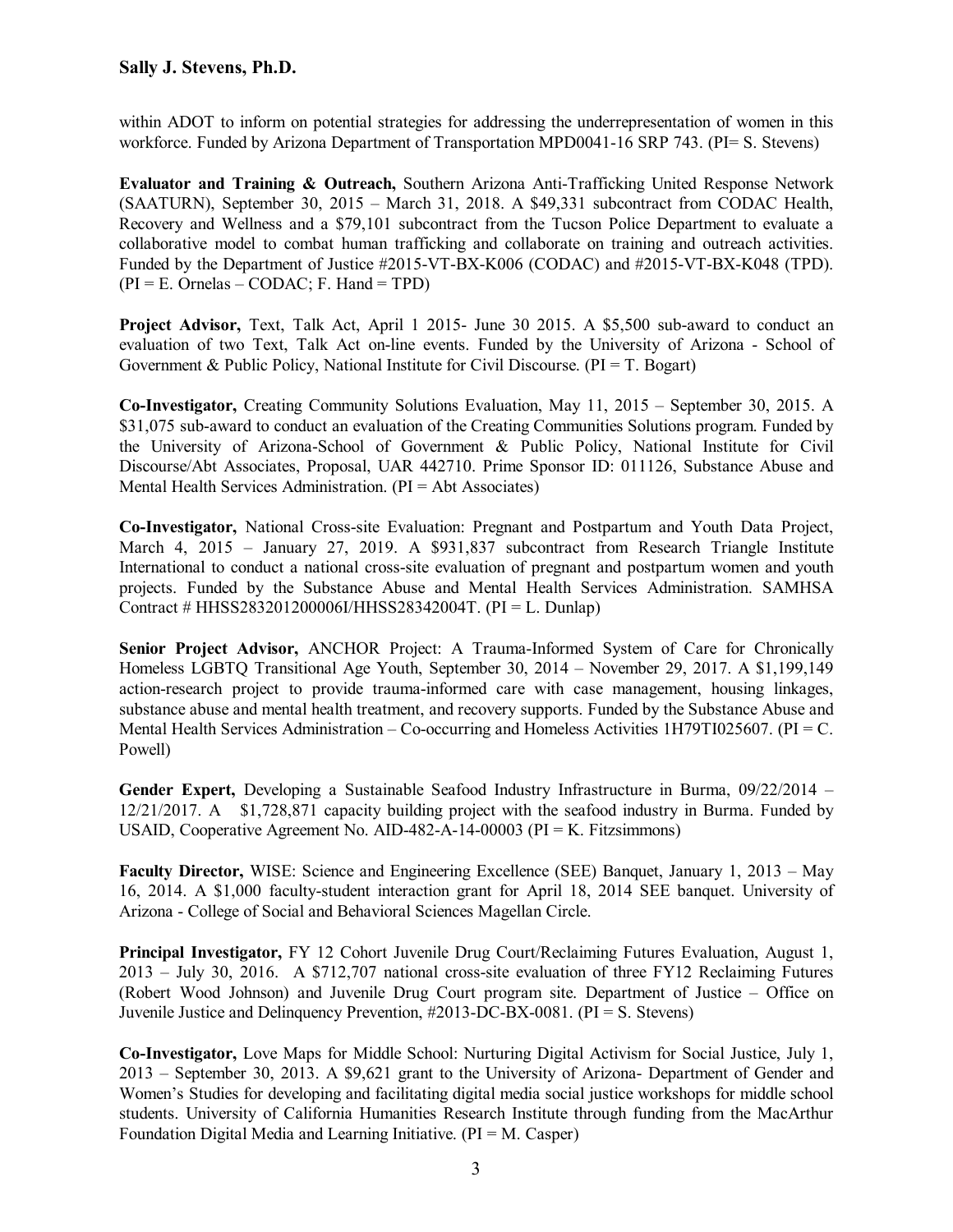**Senior Project Advisor,** Effectiveness of Volunteer Telephone Continuing Care for Adolescents with Substance Use Disorders, December 15, 2012 – December 14, 2017. A \$2,185,487 grant to Chestnut Health Systems (UA-SIROW subcontract \$384,762) to conduct research on adolescent telephone continuing care following residential treatment. NIH - National Institute for Alcohol Abuse and Alcoholism,  $\#1R01A4021118-01A1$ . (PI = M. Godley; UA subcontract = A. Greene)

**Evaluation Advisor**, Project Launch ~Ili Uusim Hiapsi Evaluation, September 30, 2012 – September 20, 2017. A \$4,195,000 grant to the Pascua Yaqui Tribe (UA-SIROW subcontract \$835,035) to conduct project evaluation on a Pascua Yaqui wellness project for children ages 0 to 8 years and their families. Funded by the Substance Abuse and Mental Health Services Administration – Center for Mental Health Services Grant Number SM061294. (PI= D. Noonan; UA subcontract = C. Powell)

**Evaluation Advisor**, Pascua System of Care Treatment Expansion Evaluation, September 30, 2012 – September 20, 2016. A \$4,000,000 grant to the Pascua Yaqui Tribe (UA-SIROW subcontract \$796,104) to conduct project evaluation on a Pascua Yaqui system of care project for youth and families. Funded by the Substance Abuse and Mental Health Services Administration – Center for Mental Health Services Grant Number SM061243. (PI= D. Noonan; UA subcontract = C. Powell)

**\*Distinguished Outreach Professor,** Department of Gender and Women's Studies and the Southwest Institute for Research on Women. The University of Arizona, Tucson, AZ. February 2012 to present.

**Principal Investigator,** An Innovative Hybrid Program for Diversifying and Building Capacity in the STEM/ICT Workforce: iSTEM, February 15, 2012 – January 31, 2015. A \$1,251,549 hybrid mentoring and informal science STEM program and evaluation serving Native American and Hispanic students in grades  $3<sup>rd</sup> - 8<sup>th</sup>$ . National Science Foundation, #1139317. (PI = S. Stevens)

**Principal Investigator,** National Cross-site Evaluation of Reclaiming Futures/Juvenile Drug Court Programs, July 6, 2011- December 31, 2015. A \$1,731,483 cross site evaluation of Reclaiming Futures (Robert Wood Johnson) and Juvenile Drug Court. Office on Juvenile Justice and Delinquency Prevention Programs/Library of Congress - Contract # LCFRD11C0007. (PI = S. Stevens)

**Principal Investigator,** Women's Health and Sexualities: An Education and Training Conference, October, 2011 - March 2012. A \$15,000 grant to support a southwest regional conference in San Antonio, TX. Alice Kleberg Reynolds Foundation.  $(PI = S$ . Stevens)

**Senior Program Advisor,** Working Poor Mothers of Minors (MOMs) Project, September 30, 2011- September 29, 2014. A \$1,572,000 action-research project to provide residential treatment for working poor mothers and their children with family services, case management, sexual health curriculum and linkages to housing. Funded by the Substance Abuse and Mental Health Services Administration – Center for Substance Abuse Treatment Grant Number 1H79TI023657. (PI = R. Andrade)

**Co-Investigator,** Immigrant Mothers with Citizen Children: Rethinking Family Welfare Policies in a Transnational Era, July 1, 2010-June 30, 2011. A \$26,800 mixed-method pilot research project. Funded by the University of Arizona, Office of the Vice President for Research, Graduate Studies, and Economic Development.  $(PI = E$ . Luibheid)

**Co-Investigator,** Youth Sexuality, Health and Rights in the United States: Transforming Public Policy and Public Understanding through Social Science Research. The Crossroads Collaborative: Initial funding: September 1, 2010 – December 31, 2012. A \$734,000 research, action, education and policy project. Second funding: \$330,000 September 1, 2012 – August 31, 2014 for continuation of activities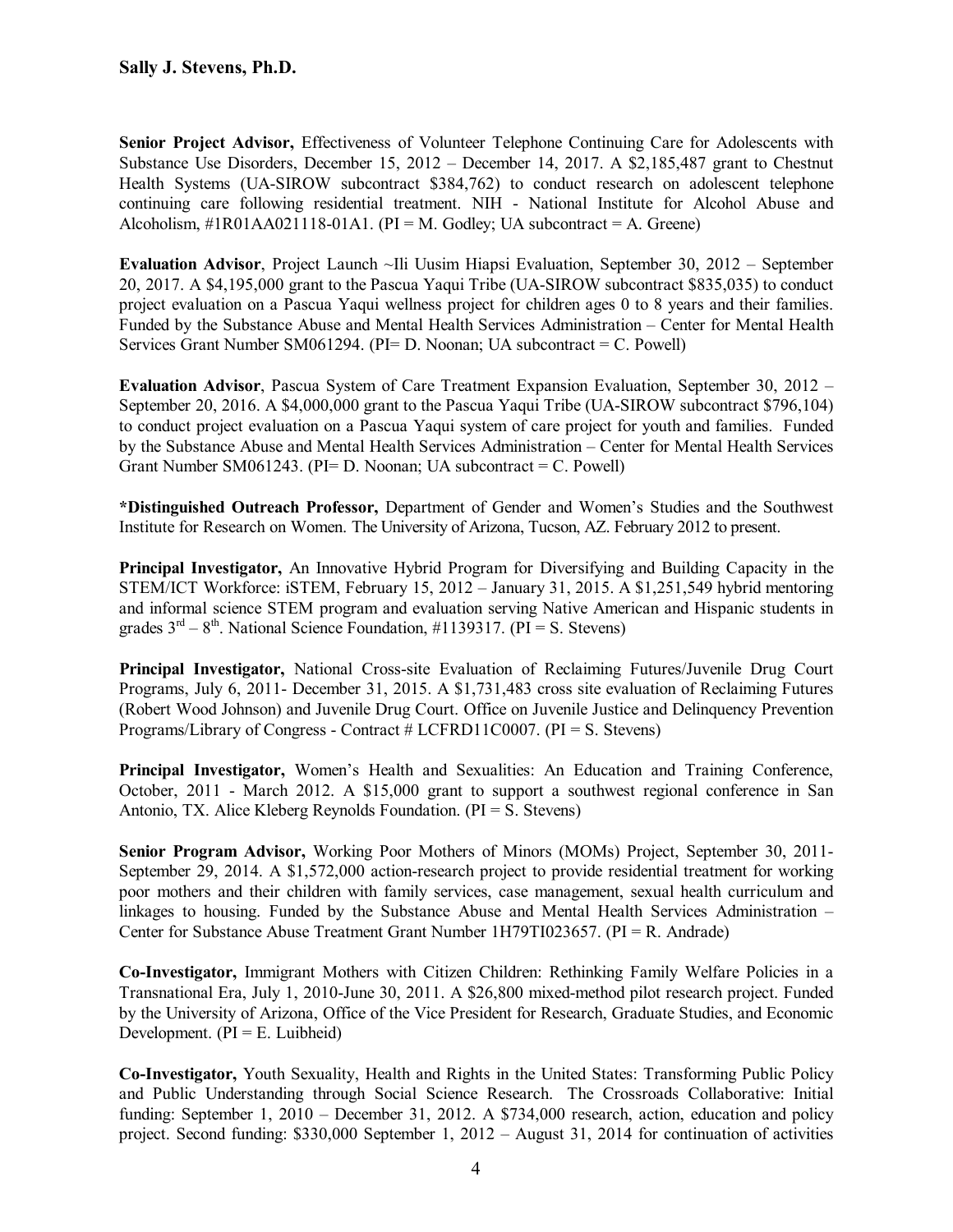(Total Funding: \$1,064,000). Funded by the Ford Foundation (PIs = S. Russell and A. Lacona)

**Co-Investigator,** Seven Challenges Evaluation Project, July 1, 2010 – December 31, 2010. A \$6,110 evaluation project to analyze data on the Seven Challenges Adolescent Treatment Program. Funded by Seven Challenges.  $(PI = J. Korchmaros)$ 

**Principal Investigator,** i-TEAM: A Treatment Systems Approach for Homeless LGBTQ Youth, September 30, 2009 – September 29, 2014. A \$1,750,000 action-research project to provide case management, housing, substance abuse and mental health treatment, HIV prevention and testing, and evaluation. Funded by the Substance Abuse and Mental Health Services Administration – Co-occurring and Homeless Activities Branch Grant Number 1H79TI021367. (PI = S. Stevens)

**Intervention Director,** Health Education for Youth: Treatment & Intervention Program & Services for Tucson Youth, September 30, 2009 – September 29, 2014. A \$2,000,000 to CODAC (UA-SIROW subcontract \$700,000) action-research project to provide health education, substance abuse and mental health treatment and evaluation for adolescents involved in the criminal justice system. Funded by the Substance Abuse and Mental Health Services Administration - Center for Substance Abuse Treatment Grant Number 1H70TI019911. ( $PI = A$ . Graves; UA subcontract = C. Powell)

**Principal Investigator,** EON-Prism Research Cluster, July 1, 2009 – June 30, 2012. A \$6,000 grant to support an academic/community research cluster on health related issues of LGBTQ youth. Funded by the LGBT Studies, University of Arizona. (PI = S. Stevens)

**Principal Investigator,** Human Papillomavirus: An Interdisciplinary Project to Conduct Outreach, Education and Pilot Research with University and Community Partners, November, 2008 – March, 2010. A \$5,000 project to facilitate one academic and two community forums on HPV. Funded by the College of Social and Behavioral Science, University of Arizona. (PI = S. Stevens)

**Policy Consortium Chair,** Las Rosas: A Recovery Oriented Support System Approach for Adolescent Girls, September30, 2008 – September 29, 2011. A 1.2 million treatment and recovery project for girls. Funded by the Substance Abuse and Mental Health Services Administration – Center for Substance Abuse Treatment Grant Number 1H79TI020138. (PI = B. Ruiz)

**Evaluator,** Office on Violence against Women Grant to Encourage Arrest Policies and Enforcement of Protection Orders Program in Pima County Arizona, February 1, 2008 – July 31, 2010. Provide evaluation services to a \$1 million prevention of domestic violence project. Funded by U.S. Department of Justice - Office on Violence Against Women Grant Number 2007-WE-AX-0045. (PI = B. LaWall)

**Senior Program Advisor,** HerStory to Health, September 30, 2007 to September 29, 2013. Provide consultation to a \$2.5 million HIV and trauma treatment action research project for women. Funded by the Substance Abuse and Mental Health Service Administration – Center for Substance Abuse Treatment Grant Number 1H79TI018730. (PI = R. Andrade)

**Principal Investigator,** Technical Assistance Services for SAMHSA/CSAT Division of Services Improvement Activities and Its Grantees, August 2007 to April 2008. \$16,000 to organize and facilitate the Joint Meeting on Adolescent Treatment Effectiveness. WESTAT Contract # 270-03-6002. (PI = S. Stevens)

**Senior Advisor,** Status of Women in Arizona, August, 2007 – October, 2007. \$14,451 to provide advice and review for the Status Report. Funded by the Southern Arizona Women's Foundation. (PI = C. Knox)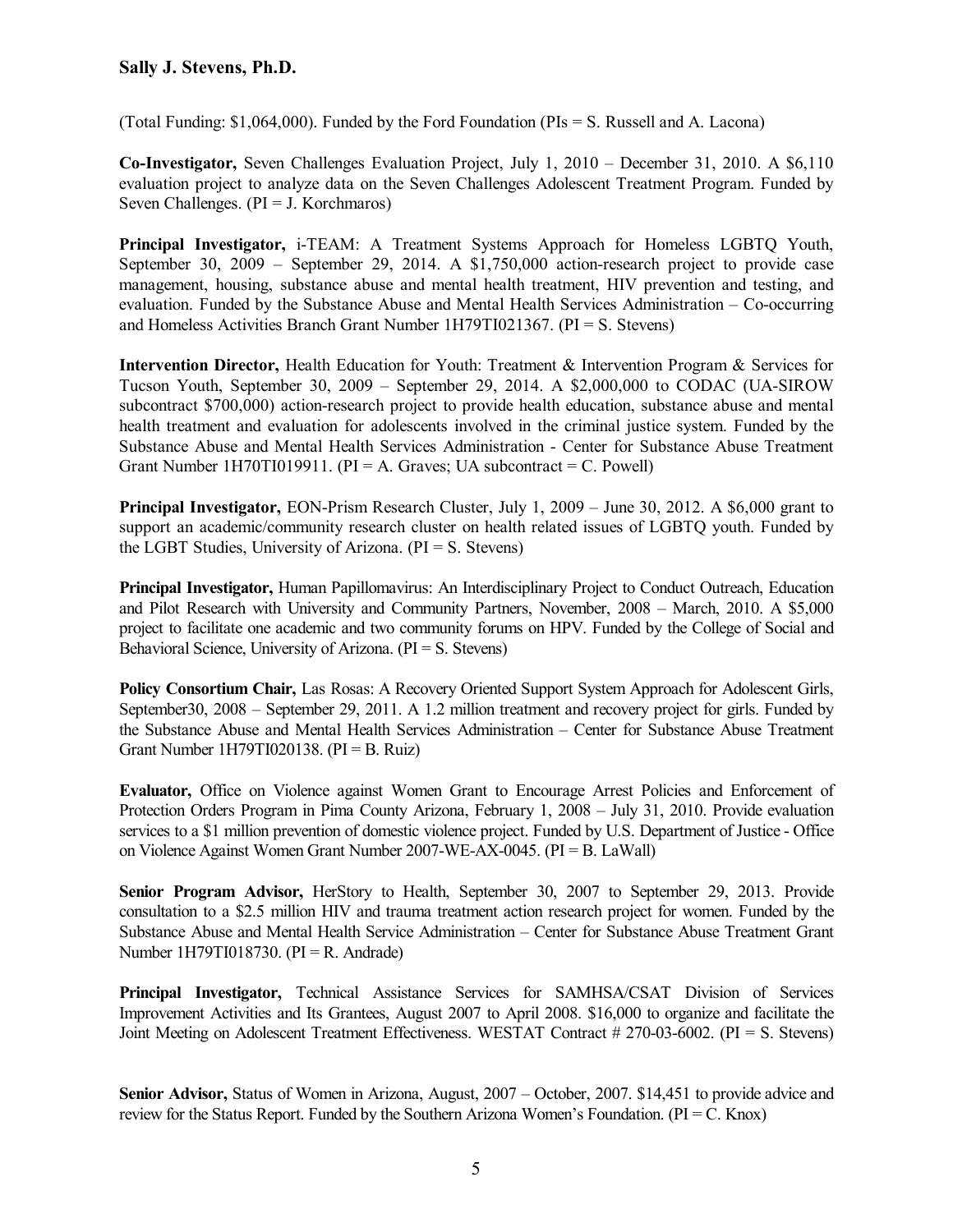**Senior Program Advisor,** Project DAP, September 2006 to December 2011. Provide consultation to a \$2.5 million dollar adolescent HIV prevention and evaluation program. Funded by the Substance Abuse and Mental Health Service Administration – Center for Substance Abuse Treatment Grant Number 1H79T1018406. (PI = B. Ruiz)

**Evaluator,** University of Arizona Advanced Project, August 2006 to August 2007. Provide a \$30,000 external evaluation for a 3.3.million dollar University of Arizona grant on equity issues in women in science and engineering. Funded by the National Science Foundation.  $(PI - L. Tolbert)$ 

**Senior Program Advisor,** Cornerstone: Gender Specific Sexual Health Curriculum for Adolescents, September 2005 to June 2008. Provide consultation on a \$45,000 gender curriculum component. Funded by the Community Partnership of Southern Arizona through a subcontract from Arizona's Children Association  $(AzCA)$ . (PI = B. Ruiz)

**Principal Investigator**, National AIDS Awareness Day: Special Population Women and Girls, September 2005 to September 2006. Responsible for the \$500 event activities. Funded by Department of Health and Human Services – Office on Women's Health HHSP233200500286M. (PI = S. Stevens)

**Senior Evaluation Advisor,** The University of Arizona College of Education Equity Assistance Center for Region IX, September 2005 to September 2008. Responsible for the \$260,000 evaluation component. Funded by the U. S. Department of Education Grant Number  $S004D05001$ . (PI = R. Ruiz)

**Evaluator,** Increasing Alcohol and Other Drug Treatment within a University Health Services Center (Project CHAT), July 2005 to June 2009. Responsible for the \$375,000 evaluation component. Funded by the Substance Abuse and Mental Health Service Administration – Center for Substance Abuse Treatment Grant Number 1 H79 TI17172. (PI = P. Glider)

**Evaluator,** Integrating Individual and Environmental Strategies to Prevent High-Risk Drinking Among First Year Students (Project Safe), July 2005 to June 2008. Responsible for the \$100,000 evaluation component. Funded by the U. S. Department of Education Grant Number Q184H050046. (PI = M. Vito)

**Project Director,** Women's Human Rights, Citizenships and Identities in a North American Context, June 2005 to September, 2009. Responsible for the \$45,000 student exchange project involving two US universities, two Mexican universities and two Canadian universities. Funded by Department of Education, FIPSI, P116N040013. (PI = A. Runyan)

**Executive Director,** The Southwest Institute for Research on Women**,** The University of Arizona, Tucson, AZ. September, 2004 to June 2017.

**Professor;** Department of Gender and Women's Studies, The University of Arizona, Tucson, AZ. September, 2004 to February, 2012.

**Project Director,** Project PITCH, March 2004 to September, 2004. Responsible for a \$2,500 student development project. Funded by the Association of American Colleges and Universities.  $(PI = S$ . Stevens)

**Evaluator/Principal Investigator,** Eon: Capacity Enhancement to Improve and Integrate Culturally Relevant Substance Abuse and HIV/AIDS Services, October 2003 to 2008. Responsible for the \$525,000 evaluation component. Funded by the Center for Substance Abuse Treatment through the Pima County Health Department, H 79 TI15863. (PI = A. Lozano/S. Stevens)

**Evaluator,** Pulse for Life, October 2003 to December 2004. Responsible for the \$43,000 evaluation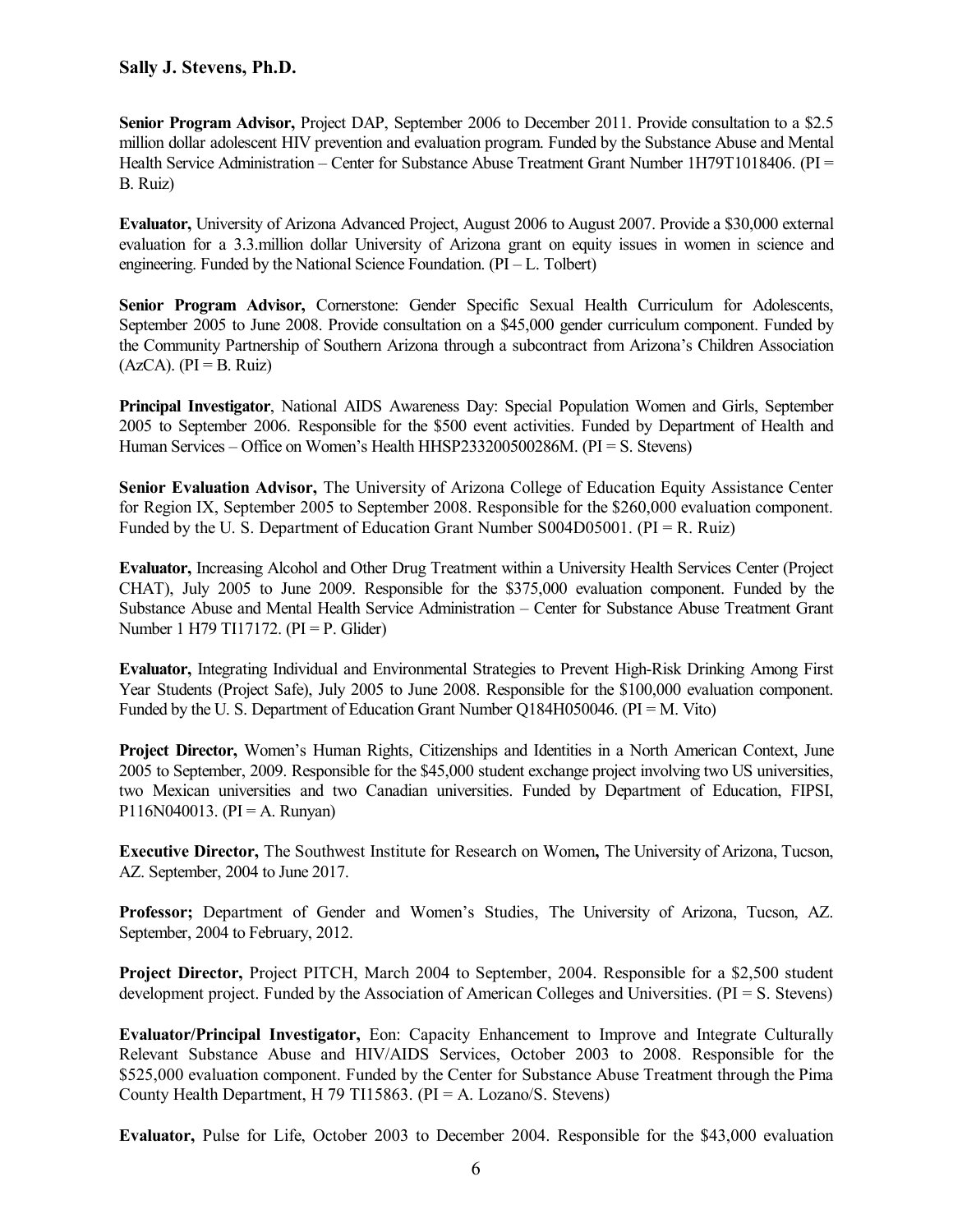component. Funded by the Center for Substance Abuse Prevention through the Southern Arizona AIDS Foundation, UD 1 SP11013. ( $PI = L$ . Ortega)

**Evaluator,** Center for Excellence in Women's Health, October 2003 - July 2006. Responsible for the evaluation component for this University of Arizona's College of Medicine project (in-kind). Funded by the National Institute of Health.  $(PI = M.$  Anthony)

**Evaluator,** Quality of Life of Women with Cancers, July 2003 to June 2005. Responsible for the \$26,000 evaluation component. Funded by The University Physicians through the University of Arizona Cancer Center.  $(PI = M. Brewer)$ 

**Co-Investigator,** Culturally Based HIV Prevention and Substance Abuse Prevention for Latino Adolescents, October 2002 – September 2005. Responsible for assisting the Principal Investigator with a  $$958,000$ project. Funded by the Center for Substance Abuse Prevention. (PI = A. Romero)

**Evaluator**, Mujer Sana/Healthy Woman, October 2002 to September, 2008. Responsible for the evaluation component of a 2.5 million dollar HIV, STD, Hepatitis and TB prevention grant for women enrolled in residential substance abuse treatment and active drug using women not in treatment. Funded by the Center for Substance Abuse Treatment, H79TI14452. (PI = R. Andrade)

**Evaluator**, Court Assisted Treatment Services/Family Drug Court (CATS/FDC), October 2002 to September, 2005. Responsible for a \$150,000 evaluation component for women and men who are enrolled in the CATS/FDC Program. Funded by the Superior Court of Arizona through the Center for Substance Abuse Treatment.  $(PI = R. Sainz)$ 

**Principal Investigator,** Conexiones Sanas, October 2003 to September, 2008. Responsible for a 2.4 million dollar HIV, STD, Hepatitis and TB prevention grant for at risk adolescents enrolled in drug treatment. Funded by the Center for Substance Abuse Treatment, H 79 TI 14400. (PI = S. Stevens)

**Evaluator**, April 2002 – March 2007. Development of a Cooperative Drug and Alcohol Treatment System for Youth. Responsible for the \$550,000 evaluation component. Funded by CODAC Behavioral Health Services through the Center for Substance Abuse Treatment 1 U79 TI13344. ( $PI = A$ . Graves)

**Evaluator,** Infant Adoption and Awareness Training Program, October 2001 to September 2005. Responsible for the \$160,000 evaluation component. Funded by the Arizona's Children Association through the National Institute of Health, Administration for Children and Families.  $(PI = M.$  Valen)

**Evaluator**, Mental Health Support for Guardians and Intergenerational Adoptive Families – Evaluation, October 2001 - September 2005. Responsible for the \$100,000 evaluation component. Funded by Arizona's Children Association through the National Institutes of Health, Administration for Children and Families. ( $PI = M$ . Valen)

**Principal Investigator,** Youth Empowerment Project, October 2001- September 2005. Responsible for \$1.2 million HIV prevention program. Funded by the Center for Substance Abuse Prevention, SP09740  $(PI = S. Stevens)$ 

**Co-Investigator**, Reducing Adolescent Substance Abuse through Treatment of Sleep Disturbance and Daytime Sleepiness, June 2001 to June, 2005. Responsible for the \$270,000 research project. Funded by the Office on National Drug Control Policy. (PI = R. Bootzin)

**Principal Investigator,** Persistent Effects of Treatment, Tucson, AZ. September 2001 to September 2003.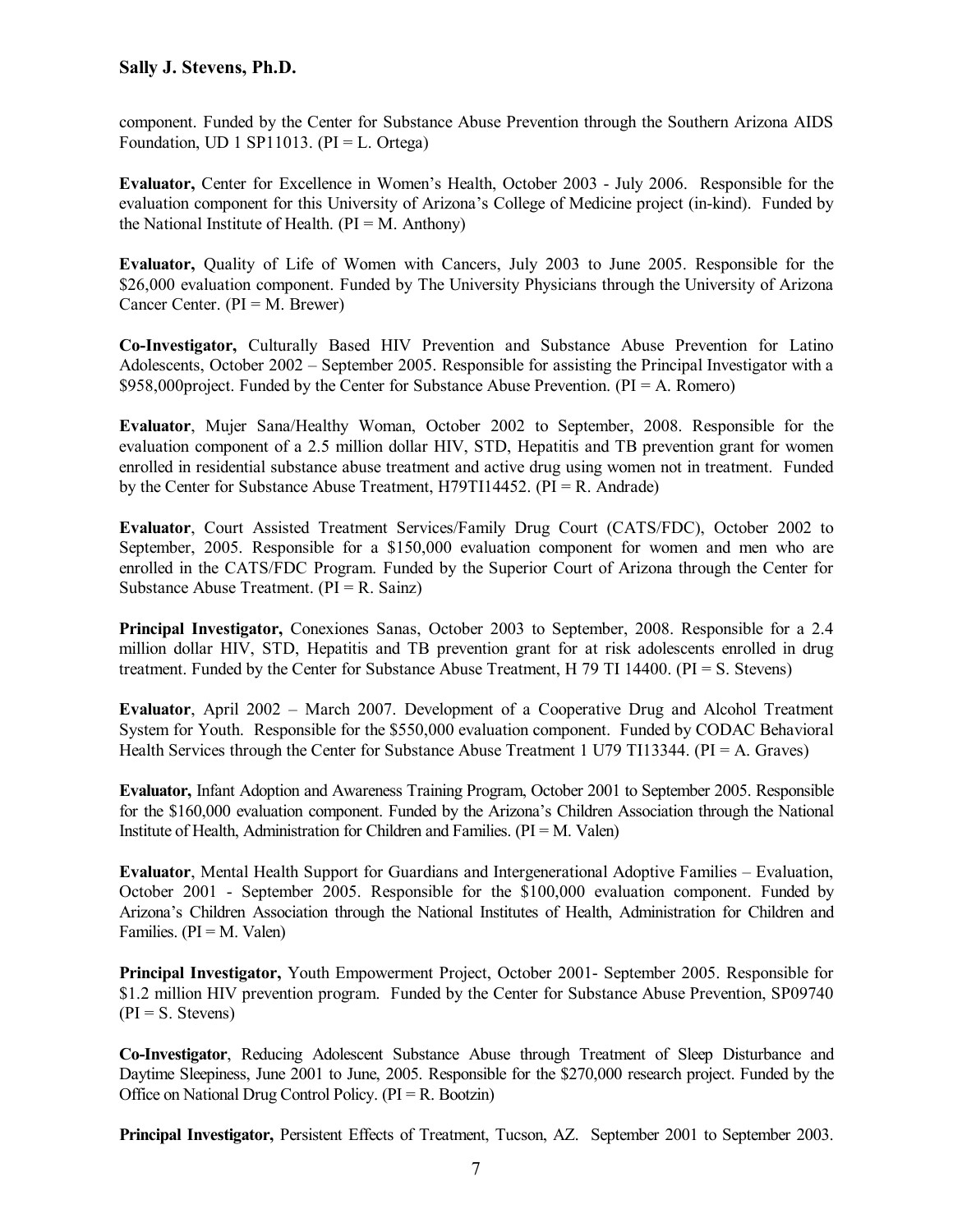Responsible for a \$732,000 adolescent outcome study. Funded by the Center for Substance Abuse Treatment through Westat.  $(PI = S$ . Stevens)

**Evaluator**, AzCA – KIN-nections, Tucson, AZ. September 2001 to September 2004. Responsible for a 60,000.00 evaluation study on relative caregivers and child adoptions. Funded by Arizona Children's Association. ( $PI = M$ . Valen)

**Research Professor**, Southwest Institute for Research on Women (SIROW), The University of Arizona, Tucson, AZ. June, 2001 – September, 2004.

**Evaluator,** Substance Abuse Treatment for Pregnant and Postpartum Women Involved in the Child Welfare System, Tucson, AZ. September 2000 to September 2003. Responsible for a \$168,000 process and outcome study on residential drug treatment for women and children. Funded by the Center for Substance Abuse Treatment through the Superior Court of Arizona.  $(PI = R. Sainz)$ 

**Principal Investigator**, Native American Supplement III, Tucson, AZ. September, 2000 to June, 2004. Co-Chair of a \$32,000 Administrative Supplement to organize a Work-Group of Native American researchers and scholars. Funded by the National Institute on Drug Abuse.  $(PI = S$ . Stevens)

**Principal Investigator,** EMPACT Adolescent Treatment Evaluation Study, Phoenix, AZ. September, 1999 to September 2003. Responsible for a 1.1 million dollar process and outcome study comparing two adolescent substance abuse treatment programs. Funded by the Center for Substance Abuse Treatment through EMPACT-SPC.  $(PI = S.$  Stevens)

**Principal Investigator,** HIV Treatment Expansion Adolescent Study, Tucson, AZ. September, 1999 to September 2005. Responsible for a 1.2 million dollar process and outcome study examining the effectiveness of an HIV, STD, Hepatitis, and TB intervention for adolescents. Funded by the Center for Substance Abuse Treatment through CODAC Behavioral Health. (PI = S. Stevens)

**Co-Investigator,** Empowerment through Literacy - Minority Supplement Research Study, Tucson, AZ. September 1999 to June 2004. Responsible for implementing a \$67,000 literacy empowerment social support groups for minority drug using women at risk for HIV. Funded by the National Institute on Drug Abuse 1 RO1 DA 10651-S2. ( $PI = R$ . Andrade)

**Evaluator**, Pascua Yaqui Transitional Program for Substance Abusing Native American Women and their Children, Tucson, AZ. August 1999 to September 2001. Responsible for a \$48,000 outcome study on women substance abusers living in transitional housing. Funded by the Center for Substance Abuse Treatment through the Pascua Yaqui Tribe.  $(PI = B. Dover)$ 

**Principal Investigator,** Native American Administrative Supplement II, Tucson, AZ. July 1999 to June 2004. Responsible for a \$25,000 conference grant to bring together Native American researchers working in the area of substance use. Funded by the National Institute on Drug Abuse I RO1 DA 10651-S1. (PI = S. Stevens)

**Principal Investigator,** La Canada Adolescent Treatment Research Study, Tucson, AZ. September, 1998 to September 2002. Responsible for a 1.2 million dollar process and outcome study comparing two adolescent substance abuse treatment programs. Funded by the Center for Substance Abuse Treatment through CODAC Behavioral Health.  $(PI = S.$  Stevens)

**Principal Investigator**, Providence Evaluation Research Study, Tucson, AZ. January 1998 to June 2004. Responsible for a \$160,000 process and outcome study on adolescent substance abuse treatment evaluation at Providence and evaluation of a community development project in neighborhoods and schools. Funded by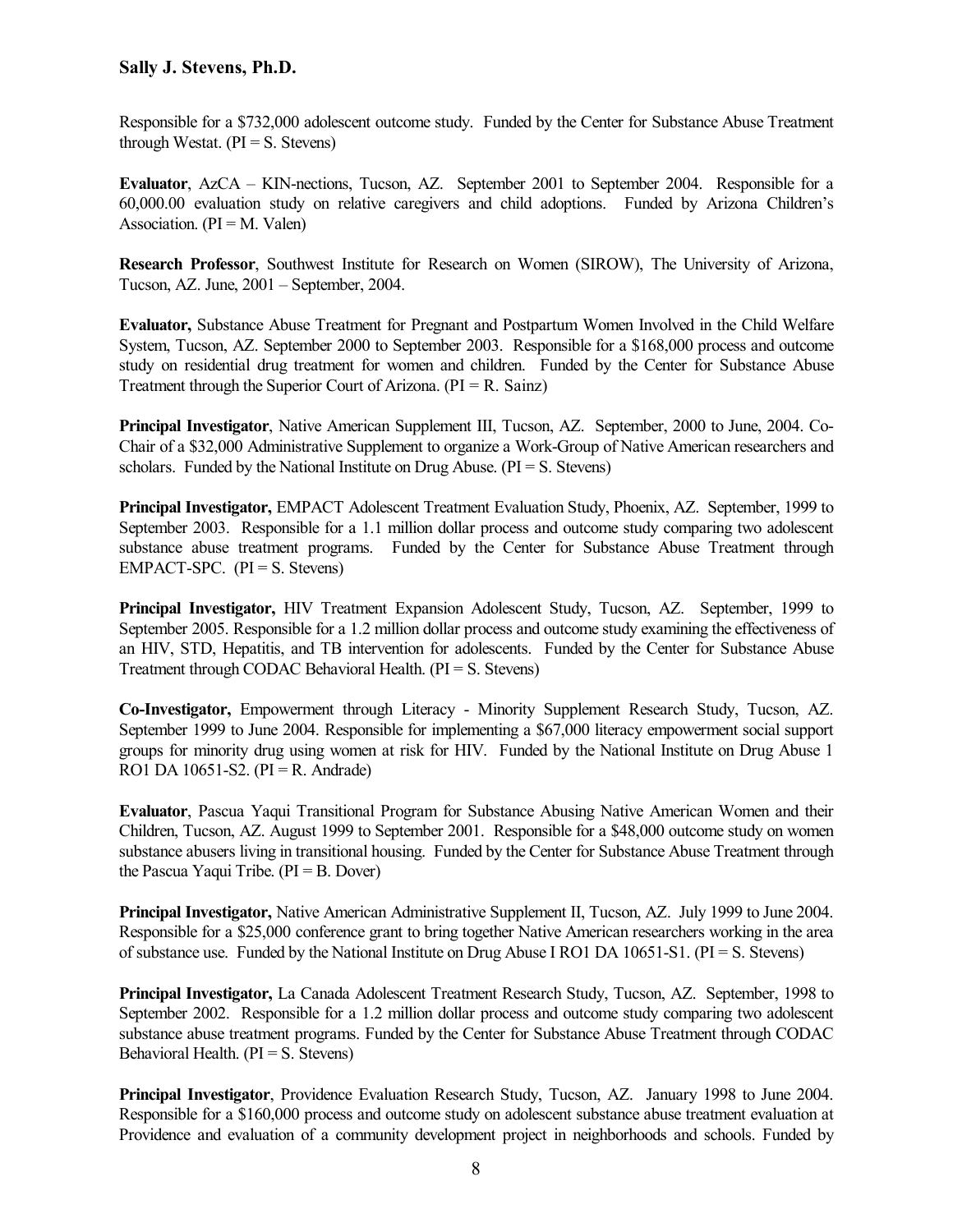Providence.  $(PI = S.$  Stevens)

**Principal Investigator**, Native American Supplement I, Tucson, AZ. October 1997 to June 2004. \$80,000 Administrative Supplement to organize and facilitate two Native American conferences. National Institute on Drug Abuse. 1 U01 DA 07470-SI.  $(PI = S.$  Stevens)

**Principal Investigator**, Women's-Centered HIV Risk Reduction Research Study, Tucson, AZ. August 1997 to June 2004. Responsible for a 1.7 million dollar HIV risk reduction study for at risk minority women who are drug involved. Funded by the National Institute on Drug Abuse, 1 R01 DA 10651. (PI = S. Stevens).

**Co-Investigator**, Leadership Collaborations on HIV at the U of A, Tucson, AZ. June 1997 to March 2004. Coordinating a \$20,000 faculty development project in the area of HIV. Funded by the Association of American Colleges and Universities. (PI = J. Monk)

**Co-Investigator**, One to One Project, Tucson, AZ. May 1996 to May 2002. Responsible for assisting with a 3 million dollar grant in the area of HIV prevention curriculum for the drug involved women's component and related gender specific issues. Funded by the National Institute on Drug Abuse, RO1 DA10162. ( $PI = A$ . Estrada)

**Associate Research Professor**, Southwest Institute for Research on Women (SIROW), The University of Arizona, Tucson, AZ. March 6, 1995 to June 2001.

**Project Evaluator and Quality Assurance,** Comprehensive Residential Drug Prevention and Treatment Project for Substance Abusing Women and their Children, Tucson, AZ. February 1995 to September 1998. Responsible for the ongoing project evaluation of a 1.1 million dollar (evaluation \$170,000 annually) residential program for addicted pregnant women and women and children. Assist with administrative and clinical issues as needed. Funded by the Center for Substance Abuse Treatment, 5 HD8 TI00383. ( $PI = R$ . McGrath)

**Principal Investigator**, Project AMOR, Tucson, AZ. July 1993 to August 1995. Responsible for a 3.7 million dollar substance abuse research and treatment project for addicted mothers and their children. Subcontract to the University of Arizona, Department of Psychology. Funded by the National Institute on Drug Abuse, 1 R18 DA0 6918. ( $PI = R$ . Mullen/S. Stevens)

**Small Instrumentation Grant.** National Institute on Drug Abuse. Grant Number: 1 515 DAO8670. September 1993 to August 1994. \$23,000. (PI = S. Stevens)

**Elizabeth Taylor Foundation.** Scholarship: Substance Abuse Treatment for a Physically Handicapped Native American Woman. November 1993. \$5,000. (PI = S. Stevens)

**Nancy Reagan Foundation.** Key Youth Directed Support System (KYDSS) Program. May 1993. \$10,000.  $(PI = S. Stevens)$ 

**Principal Investigator**, Community Outreach Project on AIDS in Southern Arizona (COPASA) Cooperative Agreement Project, Tucson, AZ. October 1991 to September 1998. Responsible for a 2.4 million AIDS research, outreach and education project for at risk minority adult substance abusers. Funded by the National Institute on Drug Abuse, 1 U01 DA07470.  $(PI = S.$  Stevens)

**Minority AIDS Information Development and Exchange Project (MAIDEP)**. Phoenix, AZ. April 1991 to April 1992. Responsible for a \$71,000 qualitative evaluation of HIV risks of crack cocaine users. \$71,000. National Institute of Drug Abuse Contract No. 27-1-90-8400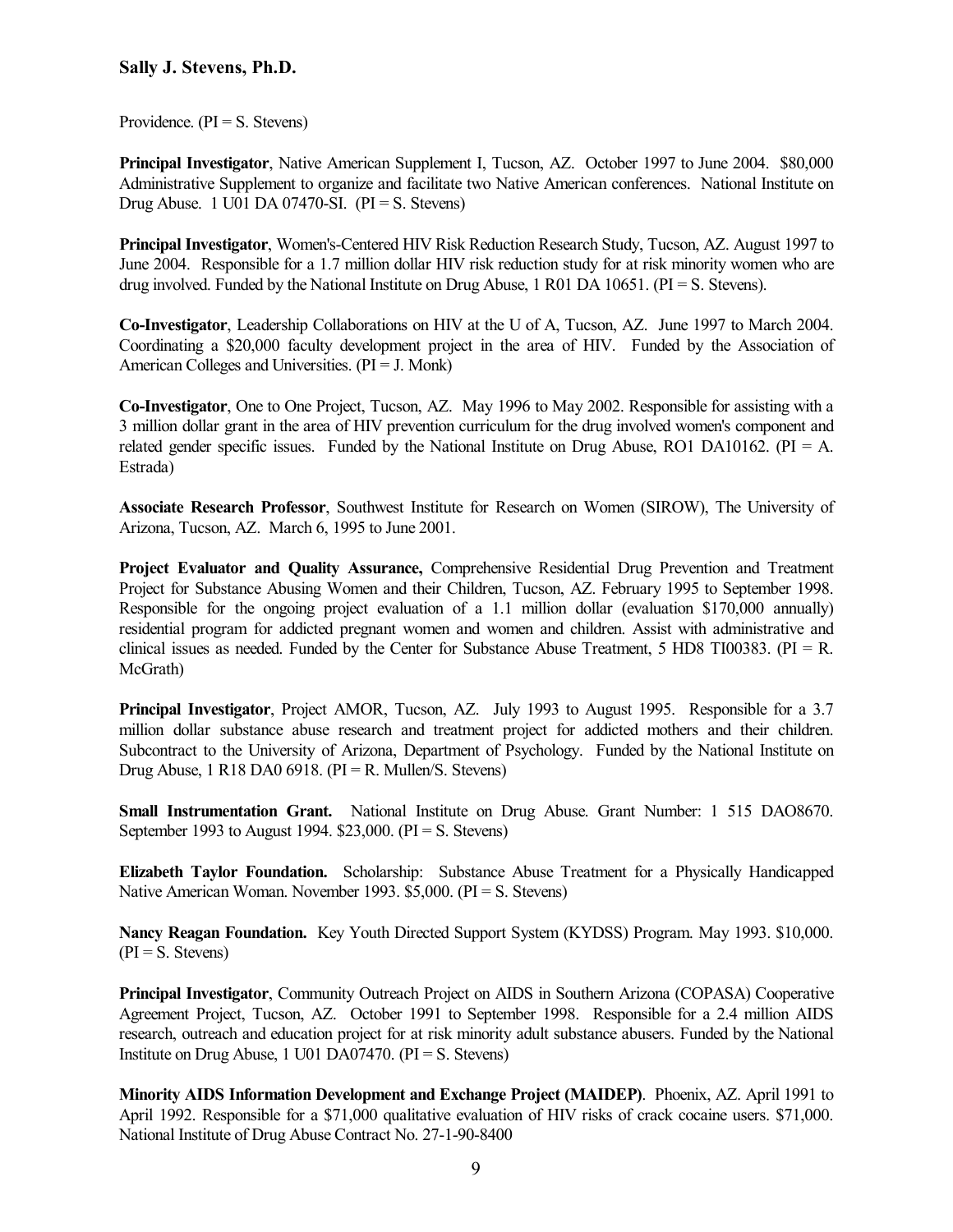**HIV and Crack Cocaine Use:** Issues and Prevention Strategies. Arizona Department of Health Services. November 1991 to May 1992. \$60,000. (PI = S. Stevens)

**Research Director**, Amity, Tucson, AZ. October 1990 - August 1995. Responsible for overseeing all components of research for Amity; including, HIV prevention, homelessness, women's health and drug treatment, and adolescent and adult drug rehabilitation.

**Principal Investigator**, Southern Arizona Alcohol/Drug Program for the Homeless (ASSET Project), Tucson, AZ. October 1990 - December 1993. Responsible for a 2.5 million dollar research project on the homeless alcohol and drug abusers. Funded by the National Institute of Alcohol Abuse and Alcoholism, 1 U01 AA08788. ( $PI = S$ . Stevens)

**Adjunct Professor**, University of Arizona, Department of Family Studies, Tucson, AZ. January 1990 - December 1992. Taught higher level undergraduate courses in child development and parenting.

**Principal Investigator**, Community Outreach Project on AIDS in Southern Arizona (COPASA), Tucson, AZ. October 1988 - May 1993. Responsible for a 3 million dollar HIV research and prevention project which targeted minority populations in Tucson, Sells and Nogales, Arizona. Funded by the National Institute on Drug Abuse, 5 R18 DAO5748. (PI = S. Stevens)

**Clinical Director**, Amity, Tucson, AZ. November 1985 - October 1990. Supervision of treatment, staff training, clinical documentation, and program evaluation for treatment of male and female substance abusers.

**Clinical Supervisor**, Charlee Family Care, Menninger Foundation, Tucson, AZ. October 1984 – September 1985. Administrative and clinical responsibilities of a residential treatment center for adolescent girls.

**Instructor of Statistics,** The University of Arizona, Department of Statistics, Tucson, AZ. September 1982 - January 1985. Taught undergraduate courses for the Department of Statistics. Summer contracts with the Department of Management.

#### **PUBLICATIONS:**

**Stevens, S.** (in preparation). Strategies for developing, implementing, and evaluating a workforce coalition to combat human trafficking.

**Stevens, S.**, Haverly, K., Powell, C. (in preparation). Improvements in self-acceptance for LGBTQ+ youth enrolled in a community-based, affirming, system-of-care program. To be submitted to *Children and Youth Services Review.*

**Stevens, S.** and Sargus, T. (under review). Well-being of justice-involved youth in Pima County Arizona. *Making Action Possible in Southern Arizona, Eller College of Management, University of Arizona.*

Salerno Valdez, E., Valdez, L., Korchmaros, J.D., **Stevens, S.,** Sabo, S., & Carvajal, S. (revise and resubmit). Socioenvironmental risk factors for adolescent Substance Use in a U.S.-Mexico Border Community. *American Journal of Health Promotion.*

Salerno Valdez, E., Korchmaros, J., Sabo, S., Garcia, D.O., Carvajal, S., **Stevens, S.** (2019). How the U.S.-Mexico Border Influences Adolescent Substance Use: Youth Participatory Action Research Using Photovoice. *International Journal of Drug Policy, doi.org/10.1016/j.drugpo.2019.07.011.*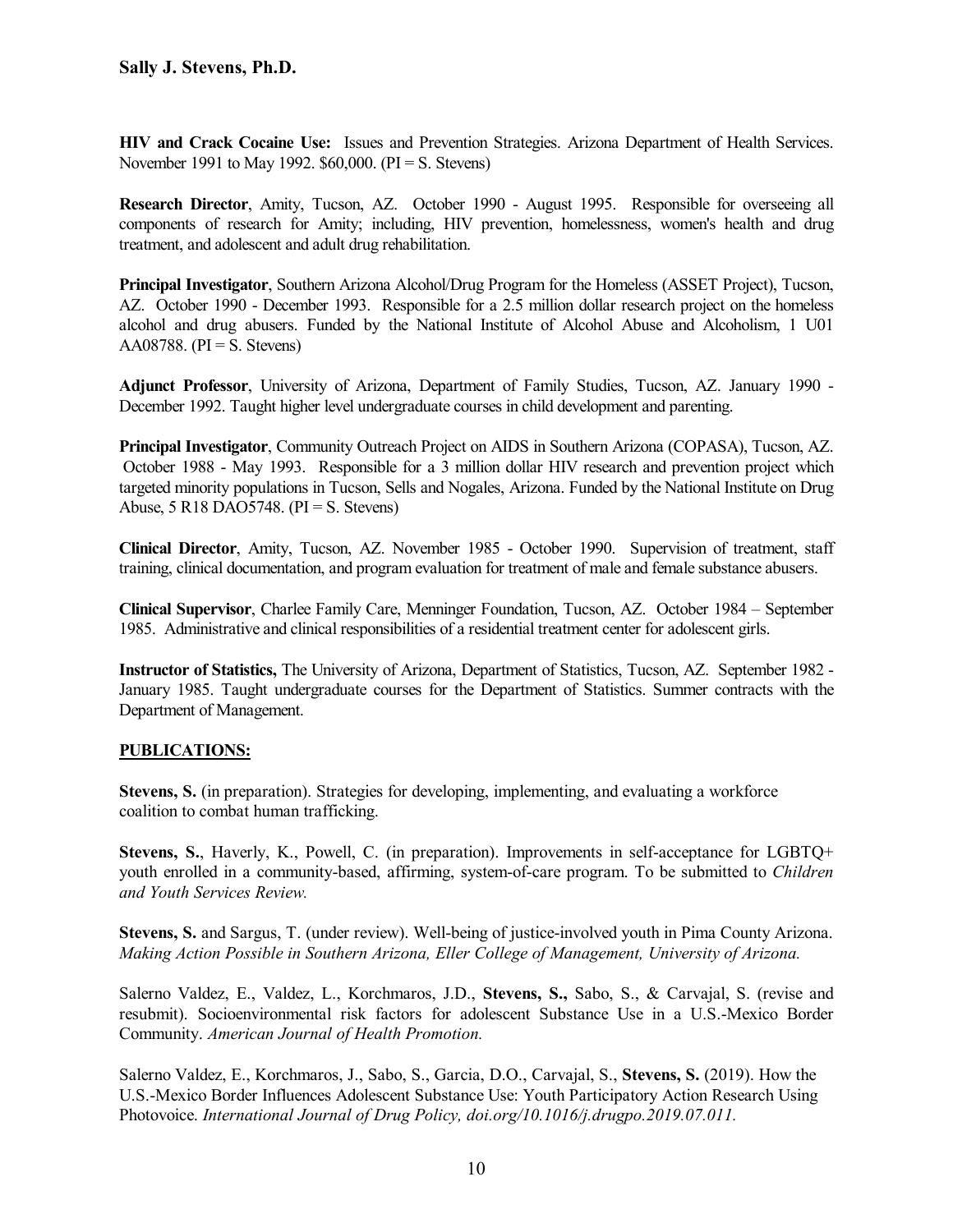**Stevens, S.,** Davis, M., Sargus, T., Black, C., Andrade, R., and Murphy, S. (2019). Women in the ADOT Workforce. Arizona Department of Transportation: Phoenix AZ., 1-21.

Salerno Valdez, E., Skobic, I., Valdez, L., Garcia, D.O., Korchmaros, J.D., **Stevens, S.,** Sabo, S., & Carvajal, S. (2019). Youth participatory action research for youth substance use prevention: A systematic review, *Substance Use and Misuse* DOI:10.1080/10826084.2019.1668014.

Mayer, B., Blume, A., Black, C.J., & **Stevens, S.** (2018). Improving student learning outcomes through community-based learning The Poverty Workshop. *Teaching Sociology, DOI:10.1177/0092055X18818251.*

McCollister, K.E., Baumer, P., Davis, M., Greene, A., **Stevens, S.,** & Dennis, M.L. (2018, July). Economic evaluation of the Juvenile Drug Court Reclaiming Futures Model. *Journal of Behavioral Health Services and Research, 45,* 3, 321-339.

Luibheid, E., Andrade, R., and **Stevens, S.** (2018). Intimate attachments and migrant deportability: Lessons from undocumented mothers seeking benefits for citizen children*. Journal of Ethnic and Racial Studies, 1-19, DOI:10.1080/01419870.2017.1286025;* in print (2018) *41,* 1, 17-35. Also published in 2019 In Umut Erel & Tracey Reynolds (Eds). *Migrant Mothers' Creative Challenges to Racialized Citizenship,* Ethnic and Racial Studies (pp 17-35). Routledge.

**Stevens, S.** (2016). History of juvenile justice in the United States: The need for ongoing research. *Drug Court Review: Findings from the National Cross-Site Evaluation of Juvenile Drug Courts and Reclaiming Futures, X,* 1, 1-5.

Dennis, M.L., Baumer, P.C., & **Stevens, S.** (2016). The concurrent evolution and intertwined nature of juvenile drug courts and Reclaiming Futures approaches to juvenile justice reform. *Drug Court Review: Findings from the National Cross-Site Evaluation of Juvenile Drug Courts and Reclaiming Futures, X,*  1, 6-30.

Powell, C., Ellasante, I., Korchmaros, J.D., Haverly, K., & **Stevens, S**. (2016). iTEAM: Outcomes of an affirming system of care serving LGBTQ youth experiencing homelessness. *Journal of Contemporary Social Services Families in Society, 97, 181-190. DOI* 10.1606/1044-3894.2016.97.24.

**Stevens, S.,** Andrade, R., Page, M. (2016). Motivating young Native American students to pursue STEM learning through a culturally relevant program. *Journal of Science Education and Technology, 25,* 6, 947-960; and *DOI: 10.1007/s10956-016-9629-1.*

Korchmaros, J. D., **Stevens, S. J.,** Greene, A. R., Davis, M., & Chalot, R. (2015). Meeting treatment needs: Overall effectiveness and critical components of Juvenile Drug Court/Reclaiming Futures Programs. *Journal of Juvenile Justice, 4*, 2, 37-56.

Vinson, J., and **Stevens, S.** (2015). "I was the one who opened my legs": The troupes and consequences of blaming pregnant and mothering teens. In V. Reimer and S. Sahagian (Eds.) *The Mother Blame Game.* Motherhood Initiative for Research and Community Involvement, Demeter Press, Bradford, ON, 82-104.

**Stevens, S.,** Andrade, R., Korchmaros, J., and Sharron, K. (2015). Intergenerational trauma among substance using Native American, Latina, and Caucasian mothers living in southwestern United States. *Journal of Social Work Practice in the Addictions, 15,*1, 6-24.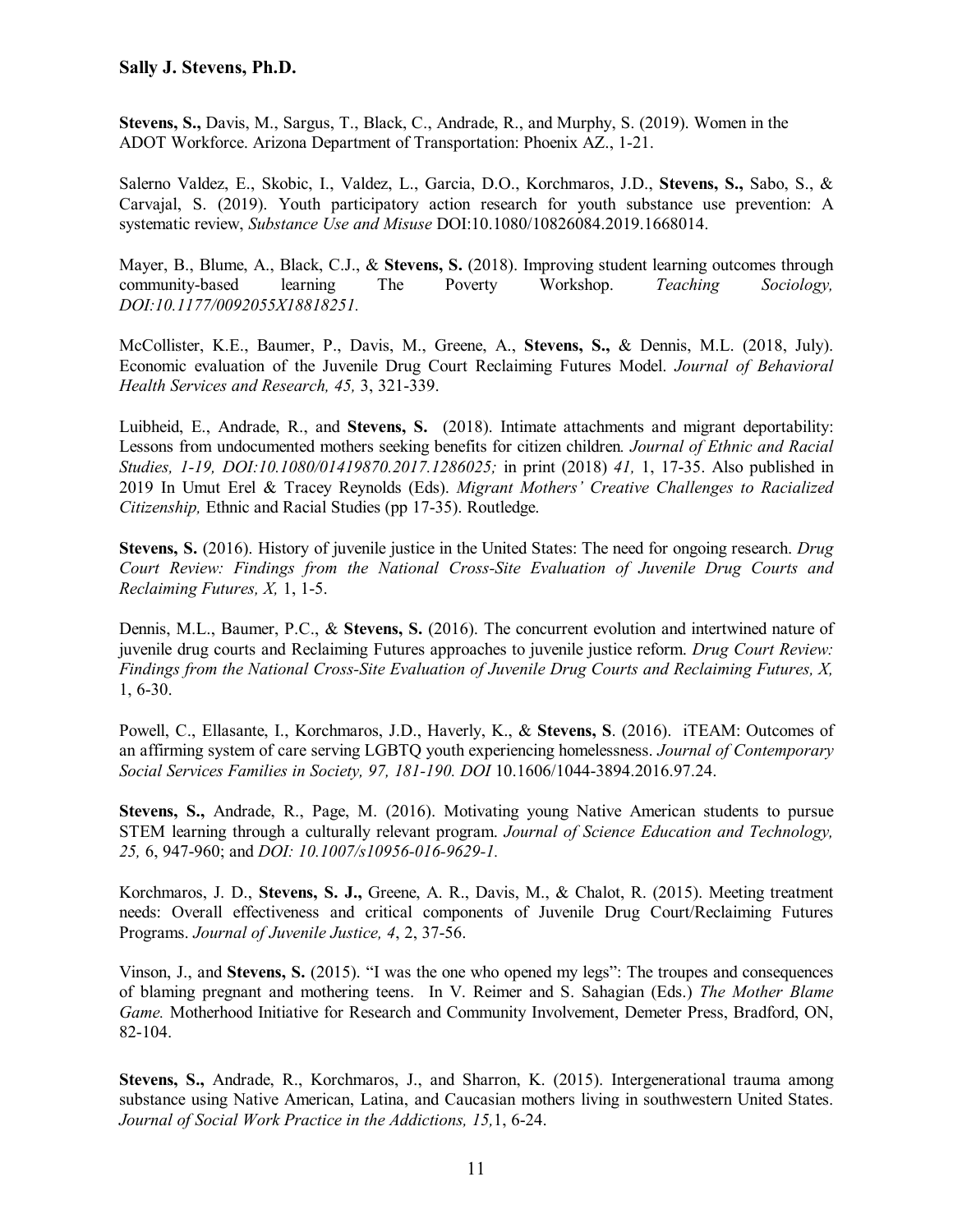**Stevens, S.,** and Andrade, R. (2015). Fractured mothering: The impact of U.S. and Arizona immigration policies on Mexican immigrant mothers with U.S. and non-U.S. citizen children. In T. Takseva and A. Sgoutas (Eds.) *Mothers Under Fire: Mothering in Conflict areas, 181- 196.* Motherhood Initiative for Research and Community Involvement, Demeter Press, Bradford, ON.

Vinson, J., and **Stevens, S**. (2014). Preventing pregnancy or supporting students?: learning from the stories of young mothers. *Journal of Sexuality Research & Social Policy*, 10.1007/s13178-014-0157-6.

**Stevens, S.,** Stahmer, E., and McKee, C. (2013). The link between domestic violence and animal abuse. *The Feminist Wire,* On-line October 23, 2013. Not peered reviewed.

Korchmaros, J.D., and **Stevens, S.** (2013). Examination of the role of therapeutic alliance, treatment dose, and treatment completion in the effectiveness of The Seven Challenges. *Child and Adolescent Social Work, 30,3 ISSN 0738 0151 DOI 10.1007/s10560 013 0307 3, 1-26.*

Bootzin, R.R., Cousins, J.C., Kelly, M., and **Stevens, S.** (2013). Substance use: Caffeine, alcohol, and other drugs. In *The Oxford Handbook of Infant, Child, and Adolescent Sleep and Behavior,* Chapter 36, 532 - 544. New Knowledge Works Pvt Ltd., Chennai, India.

Korchmaros, J.D., Powell, C., and **Stevens, S.** (2013). Chasing sexual orientation: A comparison of commonly-used single indicator measures of sexual orientation. *Journal of Homosexuality, 60,* 4, 596- 614.

**Stevens, S.,** Thompson, E. M., Vinson, J., Greene, A., Powell, C., Lacona, A., and Russell, S. (2013). Informing sexuality education though youth generated anonymous questions. *Sex Education: Sexuality, Society and Learning, 13,* 51, 84-98. DOI:10.1080/14681811.2013.781020.

Powell, C., **Stevens, S**., Lo Dolce, B., Sinclair, K. O., and Swenson-Smith, C. (2012). Outcomes of a trauma-informed Arizona family drug court. *Journal of Social Work Practice in the Addiction, 12*, 3, 219-241.

Stevens, S. (2012). Meeting the substance abuse treatment needs of lesbian, bisexual, and transgender women: Implications from research to practice. *Substance Abuse and Rehabilitation*, *3*, 1, 27-36.

Andrade, R., and **Stevens, S.** (2011). Finding voice: The literature study group for substance-involved women. In M. Miller and K. P. King (Eds). Our Bodies, Ourselves: *The EmBODYment of Women's Literacy, Adult Education Special Topics: Theory, Research & Practice in Lifelong Learning.* Information Age Publishing: Charlotte, NC, 137-149.

**Stevens, S.,** Korchmaros, J., and Miller, D. (2010). A comparison of victimization and perpetration of intimate partner violence among drug abusing heterosexual and lesbian women*. Journal of Family Violence*, 25, 639-649.

Ruiz, B.S., **Stevens, S.J.,** Fuhriman, J., Bogart, J.B., and Korchmaros, J.D. (2009). A juvenile drug court model in southern Arizona: Substance abuse, delinquency, and sexual risk taking outcomes by gender and ethnicity. *Journal of Offender Rehabilitation, 48*, 416-438.

Ruiz, B., Hedges, K., Greene, A., Arnold, S., Colonna, H., **Stevens, S.,** Andrade, R., and O'Neill, S. (2009). School and community counseling: A promising approach to address youth substance abuse. *School Counseling Research and Practice*, 1, 21-30.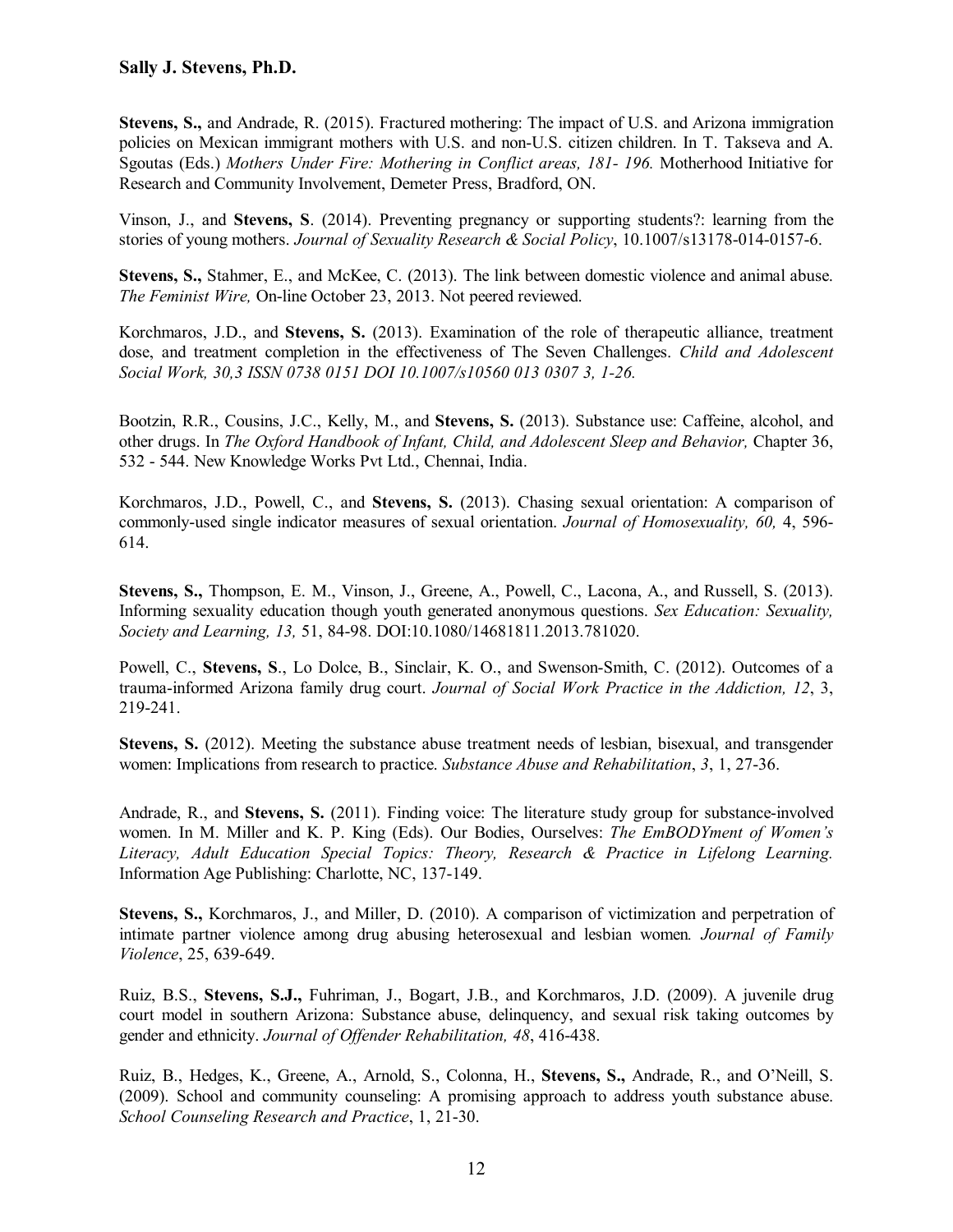**Stevens, S.,** Andrade, R.A.C., and Ruiz, B.S. (2009). Women and substance abuse: Gender, age and cultural considerations*. Journal of Ethnicity in Substance Abuse, 8,* 341-358.

**Stevens, S**., Haynes, P.L., Ruiz, B.S., and Bootzin, R.R. (2007). Effects of a behavioral sleep medicine intervention on trauma symptoms in adolescents recently treated for substance abuse. *Substance Abuse, 28,* 2, 21-31*.*

Cousins, J.C., Bootzin, R. R., **Stevens, S.J.,** Ruiz, B.S., and Haynes, P.L. (2007). Parental involvement, psychological distress, and sleep: A preliminary examination in sleep-disturbed adolescents with a history of substance abuse. *Journal of Family Psychology, 21,* 1, 104-113.

**Stevens, S**., Ruiz, B. and Schwebel, R. (2007). Seven Challenges: An effective treatment for adolescents with co-occurring substance abuse and mental health problems*. Journal of Social Work Practice in the Addictions, 7*, 3, 29- 49.

**Stevens, S.,** and Andrade, R. (2006). Teoría feminista: Un marco teórico para la educación efectiva en la prevención del VIH en mujeres drogadicatas [Feminist theory: A framework for effective HIV prevention education for drug using women]. *Revista de Educación XXI,* número 8, Universidad de Huelva, España.

Andrade, R., Moll, L., **Stevens, S**., and Spear-Ellinwood, K. (2006). Establishing ties: HIV prevention through facilitation: The case of Mujer Sana – Healthy Woman. In (Eds.) *Humanizing Pedagogy through HIV/AIDS Prevention: Transforming Teacher Knowledge,* Boulder, CO, Paradigm Publishers, 337-293.

Haynes, P.L., Bootzin, R.R., Smith, L., Cousins, J., Cameron, M., and **Stevens, S.** (2006). Sleep and aggression in substance abusing adolescents: Results from an integrated, behavioral sleep treatment program. *Sleep, 29,* 4, 512-520.

**Stevens, S.,** Ruiz, B., Bracamonte Wiggs, C. and Shea, M. (2006). Intensive home based treatment for children and adolescents: A promising alternative to residential and hospital care*. Child and Family Behavior Therapy Journal, 28,* 4, 39- 56.

**Stevens, S.,** Leybas-Amedia, V., Bourdeau, B., McMichael, L., and Nyitray, A., (2006). Blending prevention models to create an innovative and effective substance use and HIV prevention program for Hispanic and African American Youth. *Child and Adolescent Social Work Journal, 23*, 1, 4-23.

Bootzin, R.R., and **Stevens, S.J**. (2005). Adolescents, substance abuse, and the treatment of insomnia and daytime sleepiness. *Clinical Psychology Review, 25,* 629-644.

**Stevens, S.** (2005). Overview: Treatment issues of drug and criminally involved populations: Consideration of gender, age, and geographical location. *The Prison Journal, 85,* 1, 5-6.

Bogart, J.G., **Stevens, S.J.,** Hill, R.J., and Estrada, B. (2005). Criminally involved drug using mothers: The need for system change. *The Prison Journal, 85,* 1, 65-82.

Ruiz, B.S., **Stevens, S.J.,** McKnight, K., Godley, S., and Shane, P. (2005). Substance abuse treatment and outcomes for criminally-involved youth enrolled in three geographically diverse programs. *The Prison Journal, 85,* 1, 97-121.

Rosser, R.A., **Stevens, S.J.,** and Murphy, B.S. (2005). A cognitive marker of criminally involved adolescent risk taking: Predicting drug abuse in at risk individuals. *The Prison Journal, 85,* 1, 83-96.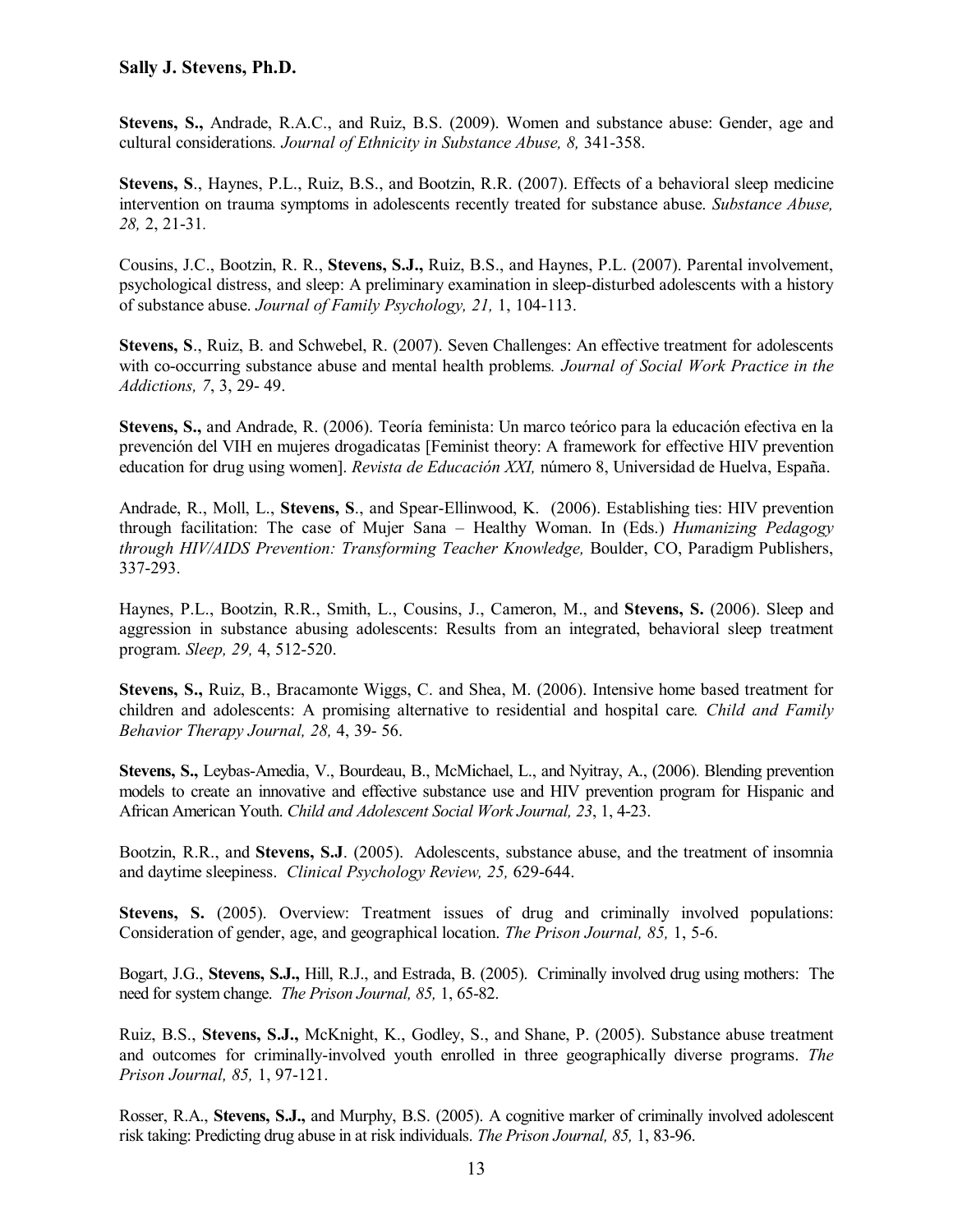Bogart, J.G. and **Stevens, S.J.** (2004). Legal systems issues among drug-involved women enrolled in a community based HIV prevention program. In K. Knight and D. Farabee (Eds) *Treating Addicted Offenders: A Continuum of Effective Practices.* Kingston, N.J. Civic Research Institute.

**Stevens, S.,** Estrada, B., Murphy, B.S., McKnight, K.M., and Tims, F. (2004). Gender differences in substance use, mental health, and criminal justice involvement of adolescents at treatment entry and at 3, 6, 12, and 30 month follow-up. *Journal of Psychoactive Drugs, 36,* 1, 13-25.

Brewer, M.A., Utzinger,U., Barton, J.K., Hoying, J., Kirkpatrick, N.D., Brands, W.R., Davis, J.R., **Stevens, S. J.,** and Gmitro, A.F.(2004). Imaging of the Ovary. *Technology in Cancer Research and Treatment, 3,* 6, 617-627.

**Stevens, S.J.,** Estrada, B.D., and Villareal, V.V. (2003). Health disparities and their impact on HIV Prevention among an Ethnically diverse sample of drug using women living north of the US/Mexico Border. In *Conference Proceedings for the XIV International AIDS Conference*, 150-154.

**Stevens, S.J.,** Villareal, V.V., and Estrada, B.D. (2003). HIV risk behavior outcomes at 6 and 12 months among drug-involved women participating in a women's-centered HIV prevention program. In *Conference Proceedings for the XIV International AIDS Conference.*

**Stevens, S.J.,** Murphy, B. S., and McKnight, K. (2003). Traumatic stress and gender differences in relationship to substance abuse, mental health, physical health, and HIV risk behavior in a sample of adolescents enrolled in drug treatment. *The Journal of Child Maltreatment, 8,* 1, 46-57.

Dennis, M.L. and **Stevens, S.J.** (2003). Maltreatment issues and outcomes of adolescents enrolled in substance abuse treatment. *The Journal of Child Maltreatment, 8,* 1, 3-6.

**Stevens, S.J.,** Carter, T., Reinardy, L., Estrada, B., Sietz, V., Swartz, T., and Taylor, K. (2003). The Teen Substance Abuse Treatment Program: Program design, treatment issues and client characteristics. In S.J. Stevens and A. R. Morral (Eds.) *Adolescent Substance Abuse Treatment in the United States: Exemplary Models from a National Evaluation Study,* Binghampton, NY, The Haworth Press, 37-56.

**Stevens, S.J.,** Hasler, J., Murphy, B.S, Taylor, R., Senior, M., Barron, M., Garcia, P., and Powis, Z. (2003). La Cañada adolescent treatment program: Addressing issues of drug use, gender and trauma. In **S.J. Stevens** and A. Morral (Eds.) (2003). *Adolescent Substance Abuse Treatment in the United States: Exemplary Models from a National Evaluation Study*, Binghampton, NY, The Haworth Press, 183-209.

Bogart, J.G., and **Stevens, S.J.**, (2002). Legal system issues among drug involved women enrolled in a community-based HIV prevention program. *Offender Substance Abuse Report, 2,* 5, 67- 78.

**Stevens, S.J.** (2001). American Indian women and health. *Journal of Prevention and Intervention in the Community, 22* (2), 97-109.

**Stevens, S.J.** (2000). Leadership in the new millenium. *In Elements of Project Success.* Center for Substance Abuse Treatment, Washington D.C., 6-12.

Murphy, B.S. and **Stevens, S.J.** (2000). Integrating research into services*. In Elements of Project Success.* Center for Substance Abuse Treatment, Washington D.C., 34-43.

**Stevens, S.J.** and Estrada, A.L. (2000). HIV and AIDS among American Indian and Alaska Natives. *Journal*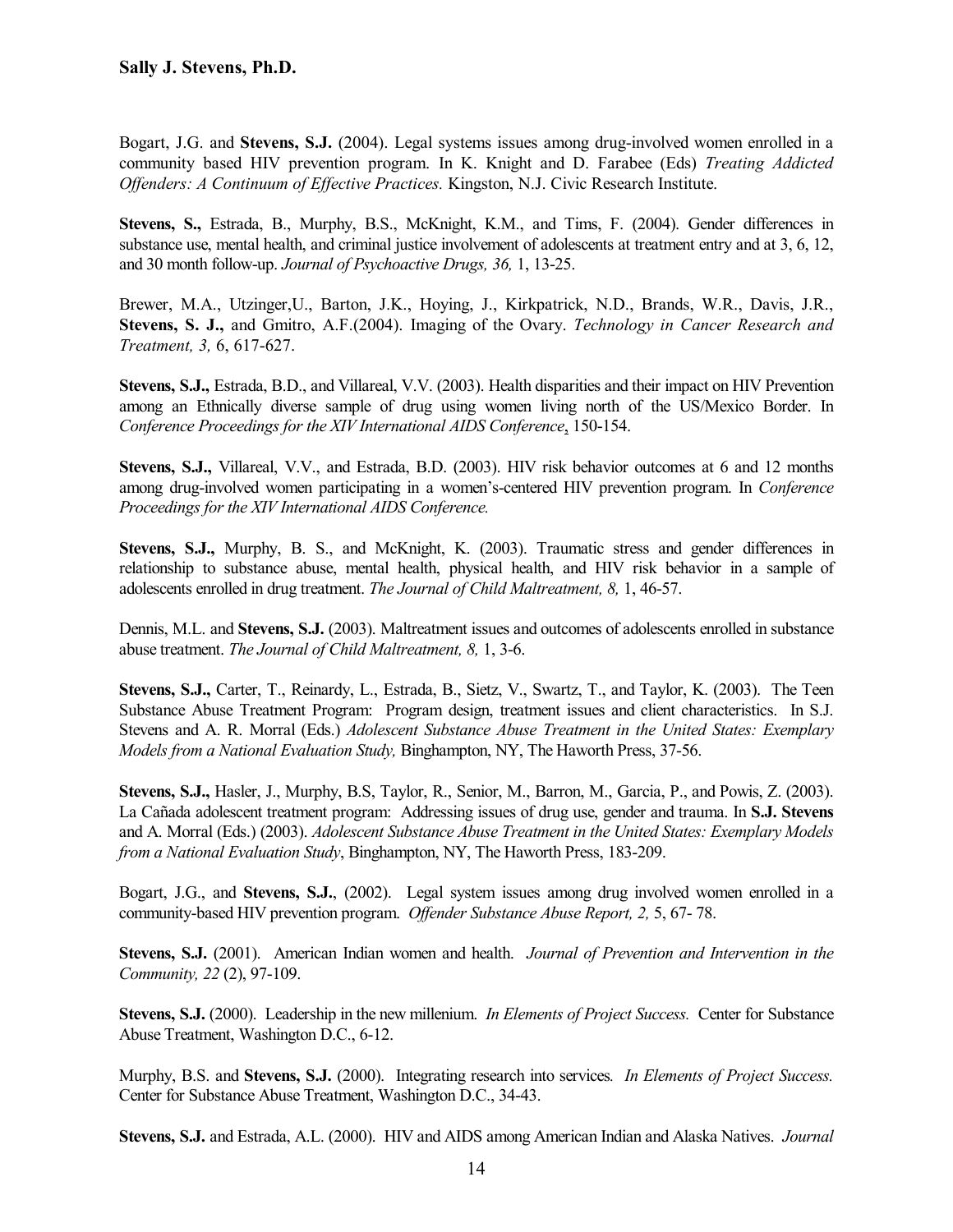*of American Indian and Alaska Native Mental Health Research, 9, (*1), v-ix.

Baldwin, J., Maxwell, C.J.C., Fenaughty, A.M., Trotter, R. and **Stevens, S.J.** (2000). Alcohol as a risk factor for HIV transmission among American Indian and Alaska Native Drug Users*. Journal of American Indian and Alaska Native Mental Health Research, 9,* (1), 1-16.

**Stevens, S.J.**, Estrada, A.L. and Estrada, B.D. (2000). HIV drug and sex risk behaviors among Native American drug users: Gender and site differences*. Journal of American Indian and Alaska Native Mental Health Research, 9,* (1), 33-46.

Baldwin, J.A., Trotter, R.T., Martinez, D., **Stevens, S.J.**, John, D., and Brems, C. (1999). HIV/AIDS risks among Native American drug users: Key findings from focus group interviews and implications for intervention strategies. *AIDS Education and Prevention 11*, (4), 279-292.

Monk, J., **Stevens, S.J.,** and Davoli, J. (1999). A new view of faculty development: Fostering collaboration and interdisciplinary curriculum development through HIV/AIDS education*. Diversity Digest,* Winter, 14-15.

**Stevens, S.J.** and Bogart, J.G. (1999). Reducing HIV risk behaviors of drug involved women: Medical, social, economic, and legal constraints. In W.N. Elwood (Ed) *Power in the Blood: AIDS, Politics and Communication,* Mahwah, NJ. Lawrence Erlbaum Associates, 107-120.

**Stevens, S.J.**, Estrada, A.L. and Estrada, B.D. (1998). HIV sex and drug risk behavior and behavior change in a national sample of injection drug and crack cocaine using women. In S.J. Stevens, S. Tortu, and S.L. Coyle (Eds) *Women, Drug Use and HIV Infection,* Binghamton, NY. The Haworth Medical Press, 25-48.

**Stevens, S.J.**, Tortu, S. and Coyle, S.L. (1998). Women drug users and HIV prevention: Overview of findings and research needs. In S.J. Stevens, S. Tortu, and S.L. Coyle (Eds) *Women, Drug Use and HIV Infection,* Binghamton, NY. The Haworth Medical Press, 17-23.

He, H., McCoy, H.V., **Stevens, S.J.**, and Stark, M.J. (1998). Violence and HIV sexual risk behaviors among female sex partners of male drug users. In S.J. Stevens, S. Tortu, and S.L. Coyle (Eds) *Women, Drug Use and HIV Infection,* Binghamton, NY. The Haworth Medical Press, 161-175.

Fenaughty, A.M., Fisher, D.G., Cagle, B.S., **Stevens, S.J.,** Baldwin, J.A. and Booth, R. (1998). Sex partners of Native American drug users*. Journal of Acquired Immune Deficiency Syndromes and Human Retrovirology, 17*, 275-282.

**Stevens, S.J.**, Kotranski, L., Williams, M., Bowen, A.E., and McCoy, H.V. (1998). Theoretical models used to guide NIDA's Cooperative Agreement research and intervention efforts. In J.A. Inciardi and R.H. Needle (Eds) Efficacy of AIDS Interventions for Out-of-Treatment Drug Users: Evaluating the NIDA initiative, *Journal of Psychoactive Drugs; 30,* 3, 231-238.

**Stevens, S.J.** and Patton, T. (1998). Residential treatment for drug addicted women and their children: Effective treatment strategies. *Drugs & Society, 13* (1/2), 235-250.

He, H., McCoy, H.V., **Stevens, S.J.** and Stark, J.M. (1998). Violence and HIV sexual risk behaviors among female sex partners of male drug users. *Women & Health, 27* (1/2), 161-174.

**Stevens, S.J.,** Estrada, A.L., Glider, P.J., and McGrath, R. (1998). Ethnic and cultural differences in drug using women who are in and out of treatment. *Drugs & Society, 13* (1/2), 81-96.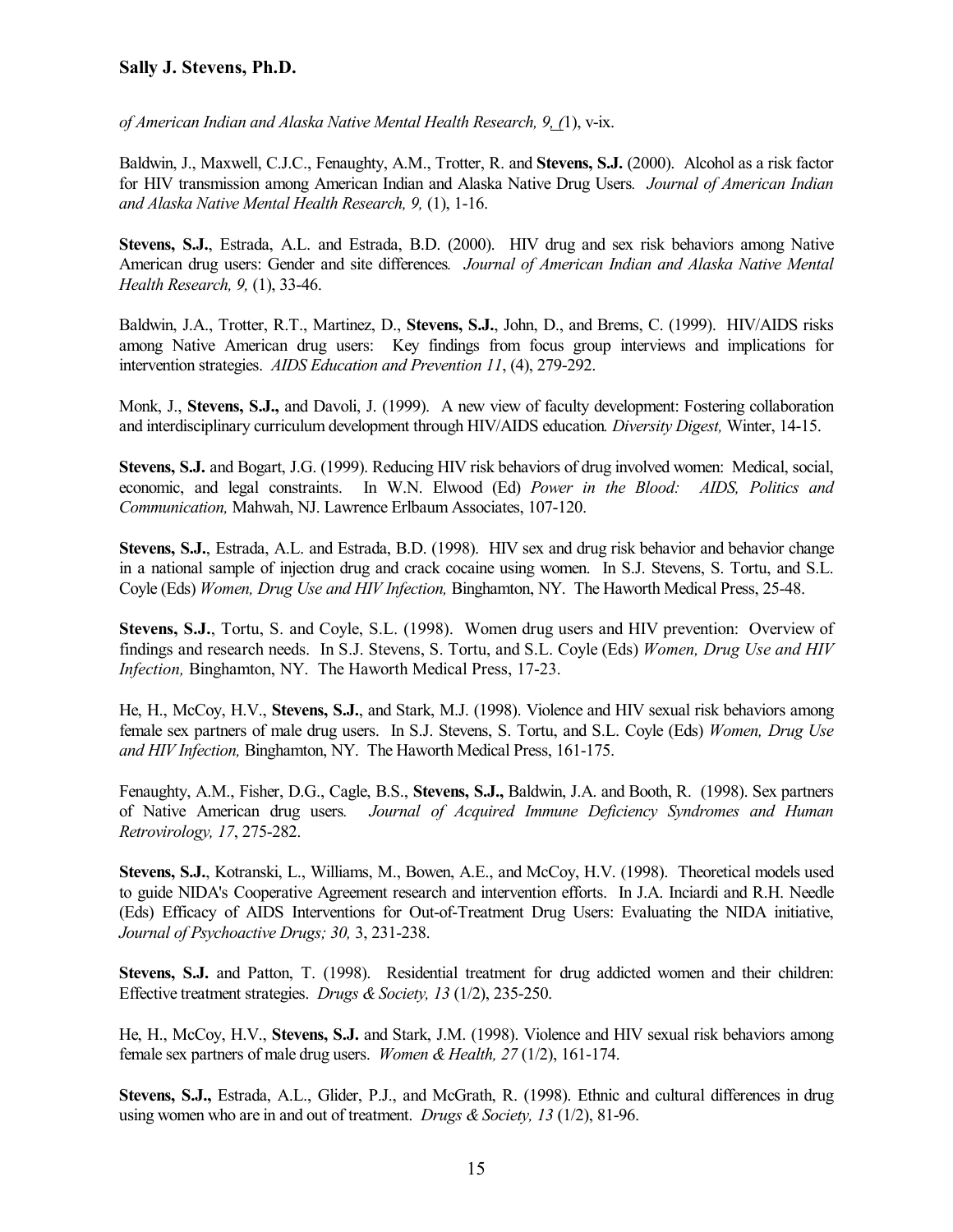Wexler, H.K., Cuadrado, M., and **Stevens, S.J.** (1998). Residential treatment for women: Behavioral and psychological outcomes. *Drugs & Society, 13* (1/2), 213-234.

**Stevens, S.J.,** Tortu, S., and Coyle, S. (1998). Women drug users and HIV prevention: Overview of findings and research needs. *Women & Health, 27 (*1/2), 19-23.

Wechsberg, W.M., Dennis, M.L. and **Stevens, S.J.** (1998). Cluster analysis of women substance abusers in HIV interventions: Characteristics and outcomes. *The American Journal of Drug and Alcohol Abuse, 24* (2), 239-257.

Murphy, B., **Stevens, S.J.,** McGrath, R., Wexler, H.K., and Reardon, D., (1998). Women and violence: A different look. *Drugs & Society, 13* (1/2), 131-144.

**Stevens, S.J.,** Estrada, A.L., and Estrada, B.D. (1998). HIV sex and drug risk behavior and behavior change in a national sample of injection drug and crack cocaine using women. *Women & Health, 27* (1/2), 25-48.

**Stevens, S.J.,** Arbiter, N., Mullen, R., and Murphy, B. (1996). Issues and Intervention: Substance abuse treatment for adolescents using a modified therapeutic community model. In C. McCoy, L. Metsch, and J. Inciardi (Eds) *Intervening with Drug Involved Youth.* Thousand Oaks, CA, Sage Publications, 156-170.

**Stevens, S.J.** and Estrada, A.L. (1996). Reducing HIV risk behaviors: Perceptions of HIV risk and stage of change. *Journal of Drug Issues, 26 (*3), 595-606.

**Stevens, S.J.**, Arbiter, N., and McGrath, R. (1997). Women and children: Therapeutic community substance abuse treatment and outcome findings. In G. De Leon (Ed) *Community as Method: Modified Therapeutic Communities for Special Populations in Special Settings.* Westport, CT, The Greenwood Publishing Group, 129-141.

**Stevens, S.J.**, Chong, J., and Erickson, J.R. (1997). Homelessness and substance abuse: The efficacy of a modified residential and non-residential therapeutic community model. In G. De Leon (Ed) *Community as Method: Modified Therapeutic Communities for Special Populations in Special Settings.* Westport, CT. The Greenwood Publishing Group, 129-142.

Erickson, J.R., **Stevens, S.J.**, McKnight, P., and Figueredo, A.J. (1995). Assessing motivation, readiness, and suitability for therapeutic community treatment among homeless and adult drug users. *Journal of Addictive Diseases, 14* (4), 135-150.

Erickson, J.R., Anderson, C., Chong, J., and **Stevens, S.J.** (1995). Systems Linkages: Understanding what does and does not support service coordination for homeless adult drug users. *Contemporary Drug Problems, 22* (2), 343-362.

**Stevens, S.J.** and Arbiter, N. (1995). A therapeutic community for substance abusing pregnant women and women with children: Process and outcome. *Journal of Psychoactive Drugs, 27* (1), 49-56.

**Stevens, S.J.** and Glider, P. (1994). Therapeutic communities: Substance abuse treatment for women. In F. Tims, G. De Leon, and N. Jainchill (Eds) *National Institute on Drug Abuse Research Monograph Series; Therapeutic Community: Advances in Research and Application.Technical Review on Therapeutic Communities, NIDA Research Monograph 144,* U.S. DHHS.

**Stevens, S.J.** (1994). Common implementation issues in three large scale social experiments. *New Directions for Program Evaluation, 63,* Fall, 45-52.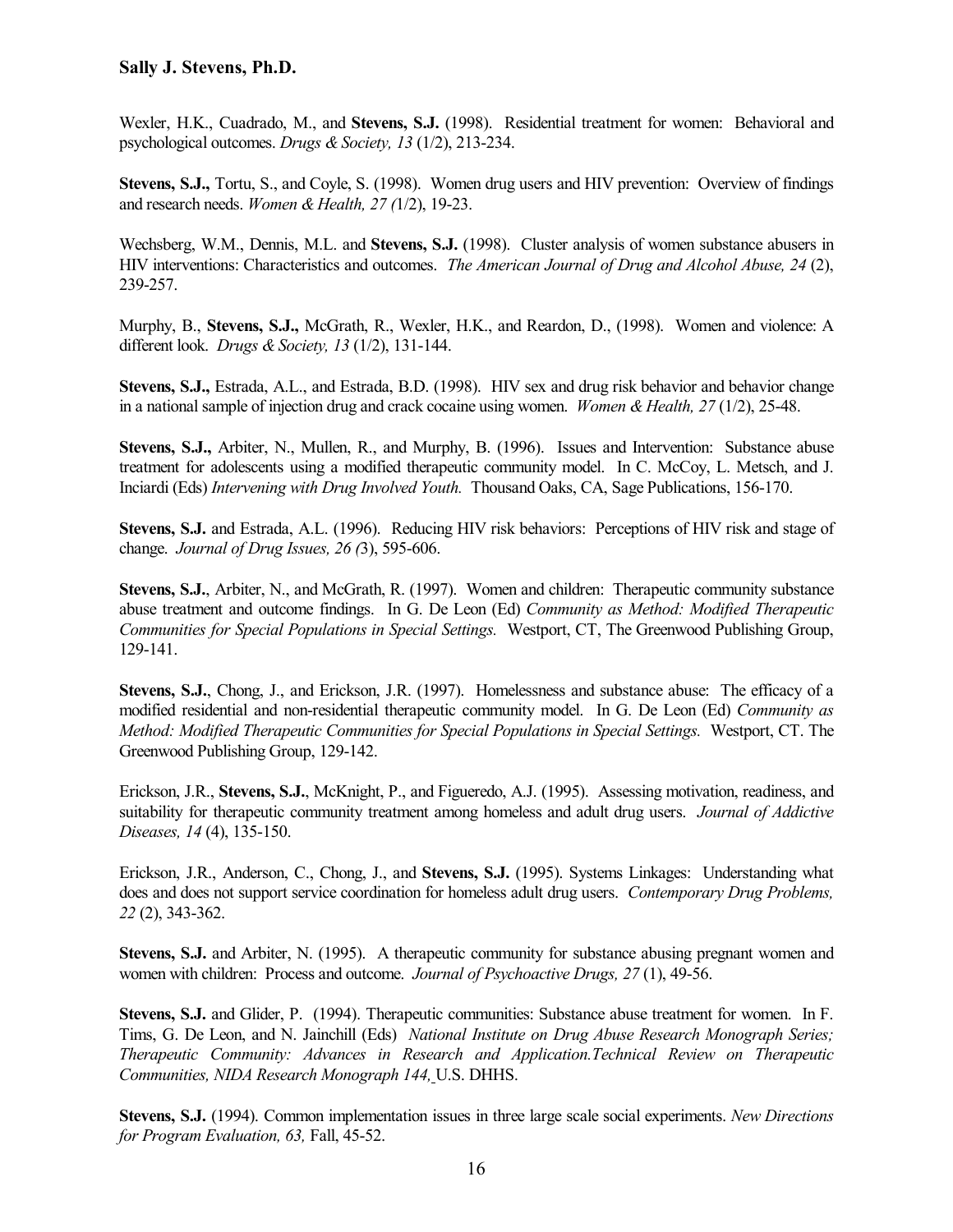**Stevens, S.J.** (1993). HIV risk behaviors of injection drug users: Recommendations for HIV prevention programs in jail settings. *The Prison Journal, 73,* (3/4), 379-390.

**Stevens, S.J.**, Erickson, J.R., and Estrada, A.L. (1993). Characteristics of female sexual partners of injection drug users in southern Arizona: Implications for effective HIV risk reduction interventions. In D.G. Fisher and R. Needle (Eds) *AIDS Community-Based Outreach/Intervention Research.* The Haworth Press, 129-142.

**Stevens, S.J.**, Erickson, J.R., and Estrada, A.L. (1993). Characteristics of female sexual partners of injection drug users in southern Arizona: Implications for effective HIV risk reduction interventions. *Drugs & Society, 7,* (3/4), 129-142.

**Stevens, S.J.**, Erickson, J.R., Tent, J.C., Chong, J., and Gianas, P. (1993). A therapeutic community model for treatment of homeless alcohol and drug users in Tucson, Arizona. *Alcohol Treatment Quarterly, 10*, (3/4), 21-33.

**Stevens, S.J.**, Erickson, J.R., Tent, J.C., Chong, J., and Gianas, P. (1993). A therapeutic community model for treatment of homeless alcohol and drug users in Tucson, Arizona. In K.J. Conrad, C.I. Hultman, and J.S. Lyons (Eds) *Treatment of the Chemically Dependent Homeless: Theory and Implementation in Fourteen American Projects.* Binghampton, NY, The Haworth Press, 21-33.

**Stevens, S.J.**, Ker, M., Thurston, L., Trujillo, S., and Johnson, B. (1991). HIV risk behavior: A comparison study of IDU's in methadone maintenance, long-term residential treatment, in jail and on the streets. *The Third Annual National AIDS Demonstration Research Conference Proceedings.*

Erickson, J.R., Loeb, J., Piper, R., Thurston, L., Estrada, A.L., and **Stevens, S.J.** (1991). Barriers to condom use and safer needle practices among Hispanic female intravenous drug users. *The Third Annual National AIDS Demonstration Research Conference Proceedings.* 

Estrada, A.L., Erickson, J.R., **Stevens, S.J.**, and Glider, P. (1991). HIV risk behaviors among Mexican-origin and Anglo female intravenous drug users. *Border Health, 7 (*1), 1-4.

**Stevens, S.J.**, Glider, P., Erickson, J.R., and Estrada, A.L. (1991). Research-based intervention strategies: Meeting the needs of IVDU's and their sexual partners. *The Second Annual National AIDS Demonstration Research Conference Abstracts, 22.*

Estrada, A.L., Erickson, J.R., **Stevens, S.J.**, and Glider, P.J. (1991). AIDS risk behaviors among straight and gay IVDU's: A comparative analysis. *The Second Annual National AIDS Demonstration Research Conference Abstracts,* 11.

Estrada, A.L., Erickson, J.R., **Stevens, S.J.**, and Glider, P.J. (1991). The effects of acculturation on AIDS risk behaviors among Mexican-origin IVDU's. *The Second Annual National AIDS Demonstration Research Conference Abstracts,* 33.

Williams, M.L., Copher, J.I., Knight, S.J., **Stevens, S.J.**, Vogtsberger, K.N., and Watson, D.D. (1991). Community Outreach to untreated IV drug users: Evaluations and recommendations. *The Second Annual National AIDS Demonstration Research Conference Proceedings*, 37-48.

Erickson, J.R., Estrada, A.L., **Stevens, S.J.**, and Glider, P. (1991). Developing and testing instruments indexing variables in a model of prevention for AIDS. *The Second Annual National AIDS Demonstration Research Conference Proceedings*, 72-81.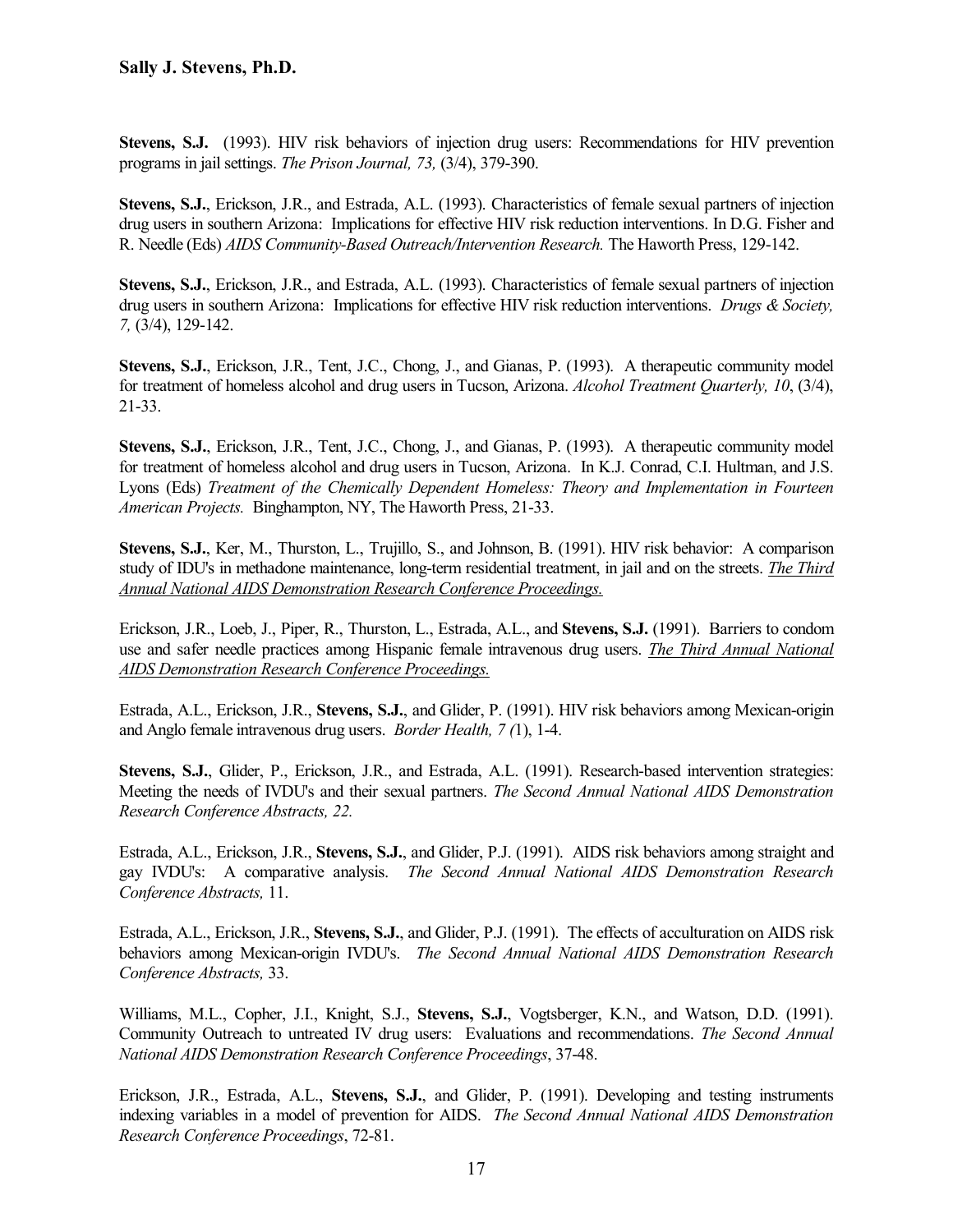**Stevens, S.J.**, Erickson, J.R., Estrada, A.L., and Glider, P. (1991). An innovative approach for research, prevention, and education of AIDS in the criminal justice system. *Community-based AIDS Prevention*. Washington, D.C.: U.S. Government Printing Office (DHHS Publication No. ADM 91-1752), 285-290.

**Stevens, S.J.**, Glider, P., Estrada, A.L., and Erickson, J.R. (1991). The history and development of a consortium for research and prevention of AIDS in Southern Arizona. *Community-based AIDS Prevention.*  Washington, D.C. U.S. Government Publication No. ADM 91-1752), 279-284.

Erickson, J.R., Estrada, A.L., **Stevens, S.J.** and Glider, P. (1991). Development and testing of instruments to indexing variables in a model of AIDS risk reduction among intravenous drug users*. Community-based AIDS Prevention.* Washington, D.C.: U.S. Government Printing Office (DHHS Publication No. ADM 91-1752), 130-137.

Erickson, J. R., **Stevens, S.J.**, Glider, P., and Estrada, A.L. (1991). Grounding interventions directed at AIDS risk behaviors among intravenous drug users on a health-protecting conceptual framework. *Community-based AIDS Prevention*. Washington, D.C.: U.S. Government Printing Office (DHHS Publication No. ADM 91- 1752), 202-210.

Estrada, A.L., Erickson, J.R., **Stevens, S.J.**, and Glider, P. (1990). AIDS risk behaviors among Native American IVDU's: A preliminary Report. *Research in Progress, 28*-30.

Williams, M.L., Copher, J.I., Knight, K., **Stevens, S.J.**, Vogtsberger, K.N., and Watson, D.D. (1990). Community outreach to untreated IV drug users: An evaluation. *Research in Progress*, 41-44.

Rosser, R.A., **Stevens, S.J.**, Glider, P., Mazzeo, J., and Lane, S. (1989). Children's solution strategies and mental rotation: Evidence for a development shift. *Genetic Psychology Monographs, 115*,183-205.

**Stevens, S.J.**, Arbiter, N., and Glider, P. (1989). Women residents: Expanding their role to increase treatment effectiveness. *International Journal of Addictions, 24* (5), 425-434.

Rosser, R.A., **Ensing, S.S.**, Mazzeo, J. and Horan, P.F. (1986). Visual perspective-taking in children: Further ramifications of an information-processing model. *Journal of Genetic Psychology, 146,* 379-387.

Rosser, R. A., **Ensing, S.S.,** and Mazzeo, J. (1985). The role of stimulus salience in young children's ability to discriminate two-dimensional rotations: Reflections on a paradigm. *Contemporary Educational Psychology, 10*, 95-103.

Rosser, R.A., **Ensing, S.S.**, Glider, P.G., and Lane, S. (1984). An information-processing analysis of children's accuracy in predicting the appearance of rotated stimuli. *Child Development. 55*, 2204-2211.

Rosser. R.A. **Ensing, S.S.,** Lane, S., Mazzeo, J., and Smith, S.L. (1984). Comprehension of Euclidean space in young children: The early emergence of understanding and its limits. *Genetic Psychology Monographs, 110,* 21-41.

Rosser, R.A., **Ensing, S.S.**, Lane, S., Mazzeo, J., and Smith, S.L. (1984). Imagery development and the rotation paradigm: Primitive process or sophisticated operation? *The Genetic Epistomologist, 13* (1), 9.

#### **BOOKS**

**Stevens, S.J.** and Morral, A. R. (Eds.) (2003). *Adolescent Substance Abuse Treatment in the United*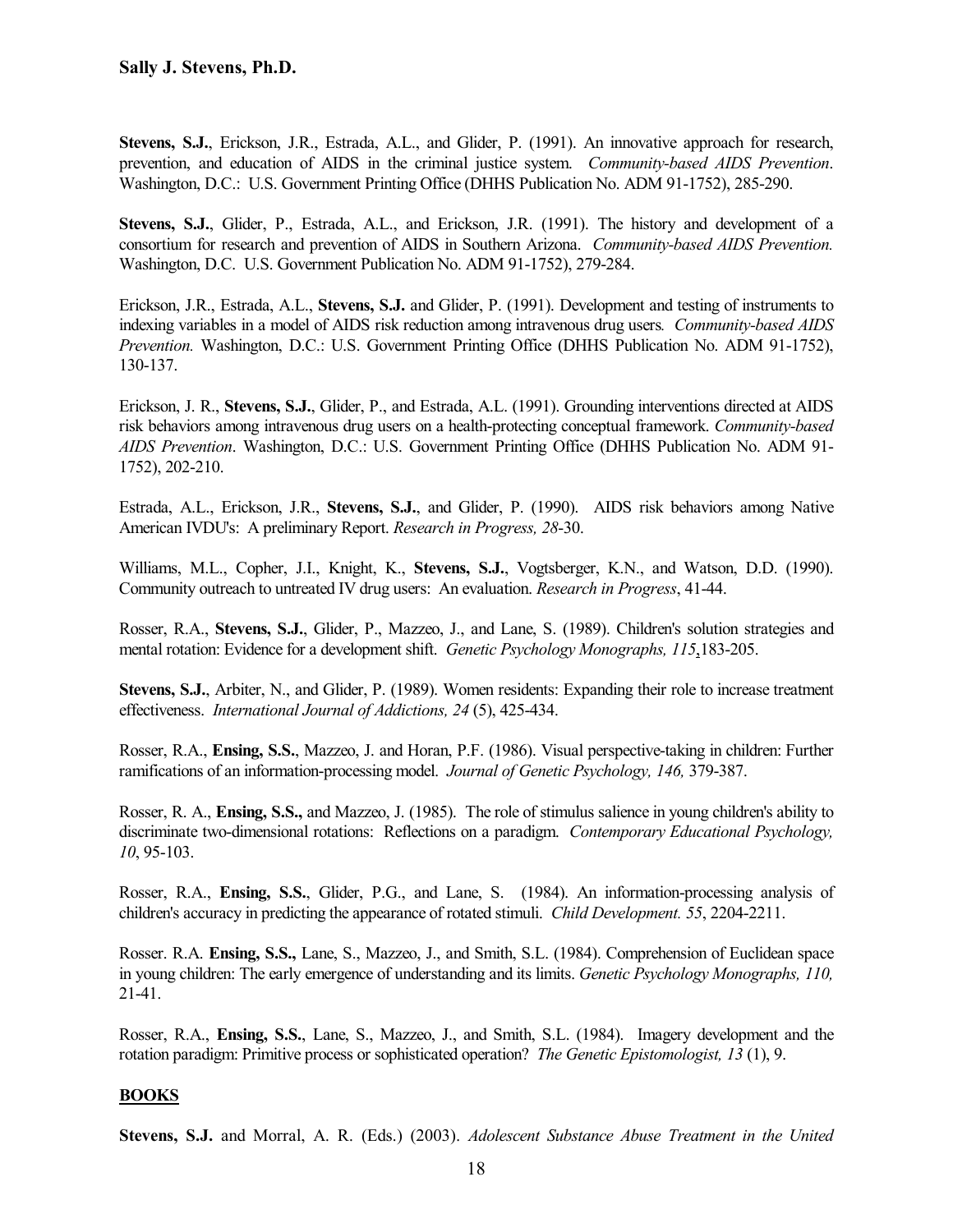*States: Exemplary Models from a National Evaluation Study,* Binghampton NY. Haworth Press.

**Stevens, S.J.** and Wexler, H.K. (Eds.) (1998). *Women and Substance Abuse: Gender Transparency.* Binghampton, NY. The Haworth Medical Press (co-published with journal issue).

**Stevens, S.J.**, Tortu, S. and Coyle, S.L. (Eds.) (1998). *Women, Drug Use and HIV Infection,* Binghamton, NY. The Haworth Medical Press (co-published with journal issue).

#### **GUEST EDITOR**

**Stevens, S**., Korchmaros, J.D., and Greene, A. (2016). *Drug Court Review: Findings from the National Cross-Site Evaluation of Juvenile Drug Courts and Reclaiming Futures, X,* 1. Alexandria, VA, National Drug Court Institute.

**Stevens, S.J.** (Ed.) (2005). *The Prison Journal.* Treatment Issues of Drug and Criminally Involved Populations: Consideration of Gender, Age, and Geographical Location. Thousand Oaks, CA. Sage Publications, Inc.

Dennis, M.L. and **Stevens, S.J.** (Eds.) (2003). *Journal of Child Maltreatment.* Maltreatment Issues and Outcomes of Adolescents Enrolled in Substance Abuse Treatment. Thousand Oaks, CA. Sage Publications, Inc.

**Stevens, S.J.** (Ed.) (2000). *Elements of Project Success.* Center for Substance Abuse Treatment, Washington D.C.

**Stevens, S.J.** and Estrada, A.L. (Eds.) (2000). *American Indian and Alaska Native Mental Health Research: The Journal of the National Center.* HIV Risk, Prevention Strategies and AIDS Care for American Indians and Alaska Natives. Denver, CO. University of Colorado.

**Stevens, S.J.** and Wexler, H.K. (Eds.) (1998). *Drugs & Society, 13 (*1/2). Women and Substance Abuse: Gender Transparency. Binghampton, NY. The Haworth Press.

**Stevens, S.J.**, Tortu, S., and Coyle, S.L. (Eds.) (1998). *Women & Health, 27 (*1/2). Women, Drug Use, and HIV Infection. Binghampton, NY. The Haworth Press.

#### **SELECTED MANUSCRIPTS, MANUALS, NEWSLETTERS**

**Stevens, S.J**., and SIROW faculty and staff (2017). *SIROW Community Research News,* Volume XI, University of Arizona, Tucson, AZ., Summer, 2017.

**Stevens, S.J**., and SIROW faculty and staff (2017). *SIROW News,* Number 94, University of Arizona, Tucson, AZ., Spring, 2016.

**Stevens, S.J**., and SIROW faculty and staff (2016). *SIROW News,* Number 93, University of Arizona, Tucson, AZ., Fall, 2016.

**Stevens, S.J**., and SIROW faculty and staff (2016). *SIROW Community Research News,* Volume X, University of Arizona, Tucson, AZ., Summer, 2016.

**Stevens, S.J**., and SIROW faculty and staff (2016). *SIROW News,* Number 92, University of Arizona, Tucson, AZ., Spring, 2016.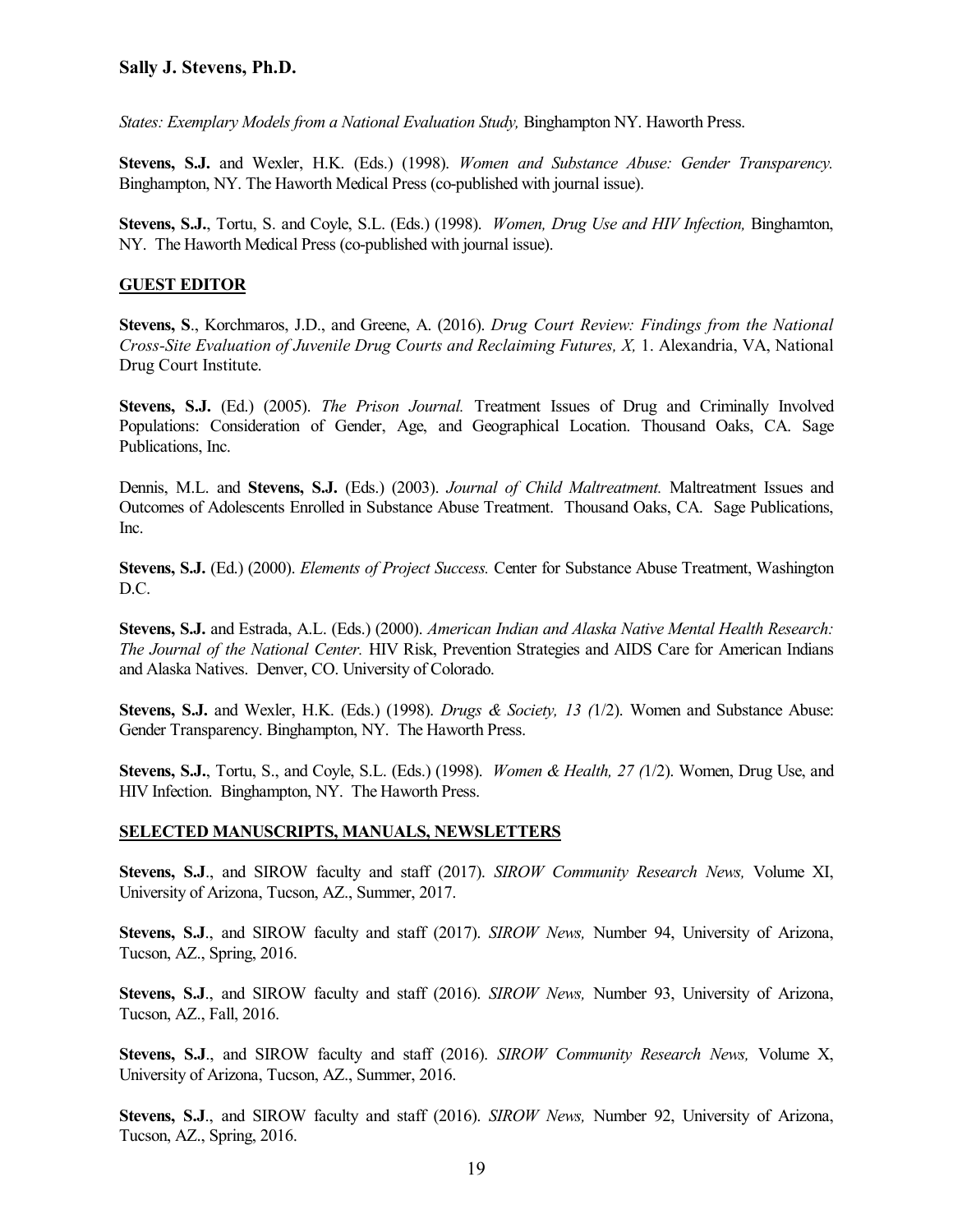Gomez, R., Knox, C., Andrade, R. and **Stevens, S.** (2015). iSTEM: An Innovative Hybrid Program for Diversifying and Building Capacity in STEM/ICT Workforce: iSTEM Teacher's Resource Manual. Southwest Institute for Research on Women, University of Arizona, Tucson AZ., November, 2015.

**Stevens, S.J**., and SIROW faculty and staff (2015). *SIROW News,* Number 91, University of Arizona, Tucson, AZ., Fall, 2015.

**Stevens, S.J**., and SIROW faculty and staff (2015). *SIROW Community Research News,* Volume IX, University of Arizona, Tucson, AZ., Summer, 2015.

Knox, C., Andrade, R., Gomez, R., and **Stevens, S.** (2015). An Innovative Hybrid Program for Diversifying and Building Capacity in the STEM/ICT Workforce: Parent Guidebook. Southwest Institute for Research on Women, University of Arizona, Tucson, AZ., April, 2015.

**Stevens, S.J**., and SIROW faculty and staff (2015). *SIROW News,* Number 90, University of Arizona, Tucson, AZ., Spring, 2015.

**Stevens, S.J**., and SIROW faculty and staff (2014). *SIROW News,* Number 89, University of Arizona, Tucson, AZ., Fall, 2014.

**Stevens, S.J**., and SIROW faculty and staff (2014). *SIROW Community Research News,* Volume XIII, University of Arizona, Tucson, AZ., Summer, 2014.

**Stevens, S.J**., and SIROW faculty and staff (2013). *SIROW News,* Number 88, University of Arizona, Tucson, AZ., Spring, 2013.

**Stevens, S.J**., and SIROW faculty and staff (2013). *SIROW News,* Number 87, University of Arizona, Tucson, AZ., Fall, 2013.

**Stevens, S.J**., and SIROW faculty and staff (2013). *SIROW Community Research News,* Volume XII, University of Arizona, Tucson, AZ., Summer, 2013.

**Stevens, S.J**., and SIROW faculty and staff (2013). *SIROW News,* Number 86, University of Arizona, Tucson, AZ., Spring, 2013.

**Stevens, S.J**., and SIROW faculty and staff (2012). *SIROW News,* Number 85, University of Arizona, Tucson, AZ., Fall, 2012.

**Stevens, S.J**., and SIROW faculty and staff (2012). *SIROW Community Research News,* Volume XI, University of Tucson, AZ., Summer, 2012.

**Stevens, S.J**., and SIROW faculty and staff (2012). *SIROW News,* Number 84, University of Arizona, Tucson, AZ., Spring, 2012.

Ellasante, K., Greene, A., Powell, C. and **Stevens, S.** (2011). iTEAM: Treatment Empowerment for Adolescents on the Move Project Manual, University of Arizona, Tucson, AZ., November, 2011.

Greene, A., Ellasante, K., Powell, C. and **Stevens, S.** (2011). iTEAM Service and Fidelity Measures: Implementing Case Management, sex Chat/Street Smart Curriculum, and Group Therapy Manual, The University of Arizona, Tucson, AZ. October, 2011.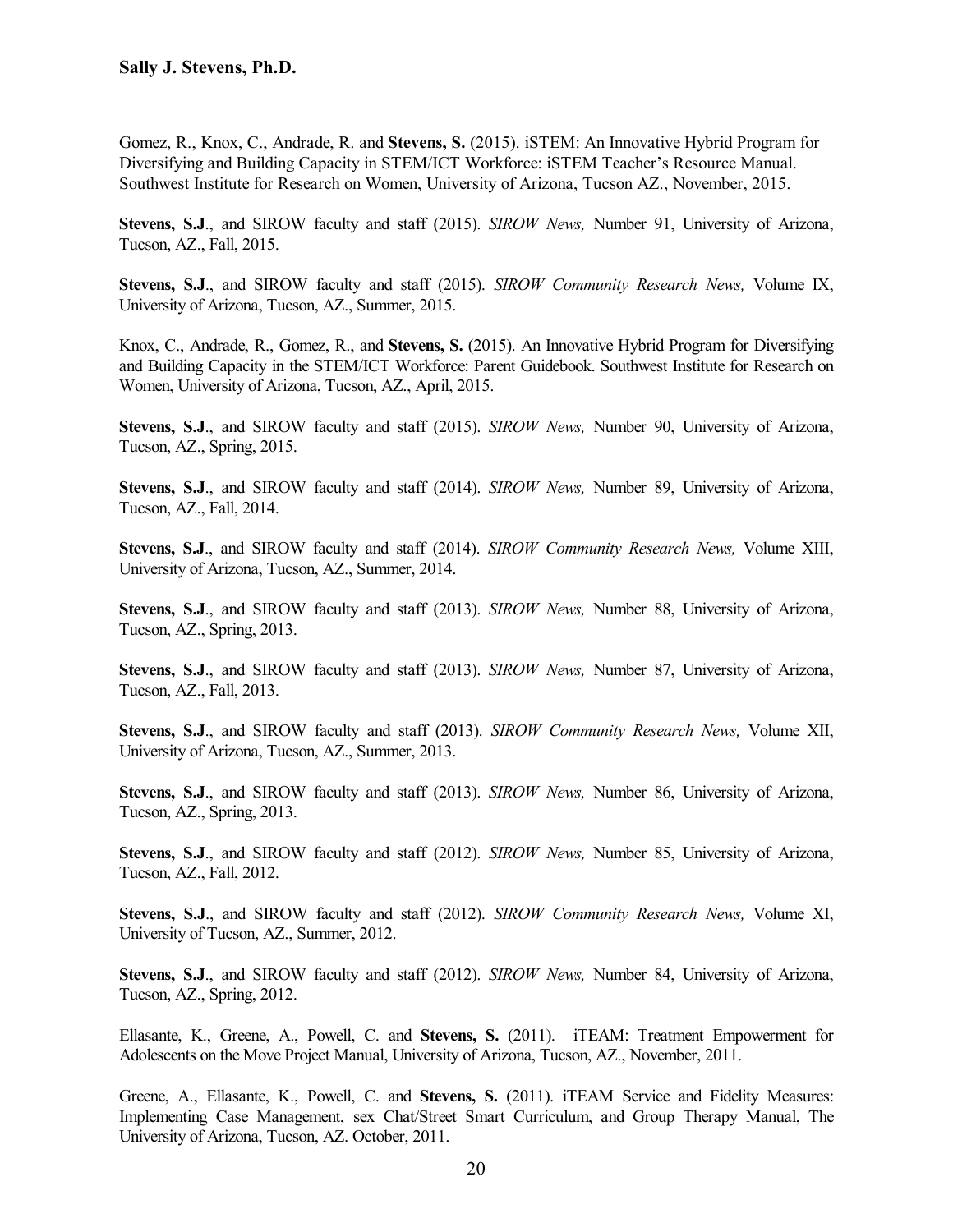**Stevens, S.J**., and SIROW faculty and staff (2011). *SIROW News,* Number 83, Nationwide Publishing, Tucson, AZ., November, 2011.

**Stevens, S.J**., and SIROW faculty and staff (2011). *SIROW Community Research News,* Volume X, Nationwide Publishing, Tucson, AZ., September, 2011.

**Stevens, S.J**., and SIROW faculty and staff (2011). *SIROW News,* Number 82, Nationwide Publishing, Tucson, AZ., April, 2011.

**Stevens, S.J**., and SIROW faculty and staff (2010). *SIROW News,* Number 81, Nationwide Publishing, Tucson, AZ., November, 2010.

**Stevens, S.J**., and SIROW faculty and staff (2010). *SIROW Community Research News,* Volume IX, Nationwide Publishing, Tucson, AZ., September, 2010.

**Stevens, S.J.** (2011). *Adolescent Girls in the Juvenile Justice System: Gender-specific Treatment Manual.* University of Arizona, Tucson, AZ. June, 2020.

**Stevens, S.J**., and SIROW faculty and staff (2010). *SIROW News,* Number 80, Owl Publishing, Tucson, AZ., April, 2010.

**Stevens, S.J**., and SIROW faculty and staff (2009). *SIROW News,* Number 79, Owl Publishing, Tucson, AZ., November, 2009.

**Stevens, S.J**., and SIROW faculty and staff (2009). *SIROW Community Research News,* Volume VIII, Owl Publishing, Tucson, AZ., October, 2009.

**Stevens, S.J**., and SIROW faculty and staff (2009). *SIROW News,* Number 78, Owl Publishing, Tucson, AZ., April, 2009.

**Stevens, S.J**., and SIROW faculty and staff (2008). *SIROW News,* Number 77, Owl Publishing, Tucson, AZ., November, 2008.

**Stevens, S.J**., and SIROW faculty and staff (2008). *SIROW Community Research News*, Volume VII, Owl Publishing, Tucson, AZ., August, 2008.

Jordan, S., **Stevens, S.,** and Ruiz, B. (2008). Conexiones Sanas/Healthy Connections: Replication Manual, University of Arizona, Tucson, AZ., May, 2008.

**Stevens, S.J**., and SIROW faculty and staff (2008). *SIROW News,* Number 76, Owl Publishing, Tucson, AZ., May, 2008.

**Stevens, S.J**., and SIROW faculty and staff (2007). *SIROW News,* Number 75, Owl Publishing, Tucson, AZ., November, 2007.

**Stevens, S.J**., and SIROW faculty and staff (2007). *SIROW Community Research News*, Volume VI, Owl Publishing, Tucson, AZ., August, 2007.

**Stevens, S.J**., and SIROW faculty and staff (2007). *SIROW News,* Number 74, Owl Publishing, Tucson, AZ., May, 2007.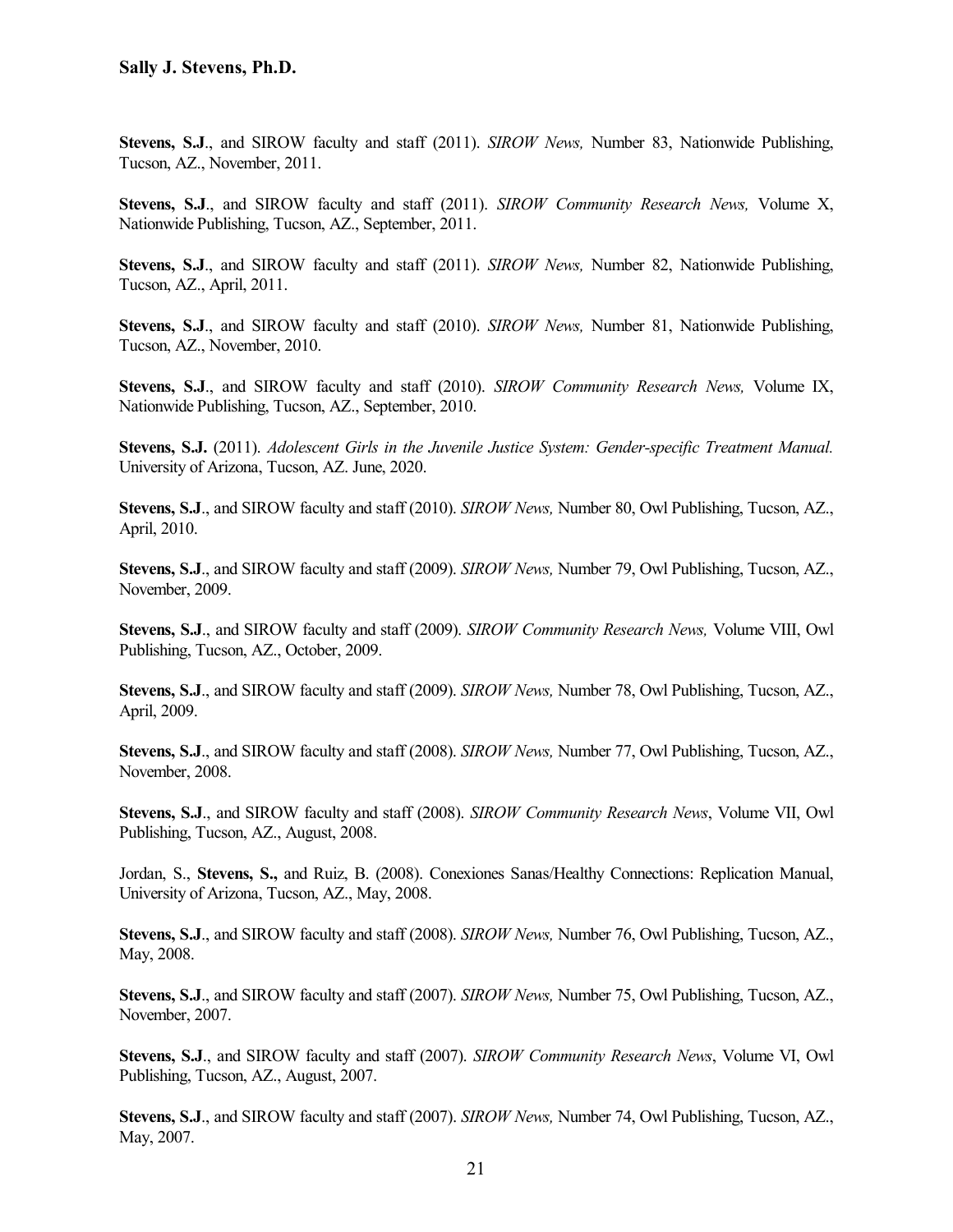**Stevens, S.J**., and SIROW faculty and staff (2006). *SIROW News,* Number 73, Owl Publishing, Tucson, AZ., November, 2006.

**Stevens, S.J**., and SIROW faculty and staff (2006). *SIROW Community Research News*, Volume V, Owl Publishing, Tucson, AZ., August, 2006.

**Stevens, S.J**., and SIROW faculty and staff (2006). *SIROW News,* Number 72, Owl Publishing, Tucson, AZ., April, 2006.

**Stevens, S.J**., and SIROW faculty and staff (2005). *SIROW News,* Number 71, Owl Publishing, Tucson, AZ., November, 2005

Bracamonte-Wiggs, C.B., **Stevens, S.,** and Ruiz, (2005). Youth Empowerment Project: An Interactive Adolescent HIV and Substance Abuse Prevention Replication Manual, University of Arizona, Tucson, AZ., March, 2005.

**Stevens, S.J**., and SIROW faculty and staff (2005). *SIROW News,* Number 70, Owl Publishing, Tucson, AZ., April, 2005.

**Stevens, S.J.** and SIROW faculty and staff (2005). *SIROW Community Research News* "New Directions", Owl Publishing, Tucson, AZ., Spring, 2005.

**Stevens, S.J.** and SIROW faculty and staff (2004). *SIROW News,* Number 69, Owl Publishing, Tucson, AZ., November, 2004.

**Stevens, S.J.** and SIROW faculty and staff (2004). *SIROW Community Research News* "Reflections and Visions". University of Arizona, Tucson, AZ., April, 2004.

Senior, M., Smith, M., Reinardy, L., Taylor, S. and **Stevens, S.J**. (2003). EMPACT's Teen Substance Abuse Intensive Outpatient Treatment Program: A Replication Manual. Arizona Print and Copy, Tucson, AZ.

Hasler, J., Murphy B.S., Estes, T.K., Nath, S., and **Stevens, S.J.** (2002). La Canada: A Step-down Adolescent Substance Abuse Treatment Program. Replication Manual. Arizona Print and Copy, Tucson, AZ.

**Stevens, S.J.** and SIROW faculty and staff (2003). *SIROW Community Research News* "Projects in Progress". University of Arizona, Tucson, AZ.

**Stevens, S.J.** and SIROW faculty and staff (2001). *SIROW Community Research News* "COPASA for Women". University of Arizona, Tucson, AZ.

**Stevens, S.J.** and SIROW faculty and staff (2000). *SIROW Community Research News* "Adolescents". University of Arizona, Tucson, AZ.

**Stevens, S.J.** (1995). *Women: The Research Review.* Amity Services and Training, Vol I.

McCoy, C.B., Chitwood, D.D., McCoy, H.V., Khoury, E.L., Siegal, H.A., **Stevens, S.J.**, and Erickson, J.R. The Impact of AIDS Prevention Intervention Programs (1992). In B.S. Brown (Ed) *The National AIDS Demonstration Research Program,* Westport, CT. Greenwood Press.

**Stevens, S.J.**, Johnson, B., Erickson, J.R., and Estrada, A.L. (1990). "Community Outreach Project on AIDS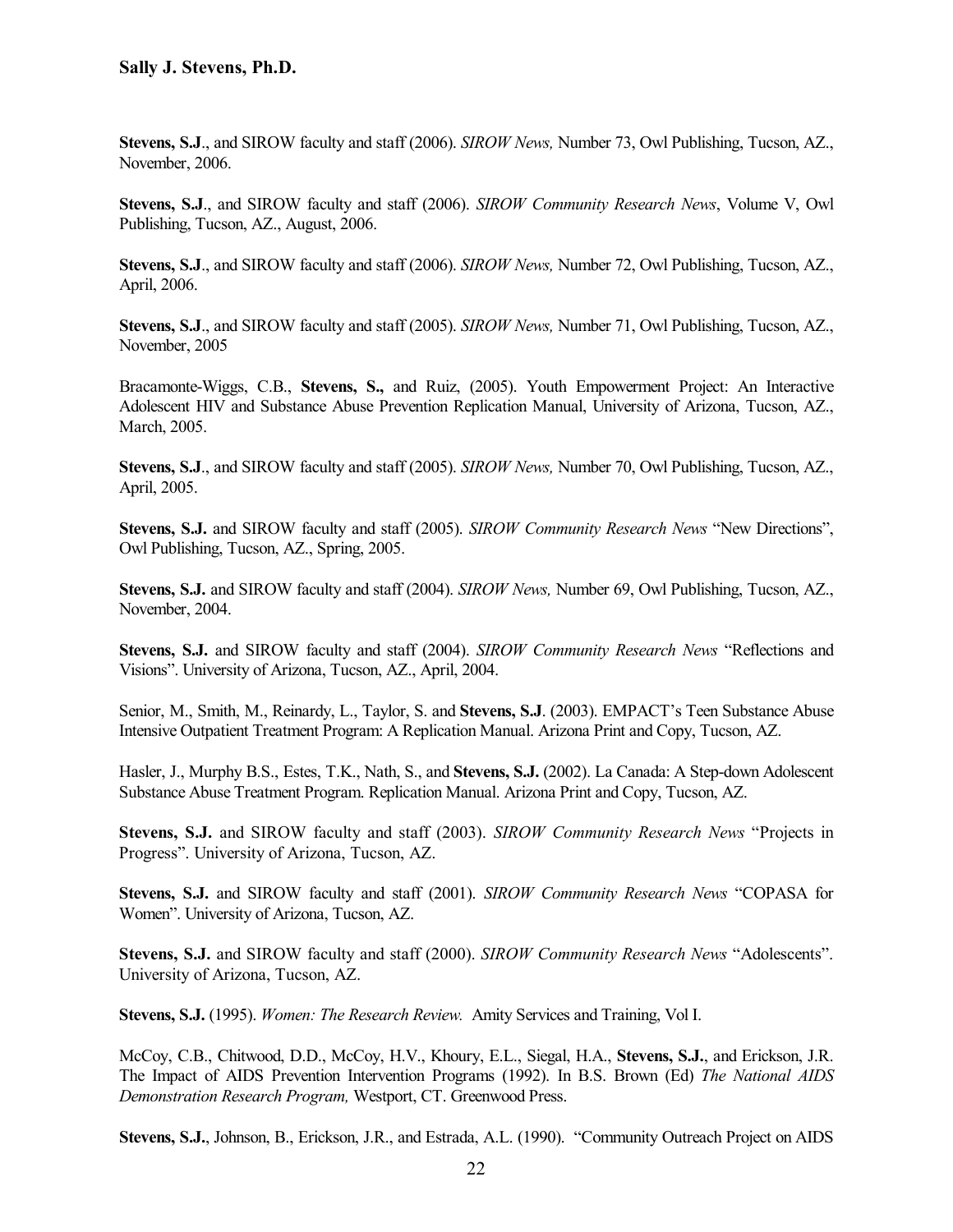in Southern Arizona Pima County Health Department Intervention and Training Manual", Pima County Health Department.

Estrada, A.L., Erickson, J.R., **Stevens, S.J.**, and Glider, P.J. (1990). HIV Risk Behaviors Among Mexican-Origin and Anglo Female Intravenous Drug Users: A Comparative Analysis. Southwest Border Rural Health Research Center Monograph Series No. 19.

Erickson, J.R., Estrada, A.L., and **Stevens, S.J.** (1990). AIDS Risk Reduction in the Criminal Justice System. Southwest Border Rural Health Research Monograph, 1-17.

Estrada, A.L., Erickson, J.R., and **Stevens, S.J.** (1989). AIDS Risk Behaviors Among Native American I.V. Drug Users: A Preliminary Report. Southwest Border Rural Health Research Monograph Series No. 17, 1990.

**Stevens, S.J.**, Estrada, A.L., Erickson, J.R., and Glider, P.J. (1989). "Community Outreach Project on AIDS in Southern Arizona Research Intervention Manual", Amity, Inc.

Estrada, A.L., Erickson, J.R., and **Stevens, S.J.** (1989). Risk Reduction Among Hispanic I.V. Drug Users and Receptivity to Community AIDS Education. Southwest Border Rural Health Research Monograph Series No. 7.

#### **SELECTED RESEARCH AND POLICY BRIEFS**

Carnevale Associates, LLC and The University of Arizona - Southwest Institute for Research on Women (2016). National Cross-Site Evaluation of Juvenile Drug Courts and Reclaiming Futures: Juvenile Drug Courts and Reclaiming Futures: Outcomes and Policy Implications. The University of Arizona: Tucson, Arizona.

Carnevale Associates, LLC and The University of Arizona - Southwest Institute for Research on Women (2016). National Cross-Site Evaluation of Juvenile Drug Courts and Reclaiming Futures: Juvenile Drug Courts and Reclaiming Futures: The Integrated JDC/RF Logic Model-Linking Program Implementation and Outcomes. The University of Arizona: Tucson, Arizona.

Korchmaros, J. D., and **Stevens, S.** (2015). General description of LGBTQQ individuals in AZ: LGBTQQ adolescents & young adults in the iTEAM Project (Research Brief No. I.E). Tucson, AZ: University of Arizona, Southwest Institute for Research on Women. March 2015.

Korchmaros, J. D., and **Stevens, S**. (2015). Harassment & abuse of LGBTQQ individuals in AZ: LGBTQQ adolescents & young adults in the iTEAM Project (Research Brief No. II.E). Tucson, AZ: University of Arizona, Southwest Institute for Research on Women. March 2015.

Korchmaros, J. D., and **Stevens, S.** (2015). Social Support of LGBTQQ Individuals in AZ: LGBTQQ adolescents & young adults in the iTEAM Project (Research Brief No. III.E). Tucson, AZ: University of Arizona, Southwest Institute for Research on Women. March 2015.

**Stevens, S.,** Stauber, L.S., Vinson, J. and the Crossroads Collaborative (2013). Youth and legislation: Sexuality education - Insights from youths' anonymously submitted questions. *Crossroads Connections, 2(1),* 1-4. Tucson, AZ: The University of Arizona. December 2013.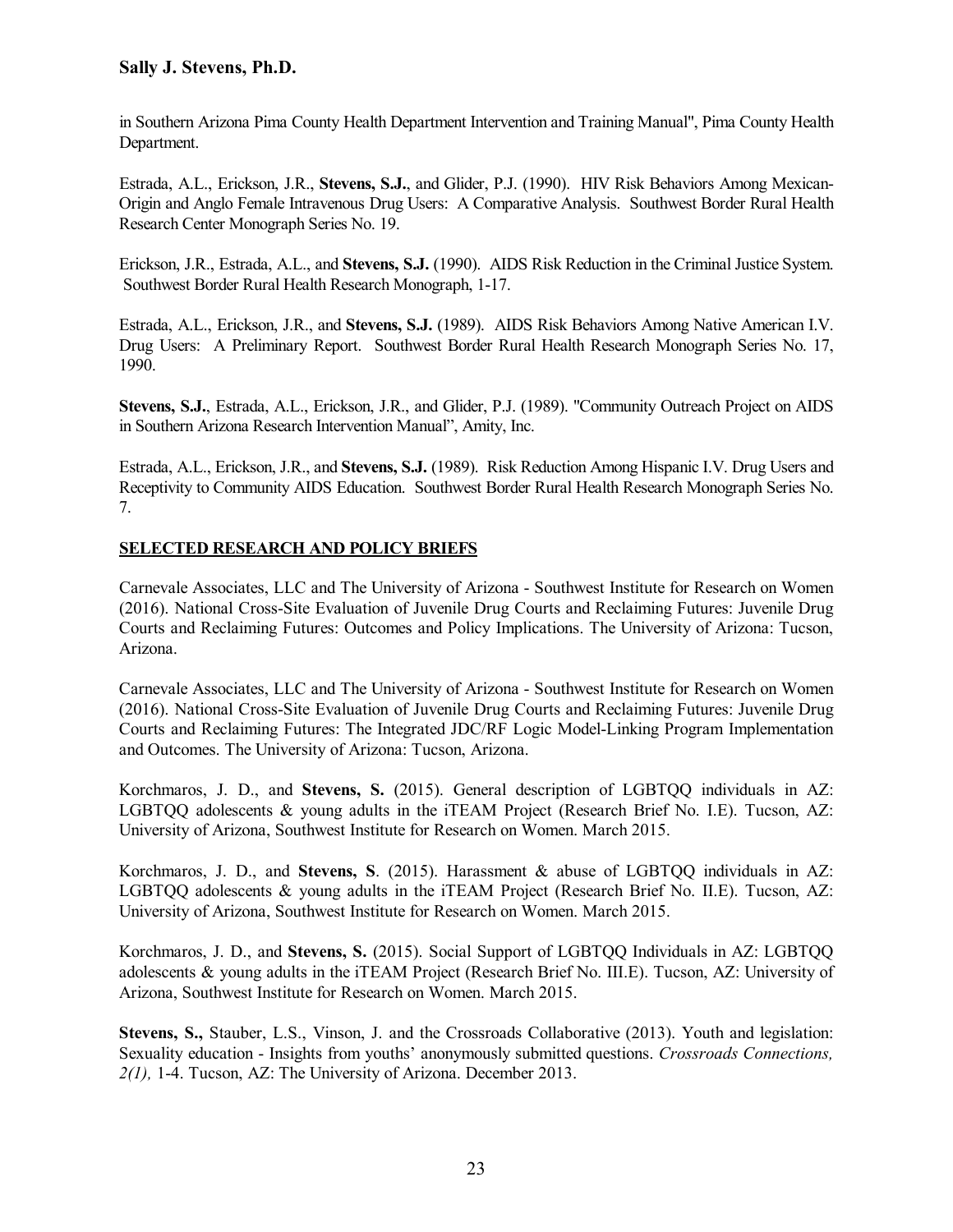Korchmaros, J.D. and **Stevens, S.** (2010). Brief I-A: General Description of LGBTQQ Individuals in AZ: LGBTQQ Adolescents & Young Adults in the EON Project, Tucson, AZ: University of Arizona, Southwest Institute for Research on Women. September 2010.

Korchmaros, J.D. and **Stevens, S.** (2010). Brief I-B: General Description of LGBTQQ Individuals in AZ: LGBTQQ Adult Women in the COPASA for Women Project, Tucson, AZ: University of Arizona, Southwest Institute for Research on Women. September 2010.

Korchmaros, J.D. and **Stevens, S.** (2010). Brief I-C: General Description of LGBTQQ Individuals in AZ: LGBTQQ Adult Women in Mujer Sana-Healthy Women, Tucson, AZ: University of Arizona, Southwest Institute for Research on Women. September 2010.

Korchmaros, J.D. and **Stevens, S.** (2010). Brief I-D: General Description of LGBTQQ Individuals in AZ: LGBTQQ Adult Women in Herstory to Health, September 2010.

Korchmaros, J.D. and **Stevens, S.** (2010). Brief II-A: Harassment & Abuse of LGBTQQ Individuals in AZ: LGBTQQ Adolescents & Young Adults in the EON Project, Tucson, AZ: University of Arizona, Southwest Institute for Research on Women. September 2010.

Korchmaros, J.D. and **Stevens, S.** (2010). Brief II-B: Harassment & Abuse of LGBTQQ Individuals in AZ: LGBTQQ Adult Women in the COPASA for Women Project, Tucson, AZ: University of Arizona, Southwest Institute for Research on Women. September 2010.

Korchmaros, J.D. and **Stevens, S.** (2010). Brief II-C: Harassment & Abuse of LGBTQQ Individuals in AZ: LGBTQQ Adult Women in Mujer Sana-Healthy Women, Tucson, AZ: University of Arizona, Southwest Institute for Research on Women. September 2010.

Korchmaros, J.D. and **Stevens, S.** (2010). Brief II-D: Harassment & Abuse of LGBTQQ Individuals in AZ: LGBTQQ Adult Women in Herstory to Health, Tucson, AZ: University of Arizona, Southwest Institute for Research on Women. September 2010.

Korchmaros, J.D. and **Stevens, S.** (2010). Brief III-A: Social Support of LGBTQQ Individuals in AZ: LGBTQQ Adolescents & Young Adults in the EON Project, Tucson, AZ: University of Arizona, Southwest Institute for Research on Women. September 2010.

Korchmaros, J.D. and **Stevens, S.** (2010). Brief III-B: Social Support of LGBTQQ Individuals in AZ: LGBTQQ Adult Women in the COPASA for Women Project, Tucson, AZ: University of Arizona, Southwest Institute for Research on Women. September 2010.

Korchmaros, J.D. and **Stevens, S.** (2010). Brief III-C: Social Support of LGBTQQ Individuals in AZ: LGBTQQ Adult Women in Mujer Sana-Healthy Women, Tucson, AZ: University of Arizona, Southwest Institute for Research on Women. September 2010.

Korchmaros, J.D. and **Stevens, S.** (2010). Brief III-D: Social Support of LGBTQQ Individuals in AZ: LGBTQQ Adult Women in Herstory to Health, Tucson, AZ: University of Arizona, Southwest Institute for Research on Women. September 2010.

#### **SELECTED VIDEOS AND WEBINARS**

**Stevens, S.** (2017). Broadening Participation in STEM: A Hybrid Program for Engaging Young Native American Students. STELAR Webinar, February 28, 2017.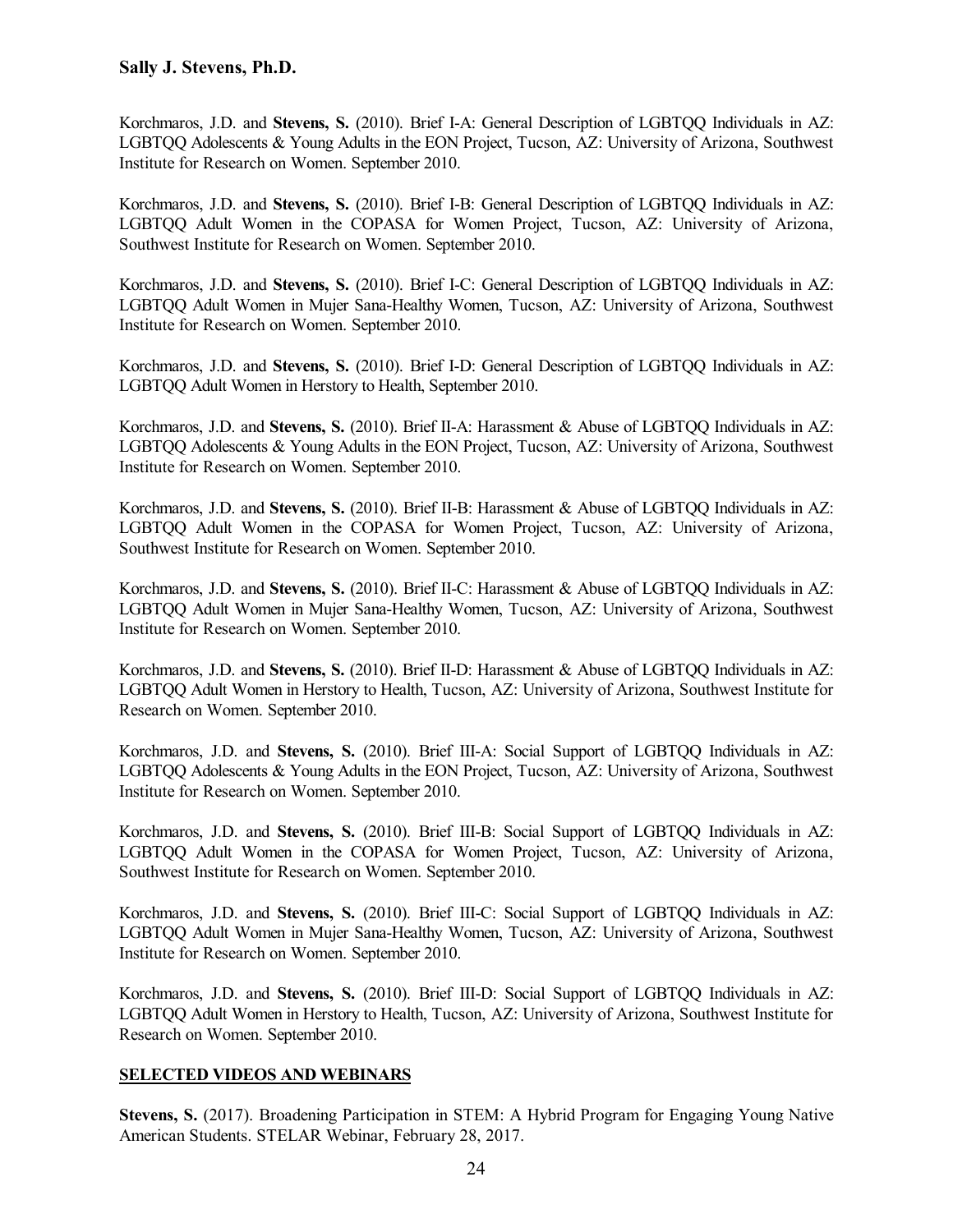Powell, C., Ellasante, I., Korchmaros, J.D., Haverly, K., and **Stevens, S.** (2016). Starting with Accessibility and Affirmation: A System of Care for LGBTQ Youth Experiencing Homelessness. Families and Society Webinar, October 11, 2016.

Doolen, A., Clifton, C., Ashley, O., Scaglione, N., Hill, J., Ross, C., Andrade, R., Powell, C., **Stevens, S.,** and Ehatt, C. (2016). *Process Evaluation.* Webinar presented to Services Grant Program for Residential Treatment for Pregnant and Postpartum Women grantees by TRI International, under contract #HHSS283201200006i with the Substance Abuse and Mental Health Services Administration. January 13, 2016.

Ashley, O. S., Greene, A., **Stevens, S.,** Ross, C., Clifton, C., Laborde, D., Hill, J., and Scaglione, N. (2016). Evaluating infrastructure development. Webinar presented to State Adolescent Treatment Enhancement Dissemination (SAT-ED) grantees and State Transitional Aged Youth Treatment Enhancement and Dissemination (SYT-ED) grantees by RTI International, under contract #HHSS283201200006I with the Substance Abuse and Mental Health Services Administration. January 7, 2016.

Ashley, O. S., Laborde, D., Hill, J., **Stevens, S**., Ross, C., Clifton, C., Andrade, R., and Powell, C., (2015). *Using system evaluation to inform intervention development.* Webinar presented to Services Grant Program for Residential Treatment for Pregnant and Postpartum Women grantees by RTI International, under contract #HHSS283201200006I with the Substance Abuse and Mental Health Services Administration. November 18, 2015.

Ashley, O.S., **Stevens, S.,** Ashok, M., Vance, M.K., and Laborde, D. (2015). System evaluation. Webinar presented to Service Grant Program for Residential Treatment for Pregnant and Postpartum Women grantees by RTI International, under contract #HHSS283201200006I with the Substance Abuse and Mental Health Services Administration, April 29, 2015.

**Stevens, S.** (2014). iSTEM Project: Engaging Rurally Located Native American & Hispanic Youth in STEM. Strategies for Increasing Diversity in STEM Learning Environments, STELAR webinar, November 20, 2014.

**Stevens, S. J.**, Wagner, C., and Cooper, N. (1992). Individual Risks for HIV: Prevention Strategies for Drug Users. Produced by Wag Productions.

#### **SELECTED ELECTRONIC PUBLICATIONS AND ONLINE ASSESSMENTS**

Stevens, S. (2015). Southern Arizona Anti-Trafficking Unified Response Network: Stakeholder Survey. The University of Arizona - Southwest Institute for Research on Women: Tucson, AZ.

Carnevale Associates, LLC and The University of Arizona - Southwest Institute for Research on Women (2016). National Cross-Site Evaluation of Juvenile Drug Courts and Reclaiming Futures: Juvenile Drug Courts and Reclaiming Futures: Outcomes and Policy Implications. The University of Arizona: Tucson, Arizona. Published, peer-reviewed. (Available at [http://sirow.arizona.edu/JDCRF\)](http://sirow.arizona.edu/JDCRF)

The University of Arizona – Southwest Institute for Research on Women (2016). National Cross-Site Evaluation of Juvenile Drug Courts and Reclaiming Futures Cross-Site Report: Formal Training-March 2016: Eight Site Report. The University of Arizona: Tucson, Arizona. Published, peer-reviewed. (Available at [http://sirow.arizona.edu/JDCRF\)](http://sirow.arizona.edu/JDCRF)

The University of Arizona - Southwest Institute for Research on Women (2015). National Cross-Site Evaluation of Juvenile Drug Courts and Reclaiming Futures: Cross-Site Report: Organizational Cultural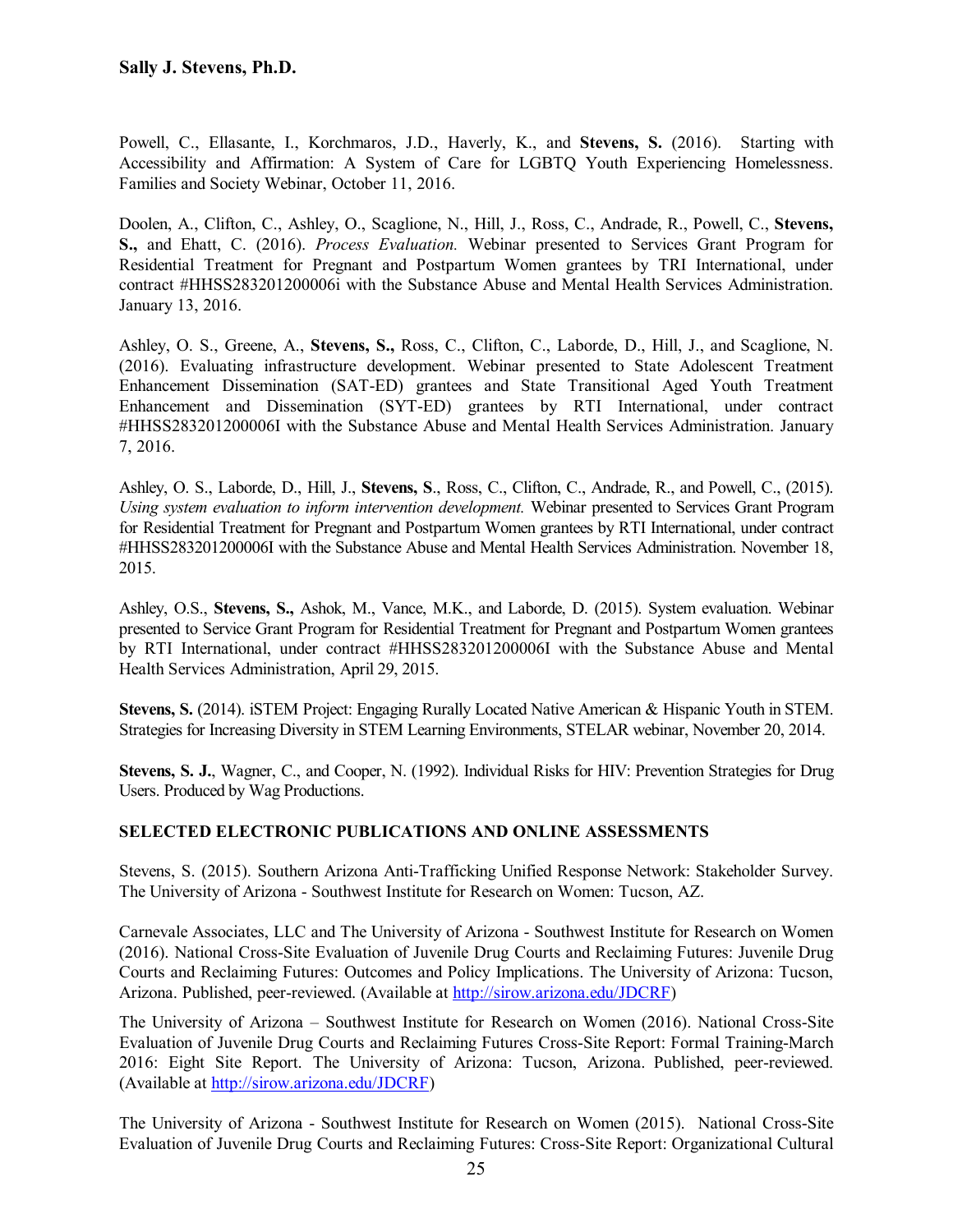& Linguistic Competency –July 2015. The University of Arizona: Tucson, Arizona. Published, peerreviewed. (Available at http://sirow.arizona.edu/JDCRF)

The University of Arizona - Southwest Institute for Research on Women (2015). National Cross-Site Evaluation of Juvenile Drug Courts and Reclaiming Futures: Cross-Site Report: Recruitment and Retention-March 2015. The University of Arizona: Tucson, Arizona. Published, peer-reviewed. (Available at [http://sirow.arizona.edu/JDCRF\)](http://sirow.arizona.edu/JDCRF)

The University of Arizona - Southwest Institute for Research on Women (2015). National Cross-Site Evaluation of Juvenile Drug Courts and Reclaiming Futures: Final Cross-Site Report: Evaluation of Drug Court/Change Team-March 2015: Five Site Report. The University of Arizona: Tucson, Arizona. Published, peer-reviewed. (Available at http://sirow.arizona.edu/JDCRF)

Valdez, E. S., Haverly, K., **Stevens, S**., and Korchmaros, J. D. (October, 2015). Gender and Ethnic Differences among Youth Enrolled in Juvenile Drug Courts-Reclaiming Futures (JDC/RF). Paper presented at the Addiction Health Services Research Conference, Marina Del Rey, CA. Published, peerreviewed. (Available at http://sirow.arizona.edu/JDCRF)

Baumer, P. C., Korchmaros, J. D., **Stevens, S. J.,** Dennis, M. L., and Moritz, K. R. (July, 2015). Programmatic Factors Related to Outcomes in Juvenile Outpatient Treatment: Evaluating the Effectiveness of Juvenile Drug Courts. Paper presented at the National Association of Drug Court Professionals 21st Annual Training Conference, National Harbor, MD. Published, peer-reviewed. (Available at http://sirow.arizona.edu/JDCRF)

Korchmaros, J. D., and **Stevens, S.** (2015, March). Social Support of LGBTQQ individuals in AZ: LGBTQQ adolescents & young adults in the iTEAM Project (Research Brief No. III.E). Tucson, AZ: University of Arizona, [Southwest Institute for Research on Women.](http://sirow.arizona.edu/) Published, not peer-reviewed. (Available at a contract of  $\alpha$ ) and  $\alpha$  at a contract of  $\alpha$  at a contract of  $\alpha$  at a contract of  $\alpha$  at a contract of  $\alpha$  at a contract of  $\alpha$  at a contract of  $\alpha$  at a contract of  $\alpha$  at a contract of  $\alpha$  at http://sirow.arizona.edu/sites/sirow.arizona.edu/files/Social%20Support%20of%20LGBT%20Research

# **SELECTED FINAL AND OTHER REPORTS**

%20series%203.pdf)

**Stevens, S.** Davis, M., Sargus, T., Black, C., Andrade, R., & Murphy, S. (2019). Women in the ADOT Workforce Streamlined Report: SPR743. Arizona Department of Transportation: Phoenix, Arizona.

**Stevens, S.** Davis, M., Sargus, T., Black, C., Andrade, R., & Murphy, S. (2019). Women in the ADOT Workforce Extended Report. Arizona Department of Transportation: Phoenix, Arizona.

University of Arizona – Southwest Institute for Research on Women (2019). Southern Arizona Anti-Trafficking United Response Network Evaluation Findings: Final Evaluation Report, April, 2019. The University of Arizona: Tucson AZ.

University of Arizona – Southwest Institute for Research on Women (2019). Women in the Arizona Department of Transportation Workforce Final Report, March, 2019. The University of Arizona, Tucson, AZ.

Andrade, R. & **Stevens, S.** (December 2018). Pima County Safety & Justice Challenge Qualitative Evaluation Report. The University of Arizona, Southwest Institute for Research on Women, Tucson, Arizona.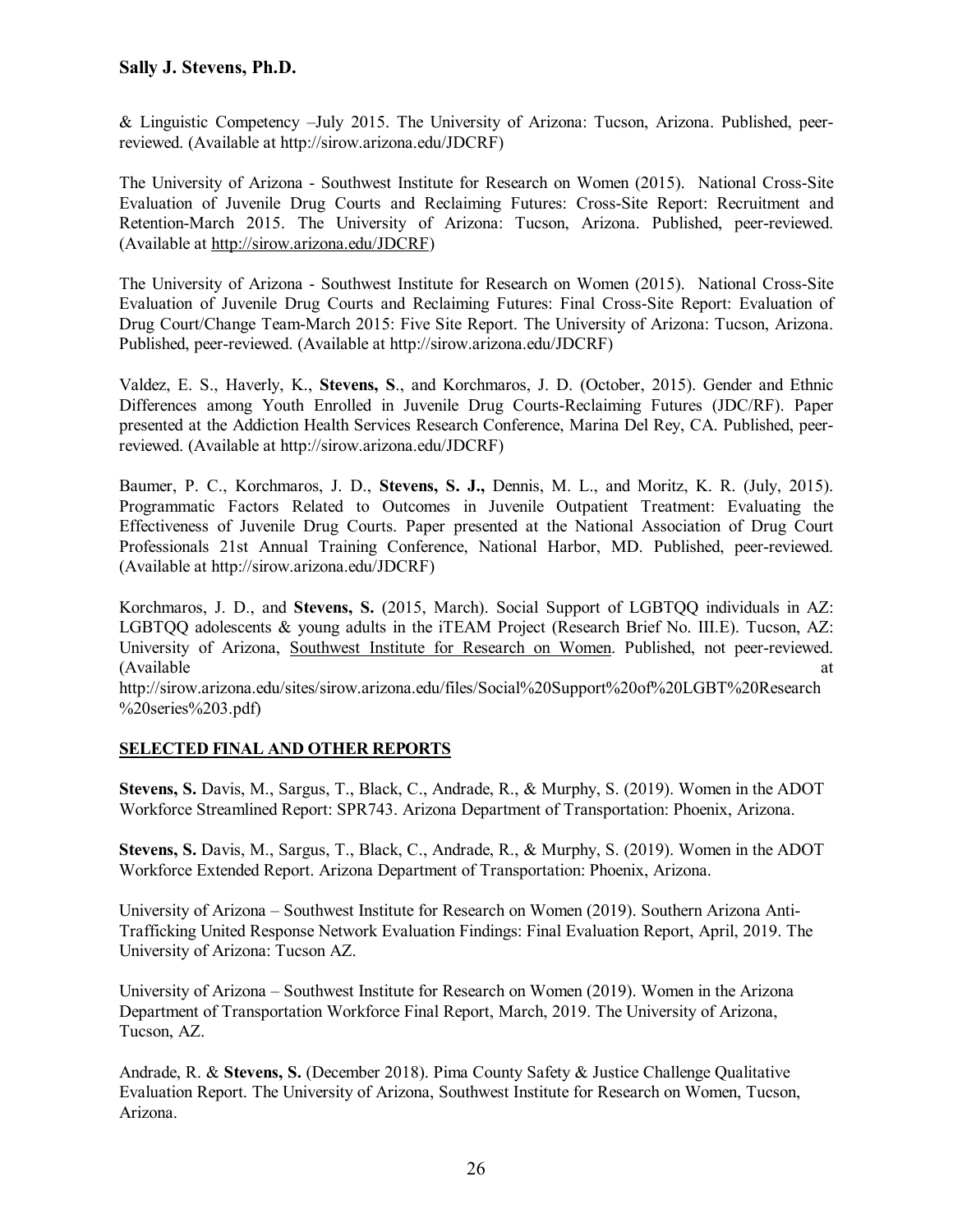University of Arizona – Southwest Institute for Research on Women (2016). Southern Arizona Anti-Trafficking United Response Network Evaluation Findings: Year 1 Evaluation Report, October, 2016. The University of Arizona: Tucson AZ.

**Stevens, S**. & Page, M. (2017). An Innovative Hybrid Program for Diversifying and Building Capacity in the STEM/ICT Workforce: iSTEM - Final Report: 2/15/12 – 7/31/17. The University of Arizona: Tucson, AZ.

 **Stevens, S.**, Korchmaros, J. D., Greene, A., Davis, M., Baumer, P., Dennis, M. L., Carnevale, J., Ostlie, E., Kagan, R., & McCollister, K. (2016). National Cross-Site Evaluation of Juvenile Drug Courts and Reclaiming Futures - Final Report: 7/1/2011-6/30/2015. The University of Arizona: Tucson, AZ. [https://www.ncjrs.gov/pdffiles1/ojjdp/grants/249744.pdf.](https://www.ncjrs.gov/pdffiles1/ojjdp/grants/249744.pdf)

The University of Arizona - Southwest Institute for Research on Women (2016). National Cross-Site Evaluation of Juvenile Drug Courts and Reclaiming Futures: Eight Site Final Report, August 2016. The University of Arizona: Tucson, Arizona. Peer-reviewed.

Chestnut Health Systems and University of Arizona - Southwest Institute for Research on Women (2016). National Cross-Site Evaluation of Juvenile Drug Courts and Reclaiming Futures: Cross-Site Report: Recruitment and Retention - June, 2016. The University of Arizona: Tucson, Arizona. Peerreviewed.

Chestnut Health Systems and University of Arizona - Southwest Institute for Research on Women (2016). National Cross-Site Evaluation of Juvenile Drug Courts and Reclaiming Futures: Cross-Site Report: Recruitment and Retention - March 2016: Eight Site Report. The University of Arizona: Tucson, Arizona. Peer-reviewed.

Bogart, T., Andrade, R., and **Stevens, S.** (2015). *Text, Talk, Act Evaluation Study Final Report.* The University of Arizona, SIROW. September 2015.

**Stevens, S.,** Powell, C., Korchmaros, J., Ellasante, I., and Haverly, K. (2015). iTEAM: My Treatment Empowerment for Adolescents on the Move. Final Progress Report. Submitted to the Co-occurring Homeless Activities Branch, June, 2015.

Andrade, R., **Stevens, S.J.,** Korchmaros, J., and Brinley, C. (2013). HerStory to Health: A Women's HIV, STD, Hepatitis B and C, and Mental Health Drug Treatment Enhancement and Program Expansion Project: Final Report. Submitted to the Center for Substance Abuse Treatment, December, 2013.

Vinson, J. and **Stevens, S.** (2012). My Pregnancy Story Project Final Report. Submitted to the Ford Foundation – University of Arizona Crossroads Collaborative. December, 2012.

Greene, A., Korchmaros, J., and **Stevens, S.** (2012). Project DAP - An HIV and Substance Abuse Relapse Prevention Project: Final Report. Submitted to the Center for Substance Abuse Treatment, March, 2012.

Riuz, B., Greene, A., **Stevens, S.,** Dennis, M., and Titus, J. (2011). Joint Meeting on Adolescent Treatment Effectiveness (JMATE): 7-Month Post Meeting Evaluation Summary, The University of Arizona, Tucson, Arizona.

Ellasante, K., Greene, A., Powell, C., and **Stevens, S.** (2011). iTEAM Services Fidelity Measures: Implementing Case Management, Sex Chat/Street Smart Curriculum, and Group Therapy. The University of Arizona, Tucson. AZ.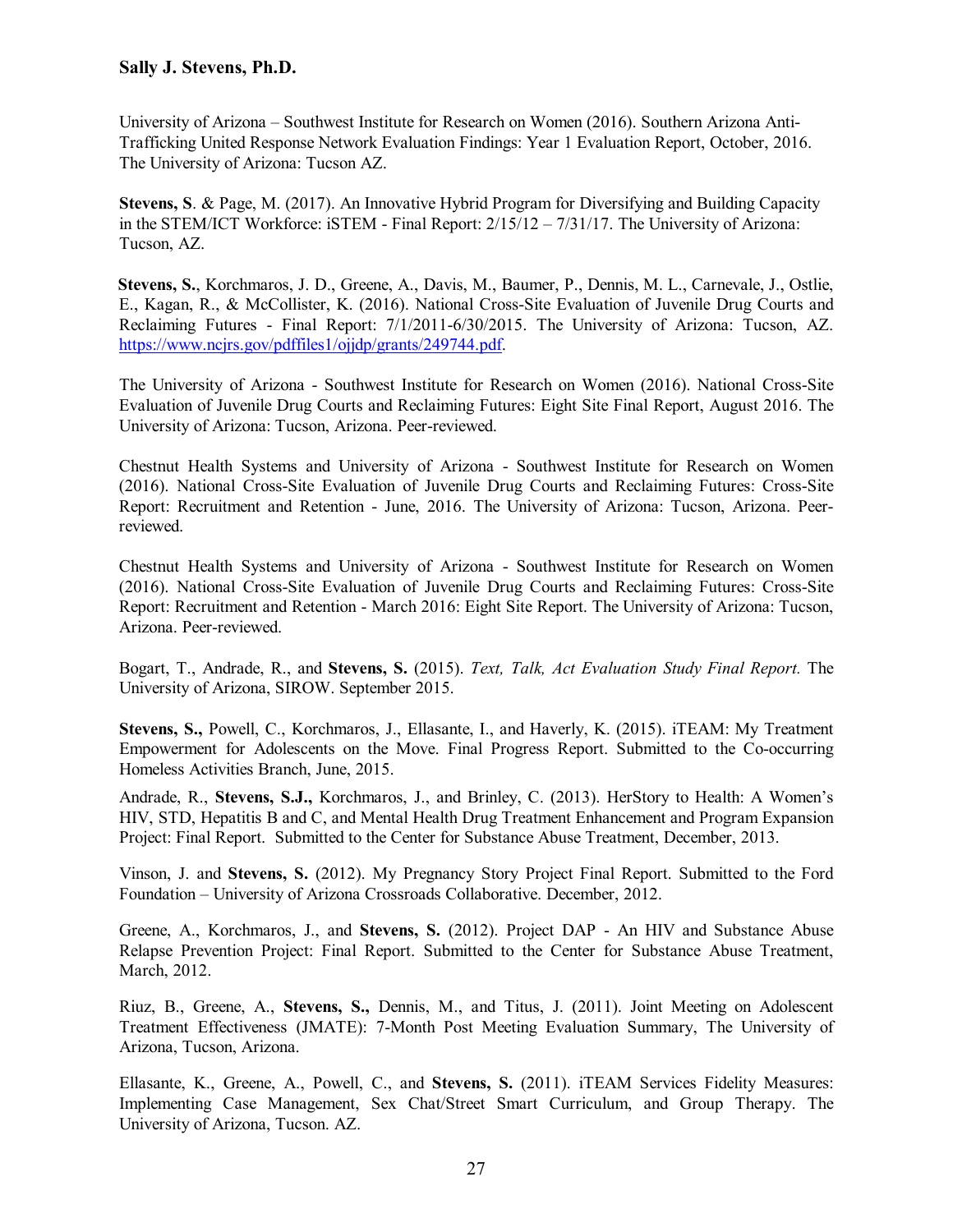Powell, C., Korchmaros, J.D., and **Stevens, S.** (2010). Family Drug Court. Final Progress Report. Submitted to the Center for Substance Abuse Treatment, August 2010.

Glider, P. Korchmaros, J., Reyes, L., and **Stevens, S.** (2009)**.** Increasing Alcohol and Other Drug Treatment within a University Health Service Center: Project CHAT: Final Progress Report. Submitted to the Center for Substance Abuse Treatment, September, 2009.

**Stevens, S**., Powell, C., Korchmaros, J., and Jones, C. (2008). Eon: Capacity Enhancement to Improve and Integrate Culturally Relevant Substance Abuse and HIV/AIDS Services: Final Progress Report. Submitted to the Center for Substance Abuse Treatment, December, 2008.

Andrade, R., **Stevens, S.,** and Korchmaros, J. (2008). Mujer Sana ~ Healthy Woman: Final Progress Report. Submitted to the Center for Substance Abuse Treatment, December, 2008.

**Stevens, S**., Korchmaros, J., and Jordan, S. (2008). Conexiones Sanas/Healthy Connections: Final Progress Report. Submitted to the Center for Substance Abuse Treatment, November, 2008

Powell, C. **Stevens, S.** and Korchamaros, J. (2008). Eon's Prism Project: Capacity Enhancement to Improve and Integrate Culturally Relevant Substance Abuse and HIV/AIDS Services: Final Evaluation Report. Submitted to the Pima County Health Department, November, 2008.

Bracamonte-Wiggs, C., and **Stevens, S.** (2008). West Region Equity Network: Final Evaluation Report. Submitted to the University of Arizona – College of Education, October, 2008.

Breunig, L., and **Stevens, S.** (2008). Women's Human Rights, Citizenships and Identities in a North American Context Final Program Report. Submitted to the University of Cincinnati, August, 2008.

**Stevens, S.J.,** Ruiz, B., Greene, A., and Moll, C. (2008). Project SAFE: Final Evaluation Report. Submitted to the Department of Education, February, 2008.

**Stevens, S. J**., Powell, C., Patel, S. and Zhao, Q. (2007). Step Forward Project: Systems of Care – Strengthening Communities Youth (SCY) Tucson Initiative Final Evaluation Report. Submitted to the Center for Substance Abuse Treatment, October, 2007

**Stevens, S. J.** Women's Centered HIV Risk Reduction Research Study Final Report. Submitted to the National Institute on Drug Abuse, December, 2006.

Ruiz, B.S., Bracamonte Wiggs, C. and **Stevens, S.J.** Empowering Youth: A Comprehensive, Culturally Competent Substance Abuse and HIV Prevention Project; Final Report. Submitted to the Center for Substance Abuse Prevention, June, 2005.

**Stevens, S.J.,** Estrada, B.D., Murphy, B.S., and Senior, M. Teen Substance Abuse Treatment Study, Final Report. Submitted to the Center for Substance Abuse Treatment, December 2002.

**Stevens, S.J.,** Estrada, B.D., and Murphy, B.S. La Canada Adolescent Treatment Research Study Final Report. Submitted to the Center for Substance Abuse Treatment, December 2001.

McGrath, R., **Stevens, S.J.** and Murphy, B.S. Desert Willow Residential Treatment for Substance Using Pregnant Women and Women with Children. Submitted to the Center for Substance Abuse Treatment, January, 1999.

**Stevens, S.J.,** Estrada, A.L., and Polk, B. Native American Supplemental Study Final Report, Grant Number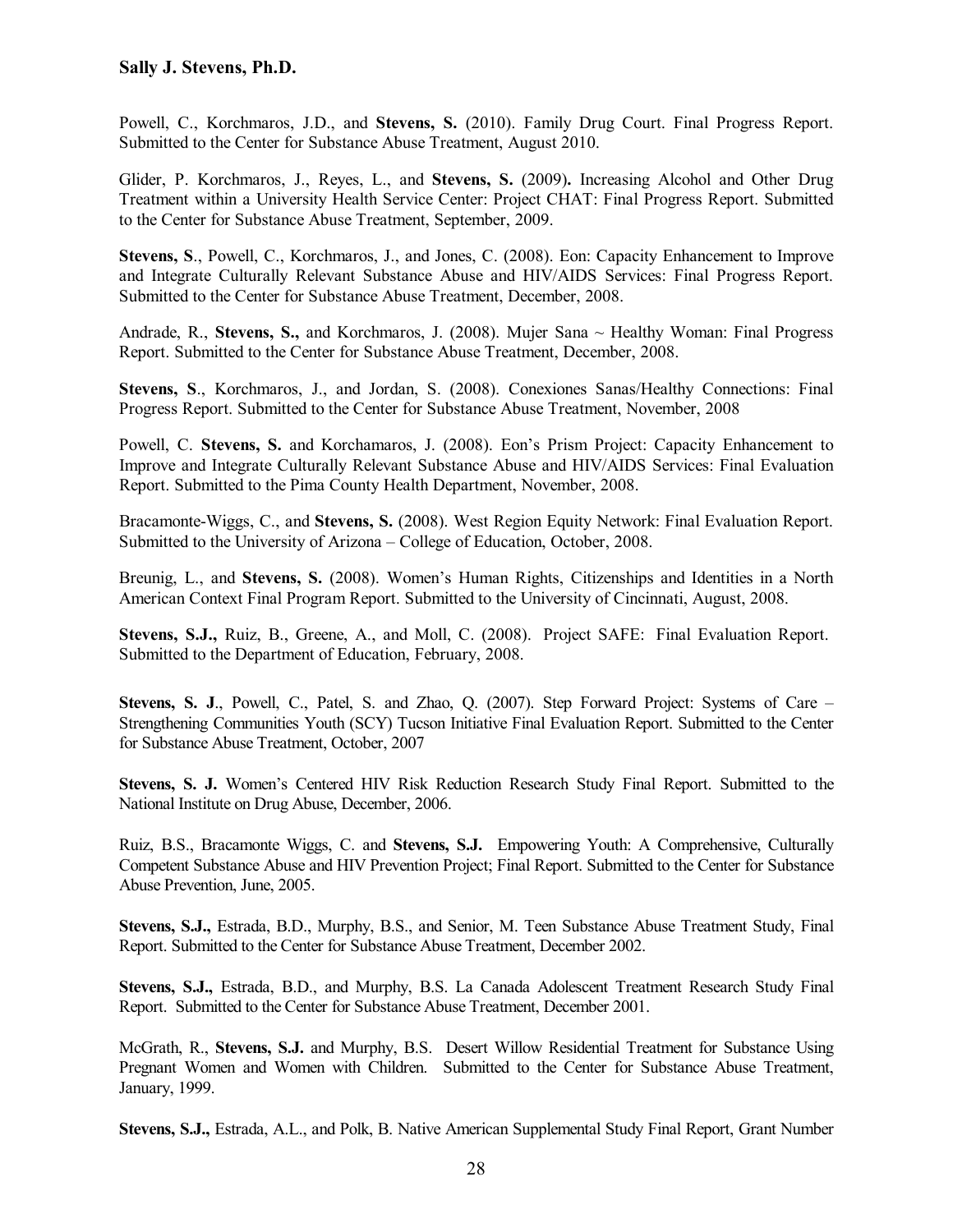U01 DA07470. Submitted to the National Institute on Drug Abuse, October, 1996.

**Stevens, S.J.**, Sechrest, L., and Patton, T. Addicted Mothers and Offspring in Recovery (AMOR) Final Report, Grant Number R18 DA 6018. Submitted to the National Institute on Drug Abuse, May, 1996.

**Stevens, S.J.** Small Instrumentation Grant Final Report, Grant Number 1 S15 DAO 8670. Submitted to the National Institute on Drug Abuse, April, 1995.

**Stevens, S.J.** and Estrada, A.L. Comprehensive Community-Based AIDS Outreach and Counseling Final Report, Grant Number 1 R18 DAO 5748. Submitted to the National Institute on Drug Abuse, April, 1995.

**Stevens, S.J.** and Erickson, J.R. Amity Settlement Services for Education and Transition Final Report, Grant Number: 1 U01 AA08788). Submitted to the National Institute on Alcohol Abuse and Alcoholism, January 1994.

DeGroff, A. and **Stevens, S.J.** HIV and Crack Cocaine Use: Issues and Prevention Strategies Final Report. Submitted to Arizona Department of Health Services, September, 1992.

#### **REVIEWER FOR ACADEMIC JOURNALS AND BOOKS**

Journal of Managed Care Population Research and Policy Journal of Addictive Diseases AIDS and Behavior Journal of Substance Abuse Treatment Contemporary Drug Problems Evaluation and Program Planning New Directions for Program Evaluation Alcohol Treatment Quarterly Drugs & Society Psychology of Addictive Behaviors AIDS & Behavior Women & Health AIDS Care Journal of Health Care for the Poor and Underserved Criminal Justice and Behavior Journal of Urban Health Child Maltreatment Child Abuse and Neglect Evaluation & the Health Professions American Psychological Association – (book prospectus) third/space Criminal Justice Bulletin (special issue) Addiction Science and Clinical Practice HIV/AIDS: Global Frontiers in Prevention/Intervention (book review) Geo Journal Child and Youth Family Services Feminist Formations Community Literacy Journal (1 in 2013) International Journal of Drug Policy (1 in 2013) Journal of Family Studies (1 in 2013)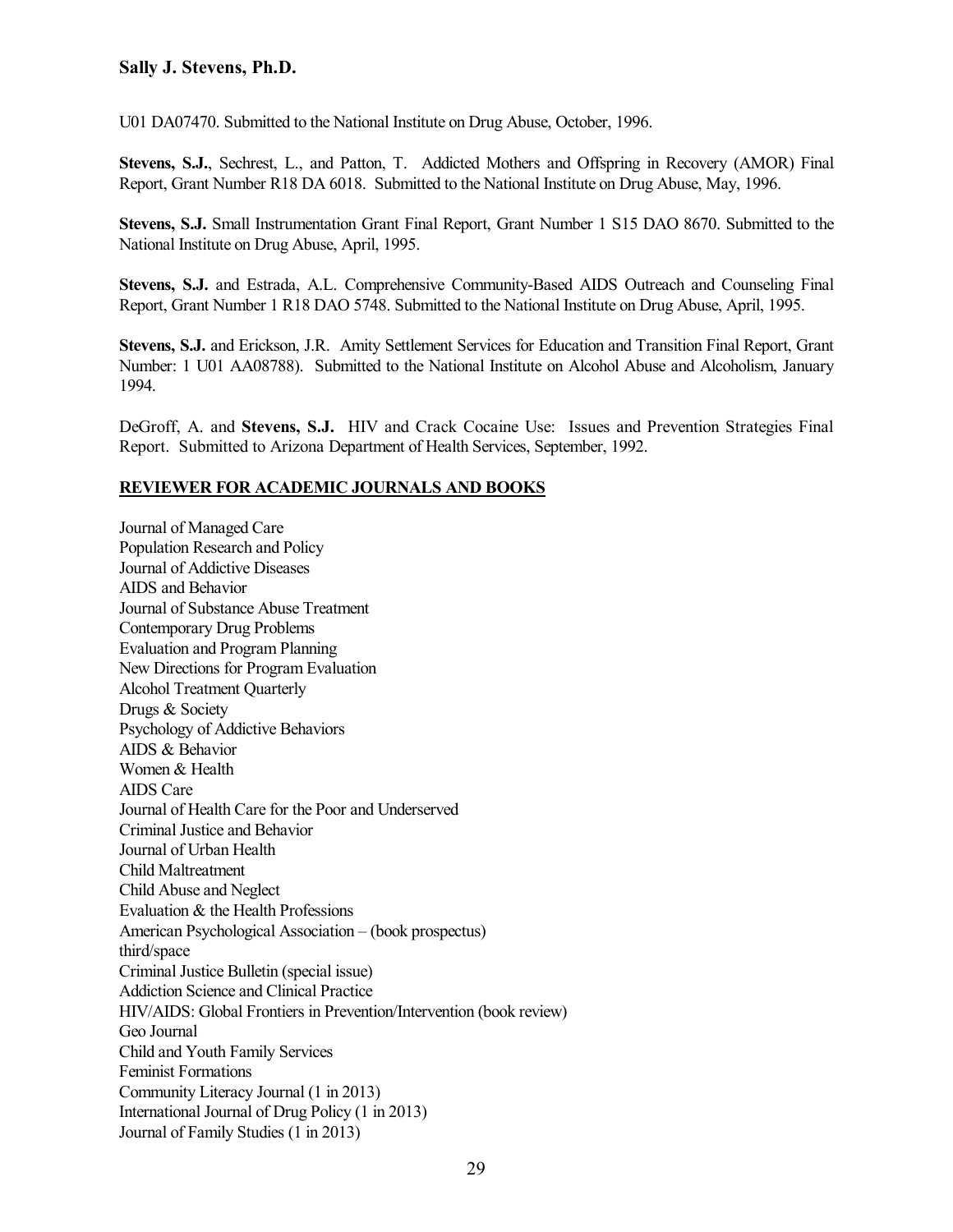Journal of Acquired Immune Deficiency Syndrome (2 in 2015) Journal of Addiction Medicine (1 in 2016) RTI Press (1 in 2016) Journal of Science, Education, Technology (1 in 2017) Anthropology (1 in 2017) Drug Court Review (1 in 2017) International Journal of STEM Education (2 in 2018) Journal of Children and Youth Services (1 in 2018) Addiction (1 in 2018) Diaspora, Indigenous, and Minority Education (1 in 2019)

#### **PRESENTATIONS AT PROFESSIONAL MEETINGS**

Valdez, E.S., Valdez, L., Korchmaros, J., Garcia, D. O., **Stevens, S.,** Sabo, S., and Carvajal, S. (under review). Socioenvironmental Risk Factors for Adolescent Alcohol, Tobacco and Marijuana Use in a U.S.-Mexico Border Community. American Public Health Association, San Francisco, CA. October 24– 28, 2020. Submitted.

**Stevens, S.,** Haverly, K., and Powell, C. (2020) Improvements in Self-Acceptance for LGBTQ+ Emerging Adults Enrolled in a System of Care Substance Abuse Treatment Program. Poster presentation at the 12th International Women's and Children's Health and Gender Group Conference, Hollywood FL. June 19, 2020. Changed to virtual presentation due to Covid 19. Submitted.

**Stevens, S.,** and Andrade, R. (2020). Gender Differences in Living Conditions, Substance Use, Mental Health, and IPV of Adults Enrolled in a Substance Abuse Treatment and Housing Program. Poster presentation at the 12<sup>th</sup> International Women's and Children's Health and Gender Group Conference, Hollywood FL. June 19, 2020. Changed to virtual presentation due to Covid 19. Submitted.

**Stevens, S.** and Black, C. (2020). Working Across Workforce Sectors to Combat Human Trafficking.  $2<sup>nd</sup>$  Annual Winter Institute for Public Safety & behavioral Health Conference, Phoenix, AZ. February 18-20, 2020. Submitted.

**Stevens, S.,** Sargus, T., Contreras, J. and Cruz, D. (2019). Youth Advocacy: Changing Fines and Fees Policies and Practices to Increase Success of Court-Involved Youth. Coalition for Juvenile Justice: 2019 National Racial and Ethnic Disparities Conference, Scottsdale, AZ. November 20-21, 2019.

**Stevens, S.** and Black, C. (2019). Addressing Sex and Labor Trafficking: Coalition Building and Best Practices. 24<sup>th</sup> International Summit on Violence, Abuse & Trauma Across the Lifespan, San Diego, CA. September 5-8, 2019. Submitted.

**Stevens, S.,** and Sargus, T. (2019). Reducing Burdens and Increasing Success of Youth Involved in the Juvenile Justice System. 24<sup>th</sup> International Summit on Violence, Abuse & Trauma Across the Lifespan, San Diego, CA. September 5-8, 2019. Submitted.

**Stevens, S.** (2019). Special Populations: Addressing Substance Use and Treatment for Native American Women and LGBTQ+. Presented at the 11<sup>th</sup> International Women's and Children's Health and Gender Group Conference, San Antonio, TX June 14, 2019. Invited.

**Stevens, S.,** and Black, C. (2019). Service Needs of Human Trafficking Victims in the U.S./Mexico Border Region: Where Does Substance Abuse Treatment Fit In? Poster presentation at the  $11<sup>th</sup>$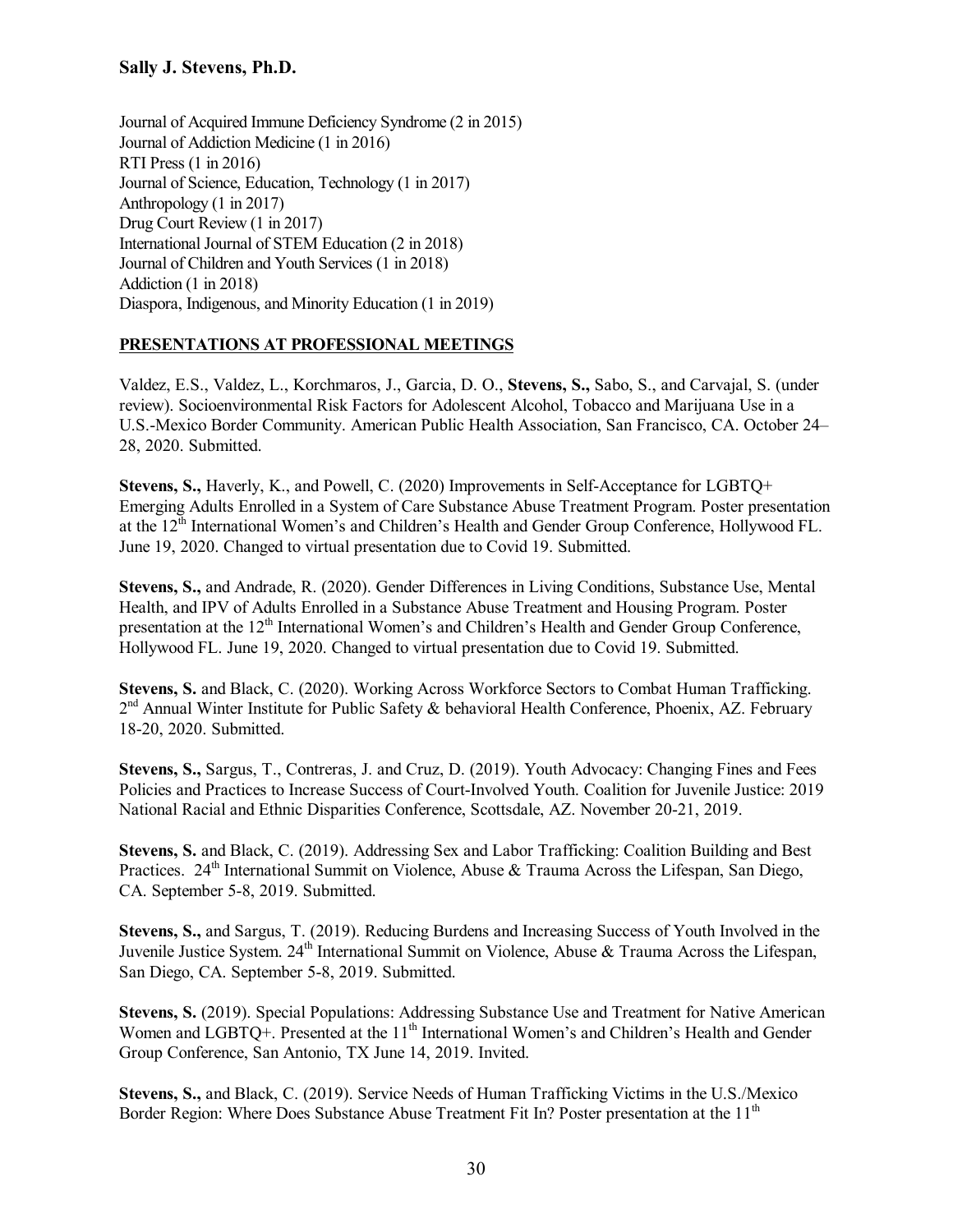International Women's and Children's Health and Gender Group Conference, San Antonio, TX June 14, 2019. Submitted.

Sargus, T and **Stevens, S.** (2019). Juvenile Justice Initiative Project: Improving Policies and Practices for System-Involved Youth and Families. 21<sup>st</sup> National Conference on Child Abuse and Neglect, Washington D.C. April 24 – 26, 2019. Submitted.

Andrade, R. and **Stevens, S.** (December 2018). Pima County Safety & Justice Challenge Qualitative Evaluation Report. The University of Arizona, Southwest Institute for Research on Women, Tucson, Arizona. Invited.

**Stevens, S.** (2018). Health Issues and Disparities among Native American Women. Web-based presentation for Research Triangle International, Raleigh NC. November 26, 2018. Invited.

Black, C.J., Garcia, R.A. and **Stevens, S.** (2018). Will Deterministic World Views Bring on the Zombie Apocalypse? Poster presentation at the Zombie Apocalypse Medicine Meeting, Phoenix AZ. October 18- 20, 2018. Submitted.

**Stevens, S.** and Andrade, R. (2018). Health and Social Well-being in Chronically Homeless Women Living in Southern Arizona: Current Risks and Opportunities. Tucson Pima Collaboration to End Homelessness: 2018 Annual Conference, Tucson, AZ. September 18, 2018. Invited.

**Stevens, S.,** and Black, C. (2018). Effective Strategies for Coalition Building to Address Sex and Labor Trafficking. Presented at the  $15<sup>th</sup>$  Hawai'i International Summit: Prevention, Assessing & Treating Trauma Across the Lifespan, Honolulu, HI. April 16-19, 2018. Submitted.

**Stevens, S.,** and Sargus, T. (2018) Juvenile Justice: Policies and Practices that Impede the Wellbeing of Youth. Presented at the  $12<sup>th</sup>$  Annual Social Justice Symposium: Power and Privilege – Tackling Microaggressions in Public Health, Tucson, AZ. March 23, 2018. Submitted

**Stevens, S.** (2018). Engaging Native American Students in STEM: Theoretical Framework and the iSTEM Program. Presented at University of Arizona - College of Agriculture and Life Sciences: Perspectives on Diversity Speaker's Series. Tucson, AZ. March 21, 2018. Invited.

Black, C., and **Stevens, S.** (2018). Planting the Seed: Strategies for Cultivating Coalition Partnerships in a Multi-Disciplinary Anti-Human Trafficking Task Force. Presented at the  $31<sup>st</sup>$  Annual Research & Policy Conference on Child, Adolescent, and Young Adult Behavioral Health. Tampa, FL. March 4-6, 2018. Submitted.

Black, C., and **Stevens, S.** (2018). Developing a Community-Based Response to Sex Trafficking of Minors in the U.S./Mexico Borderlands. Poster presentation at the  $31<sup>st</sup>$  Annual Research & Policy Conference on Child, Adolescent, and Young Adult Behavioral Health. Tampa, FL. March 4-6, 2018. Submitted.

**Stevens, S.,** Korchmaros, J. D., Castellanos, E., Pope, C., and Black, C. (2018). HIV Risk, Substance Use, and Sex Work among Young Women in Belize: The Need for Prevention Efforts. Poster presentation at the  $31<sup>st</sup>$  Annual Research & Policy Conference on Child, Adolescent, and Young Adult Behavioral Health. Tampa, FL. March 4-6, 2018. Submitted.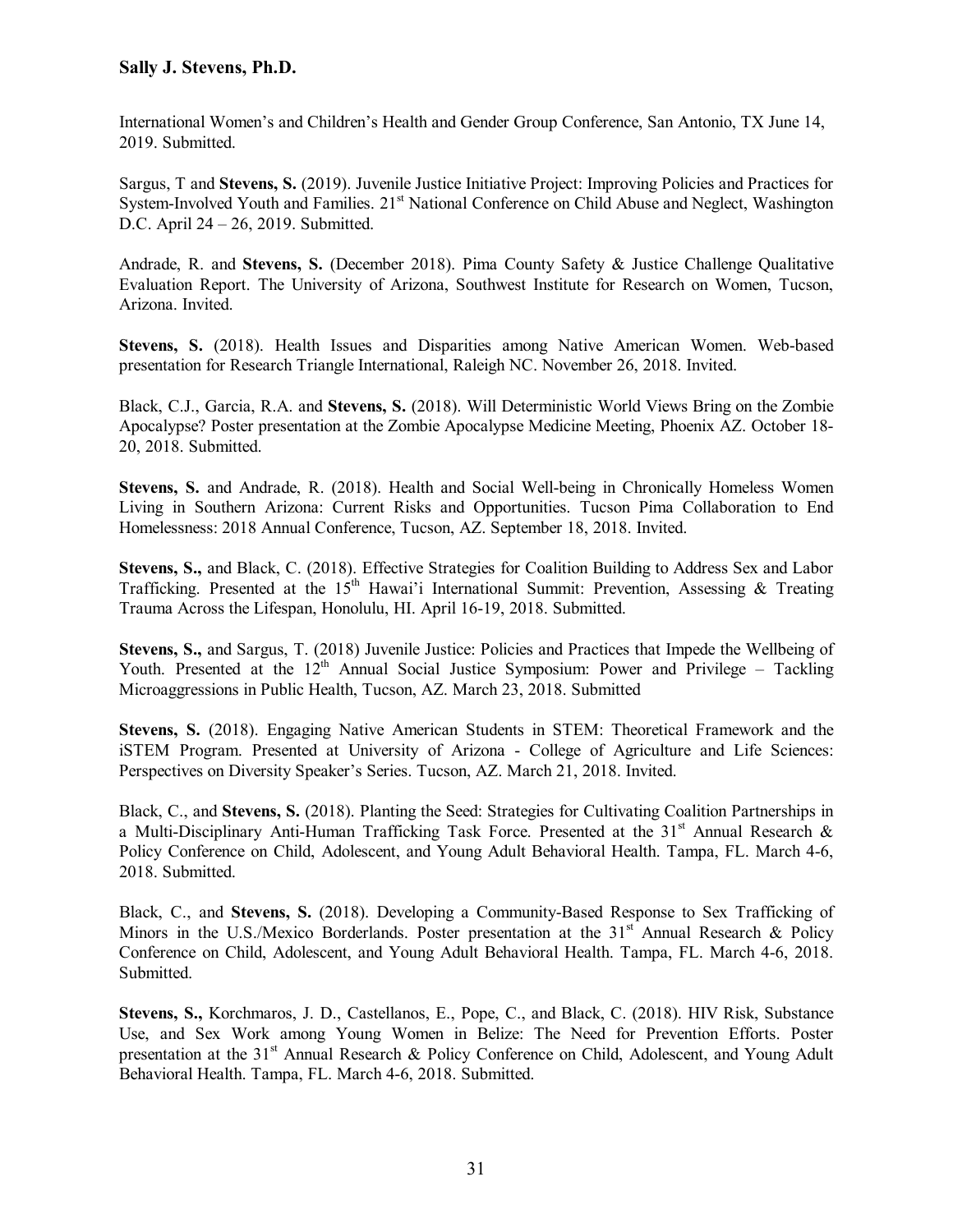**Stevens, S. (2018).** Community & University Collaborations: Securing and Administering Grant Funding. University of Arizona - Francis McClelland Institute for Children, Youth and Families. Tucson, AZ January 25, 2018. Invited.

Korchmaros, J.D., Fitzsimmons, K., and **Stevens, S.** (2017). Structural interventions in Myanmar to advance women's economic independence to reduce substance use and other health risk behavior. Poster Presented at the 10<sup>th</sup> Annual International Women's and Children's Health and Gender Group Conference. Montreal, Canada, June 16, 2017. Submitted.

**Stevens, S.,** and Black, C. (2017) What Does Law Enforcement and Victim Services Data Tell Us about Sex Trafficking in the U.S./Mexico Borderland? The Role of Substance Use. Poster Presented at the 10<sup>th</sup> Annual International Women's and Children's Health and Gender Group Conference. Montreal, Canada, June 16, 2017. Submitted.

Pope, C., Castellanos, E., **Stevens, S.,** and Korchmaros, J. D. (2017). Female Sex in Belize: Substance Use, HIV Risk, and Prevention Activities. Poster Presented at the  $10<sup>th</sup>$  Annual International Women's and Children's Health and Gender Group Conference. Montreal, Canada, June 16, 2017. Submitted.

**Stevens, S.** (2016). iSTEM Project: Engaging Young Native American Students in STEM. Growing the Legacy of Native American Leadership in Science and Technology: A Thought Leadership Event. Chandler, AZ. October 5, 2016. Invited.

**Stevens, S.** (2016). Essential Design Elements and Core Services for Family-Centered Care for PPW Women and Their Families: Lessons from the Field. Pregnant and Postpartum Women Family Centered Summit. Washington, D.C. July 27- 29, 2016. Invited.

**Stevens, S.,** Greene, A., and Korchmaros, J. D. (2016). A System of Care Approach in Treating Substance Use Disorders among Adolescent Girls. The College of Problems of Drug Dependence Annual Conference. Palm Springs, CA. June 12-16. Submitted.

Powell, C., Ellasante, I., and **Stevens, S.** (2016). Women in Crisis: Addressing Substance Use Disparities and Risks Facing Transgender Women. International Women's and Children's Health and Gender Group Conference. Palm Springs, CA. June 10, 2016. Submitted.

Powell, C., **Stevens, S.,** Ellasante, I., and Waters, C. (2016). Outcomes of a Trauma Responsive System of Care for LGBTQ Youth. The College on Problems of Drug Dependence Annual Conference. Palm Springs, CA. June 12-16, 2016. Submitted.

Davis, M., Korchmaros, J.D., **Stevens, S.,** and Greene, A. (2016). Key findings of the national crosssite evaluation of juvenile drug courts and Reclaiming Futures. Poster Presented at the International Women's and Children's Health and Gender Group Conference. Palm Springs, CA. June 10, 2016. Submitted.

**Stevens, S.** (2016). Treatment Completion in SAMHSA-Funded Pregnant and Postpartum Women's Programs. Substance Abuse and Mental Health Services Administration Grantee Meeting, Bethesda, MD. May 19-20, 2016. Invited.

Korchmaros, J.D., **Stevens, S.,** and Greene, A. (2016). Key Findings of the National Cross-Site Evaluation of Juvenile Drug Courts and Reclaiming Futures. Reclaiming Futures National Conference. Miami, FL. April 26-28, 2016. Invited.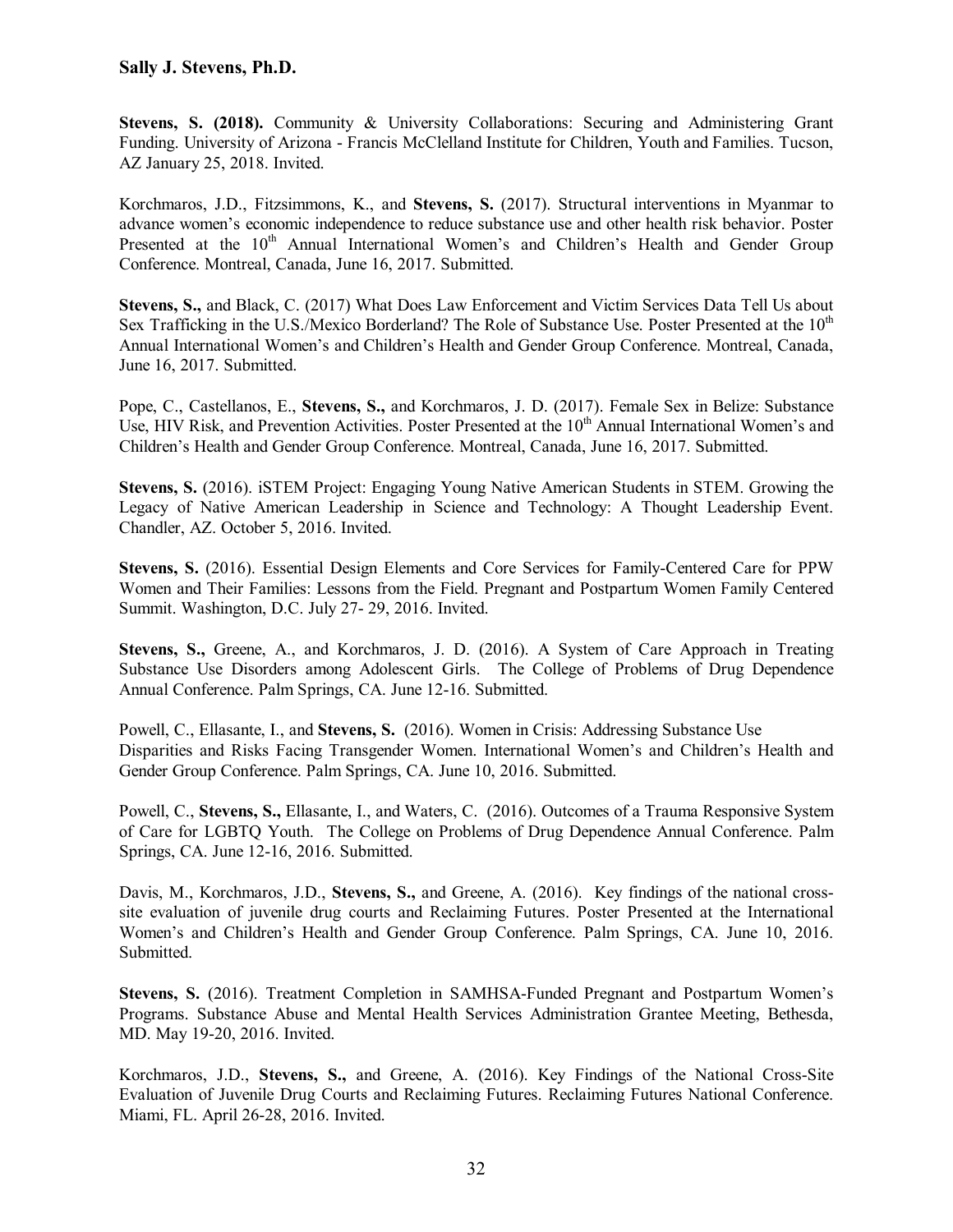Valdez, E. S., Haverly, K., **Stevens, S.** and Korchmaros, J. K. (2016). Gender and Ethnic Differences among Youth Enrolled in Juvenile Drug Courts Implementing Reclaiming Futures. Poster presented at the Coalition for Juvenile Justice Conference. Washington, DC. April 20-23, 2016. Submitted.

**Stevens, S.,** Powell, C., Ellasante, I,, and Waters (2016). Examining Outcomes of an Evolving, Trauma-Responsive System of Care for LGBTQSA Youth. 2016 Society for Research on Adolescents, Baltimore, MD. March 31 – April 2, 2016. Submitted.

Powell, C., Ellasante, I., Waters, C., and **Stevens, S.** (2016). Centering the Most Marginalized: Striving to Meet the Unique Needs of LGBTQ Homeless Youth. 6th Annual South Hampton Roads Regional Conference on Ending Homelessness, Norfolk, VA. March 10, 2016. Invited.

McCollister, K., Baumer, P., Davis, M., Greene, A., **Stevens, S.,** and Dennis, M. (2015). Economic Evaluation of the Juvenile Drug Court/Reclaiming Futures (JDC/RF) Model. Addiction Health Services Research Conference, Marina Del Rey, CA. October 14-16, 2015. Submitted.

Valdez, E. S., Haverly, K., **Stevens, S.,** and Korchmaros, J. D. (2015). Gender and Ethnic Differences among Youth Enrolled in Juvenile Drug Courts-Reclaiming Futures (JDC/RF). Addiction Health Services Research Conference, Marina Del Rey, CA. October 14-16, 2015. Submitted.

Baumer, P. C., Korchmaros, J. D., **Stevens, S. J.,** Dennis, M. L., and Moritz, K. R. (2015). Programmatic Factors Related to Outcomes in Juvenile Outpatient Treatment: Evaluating the Effectiveness of Juvenile Drug Courts. National Association of Drug Court Professionals 21st Annual Training Conference, National Harbor, MD. July 27-30, 2015. Submitted.

Powell, C., Ellasante, I., Waters, C. and **Stevens, S.** (2015). Putting the Pieces Together: Ten Years of Youth Research and Many Lessons Learned. National Conference on Ending Homelessness, Washington D.C. July 14-17, 2015. Invited.

Ellasante, I., Powell, C., and **Stevens, S.** (2015). Improvements in Housing Stability, Mental Health Status and Access to Services for LGBTQA Youth in Southern Arizona. Poster presented at the International Women's and Children's Health and Gender Group Conference. Phoenix, AZ. June 12, 2015. Submitted.

Powell, C., Ellasante, I., and **Stevens, S.** (2015). Many Obstacles, Many Fronts: Examining Disparities In and Barriers to Health Care and Service Engagement for LGBTQ Homeless Youth on the United States-Mexico Border. 7<sup>th</sup> Annual Health Disparities at Teachers College, Columbia University, Washington D.C. May 5-7, 2015. Submitted.

Powell, C., **Stevens, S.,** and Ellasante, I. (2015). Many Obstacles, Many Fronts: Examining Disparities In and Barriers to Healthcare Engagement for LGBTQ Homeless Youth on the United States-Mexico Border. National Healthcare for Homeless, Washington D.C. May 5-8, 2015. Submitted.

**Stevens, S.** (2015). Bad Mothers or Bad Policies? Intergenerational Mothering & Family Loss among Ethnically Diverse Substance Using Mothers in the U.S. Mexico Border Region. Maternal Subjectivities: Psychology/Psychoanalysis, Literature, Culture and the Arts, Motherhood Initiative for Research and Community Involvement, Rome, Italy. April 23-24, 2015. Submitted.

**Stevens, S., Andrade, R., Page, M., Knox, C., and Gomez, R. Engaging Native American 3<sup>rd</sup> – 8<sup>th</sup> Grade** Students in STEM through Culturally Relevant Science. American Educational Research Association, Chicago, IL. April 16-20, 2015. Submitted.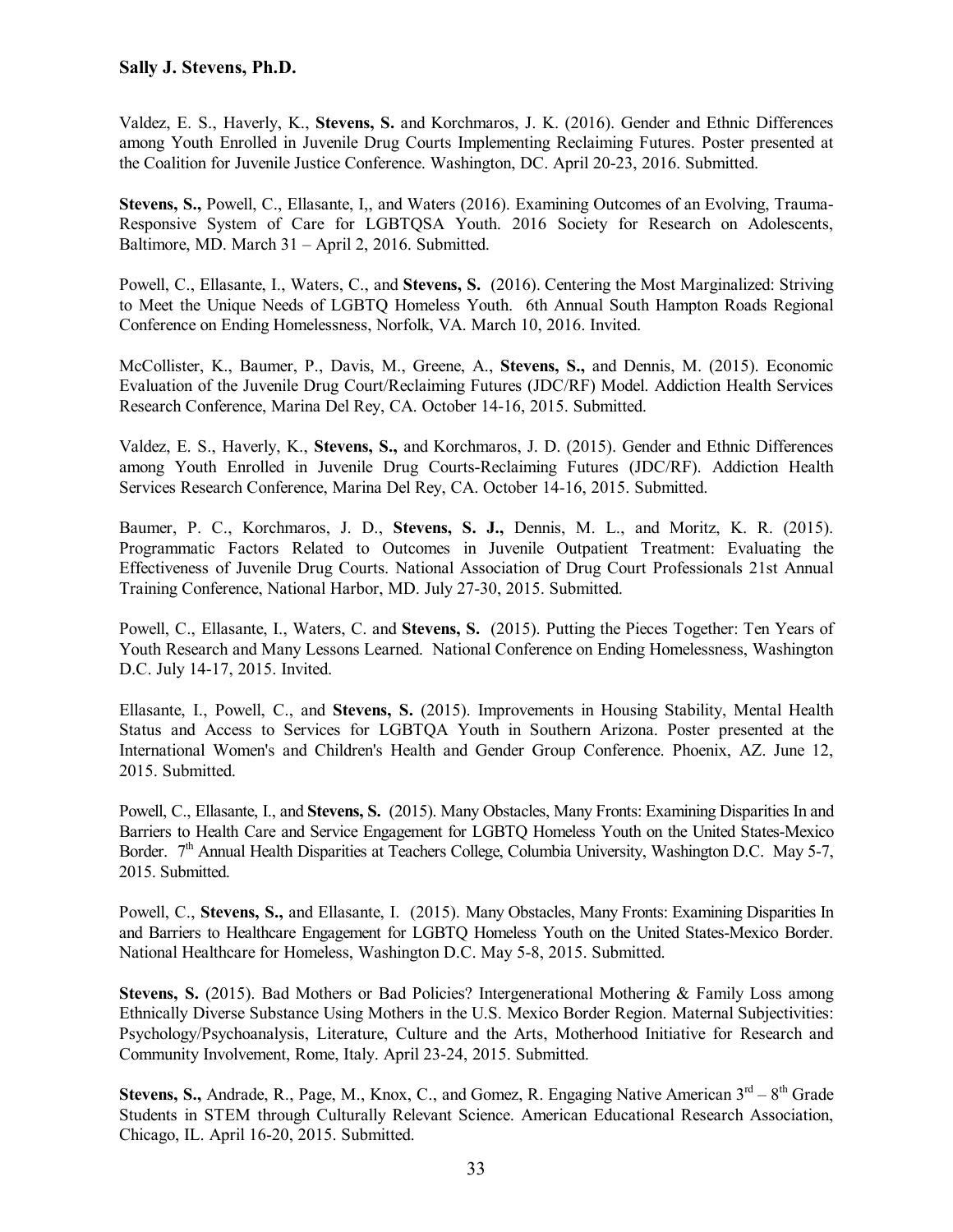**Stevens, S**. (2015). Sex Trafficking and Pregnancy: Life in Context for two Teenage Mothers. Social Justice Symposium, University of Arizona, Tucson, AZ. March 27, 2015. Invited.

**Stevens, S.**. Powell, C., and Ellasante, I. (2015). iTEAM: An Innovative Program Supporting LGBTQSA Homeless and Near Homeless Transitional Age Youth. National Conference on Health and Domestic Violence, Washington D.C. March 20-21, 2015. Submitted.

**Stevens, S.,** (2015). Evidence of Abuse and Harassment among LGBTQ Youth and Adults. Poster. National Conference on Health and Domestic Violence, Washington D.C. March 20-21, 2015. Submitted.

Korchmaros, J. D., **Stevens, S. J.,** and Greene, A. R. (2014). The National Cross-site Evaluation of Juvenile Drug Courts and Reclaiming Futures. American Society of Criminology 70<sup>th</sup> Annual Meeting, San Francisco, CA. November, 2014. Submitted.

**Stevens, S.** (2014). Intergenerational Trauma: Substance Using Native American, Latina, and Caucasian Mothers Living in Southwest United States. California State University at Long Beach, Long Beach, CA. October 15, 2014. Invited.

Andrade, R., Brinley, C., **Stevens, S.,** and Korchmaros, J. (2014). Women who Lose Children: Consideration of Health Consequences and Potential Solutions. Women's Health Research: Sex and Gender Differences Symposium, Tucson, AZ. September 5, 2014. Submitted.

Ellasante, I., Powell, C., and **Stevens, S.** (2014). Unstably Housed LGBTQA Youth: The Impact of a Community-based Collaboration. Women's Health Research: Sex and Gender Differences Symposium. September 5, 2014. Tucson, AZ. Submitted.

Powell, C., **Stevens, S.,** and Ellasante, I. (2014). Providing Affirming and Welcoming Services for Lesbian, Gay, Bisexual and Transgender Homeless Youth. National Conference on Ending Homelessness, July 29-31, 2014. Washington DC. Invited

Ellasante, I., **Stevens, S.,** and Powell, C. (2014). Assessing Sexual Orientation, Substance Abuse, and HIV Risk Behavior among Lesbian, Bisexual and Transgender (LBT) Women Living along the US/Mexican Border. In-Women's International Conference, San Juan, PR., June 13, 2014. Invited.

Greene, A. R., Korchmaros, J. D., Ostlie, E. M., Kagan, R., Davis, M., **Stevens, S. J.** and Carnevale, J. (2014). Guiding System-Level Change: Developing a Comprehensive Plan for Integrating Innovative Programs into Drug Court. Paper presented at the National Association of Drug Court Professionals Annual Training Conference, Anaheim, CA. May 28-30, 2014. Submitted.

Luibheid, E., Andrade, R., and **Stevens, S.** (2014). Fractured mothering: The Impact of U.S. and Arizona Immigration Policies on Spanish Speaking Immigrant Mothers with U.S. Citizen and Non-Citizen Children. Women's International League for Peace and Freedom, Tucson, AZ. May 9, 2014. Invited.

Andrade, R., Brinley, C., **Stevens, S.,** and Korchmaros, J. (2014). Women Who Lose Their Children: Consideration of Health Consequences and Potential Solutions. Poster. Arizona Global Health Conference, Tucson AZ., March 28-29, 2014. Submitted.

Andrade, R., Brinley, C., **Stevens, S.,** and Korchmaros, J. (2014). Women Who Lose Their Children: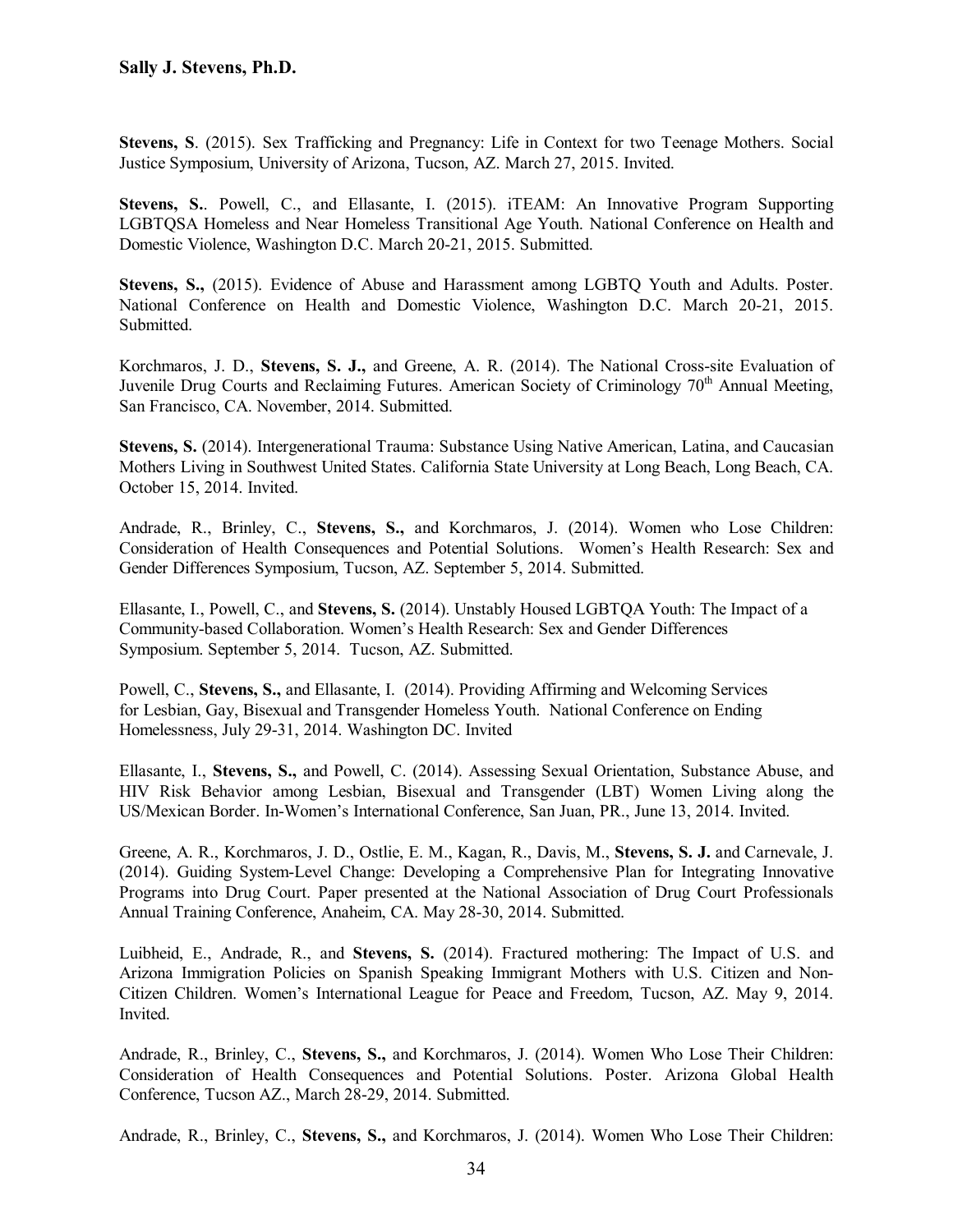Consideration of Health Consequences and Potential Solutions. University of Arizona – Global Health Social Justice Symposium. Tucson AZ., March 28, 2014. Submitted.

Greene, A.R., Korchmaros, J.D., and **Stevens, S.J.** (2014). Process, Implementation Issues, and Challenges of Adapting and Integrating Sexual Health and Substance Abuse Interventions. In S.J. Stevens (Chair), Adapting Programming for Diverse Groups of Youth when Integrating Sexual Health and Substance Abuse Interventions. Society for Research on Adolescents, Austin, TX., March 20-22, 2014. Submitted.

Greene, A.R., Korchmaros, J.D., and **Stevens, S.J.** (2014). Meeting the Needs for Integrated Sexual Health and Substance Abuse Interventions: SIROW-Health Education for Youth. In S.J. Stevens (Chair), Adapting Programming for Diverse Groups of Youth when Integrating Sexual Health and Substance Abuse Interventions. Society for Research on Adolescents, Austin, TX., March 20-22, 2014. Submitted.

**Stevens, S.,** Andrade, R., Korchmaros, J., and Sharron, K. (2014). Health, Opportunity, Mothering and Family Loss Disparities Experienced by Substance Using Native American Women Living in Southwestern United States. 17<sup>th</sup> Annual American Association of Behavioral & Social Sciences Conference, Las Vegas, NV, February 10-11, 2014. Submitted.

Korchmaros, J. D., Greene, A. R., and **Stevens, S. J**. (2013). National Cross-Site Evaluation of Juvenile Drug Courts and Reclaiming Futures: Overview and Findings. The Office of Juvenile Justice and Delinquency Prevention Juvenile Drug Court Research to Practice Initiative Meeting, Washington, DC. December 5, 2013. Invited.

**Stevens, S.** (2013). Adolescent Substance Abuse in the United States. University of Arizona Psychiatry Grand Round, Tucson, AZ., December 4, 2013. Invited

 **Stevens, S.,** Powell, C., and Ellasante, I. (2013). Innovations in Assessment, Effective program, Adaptations, and Program Outcomes for LGBTQSA Youth. Addictions Health Services Research Conference, Portland, OR. October 23-25, 2013. Submitted.

**Stevens, S.,** Korchmaros, J., Greene, A., and Davis, M. (2013). Models for Success: An Integrated Approach for Juvenile Drug Courts. Addictions Health Services Research Conference, Portland, OR. October 23-25, 2013. Submitted.

Ellasante, I., **Stevens,** S., Nutini, J., Smith, J., and Powell, C. (2013, July). Community-based Collaboration: iTEAM's Wrap-around Care for LGBTQA Youth. 14<sup>th</sup> Annual Summer Institute. Sedona, AZ, July 16-19, 2013. Submitted.

**Stevens, S.**, Andrade, R., Korchmaros, J., and Wiley, A., (2013). Health and Opportunity Disparities among Substance Using Native American Women Living in the US/Mexico Border Region. 2013 International Women's Sixth Meeting and Conference: Health Disparities, Women, and Substance Abuse: Global Issues, San Diego, CA. June 14, 2013. Invited.

Distel, D., Powell, C., Graves, A., and **Stevens, S**. (2013). *Step Forward: A Collaborative Effort to Reduce Health Disparities Impacting Latino Youth.* Familias En Accion Latino Health Equity Conference, Portland, OR., May 10, 2013. Submitted.

Stevens, S. (2013). Lesbian, Bisexual and Transgender Women: Sexuality and Mental Health. 12<sup>th</sup> Annual Women's Mental Health Symposium, Tucson, AZ. April 27, 2013. Invited.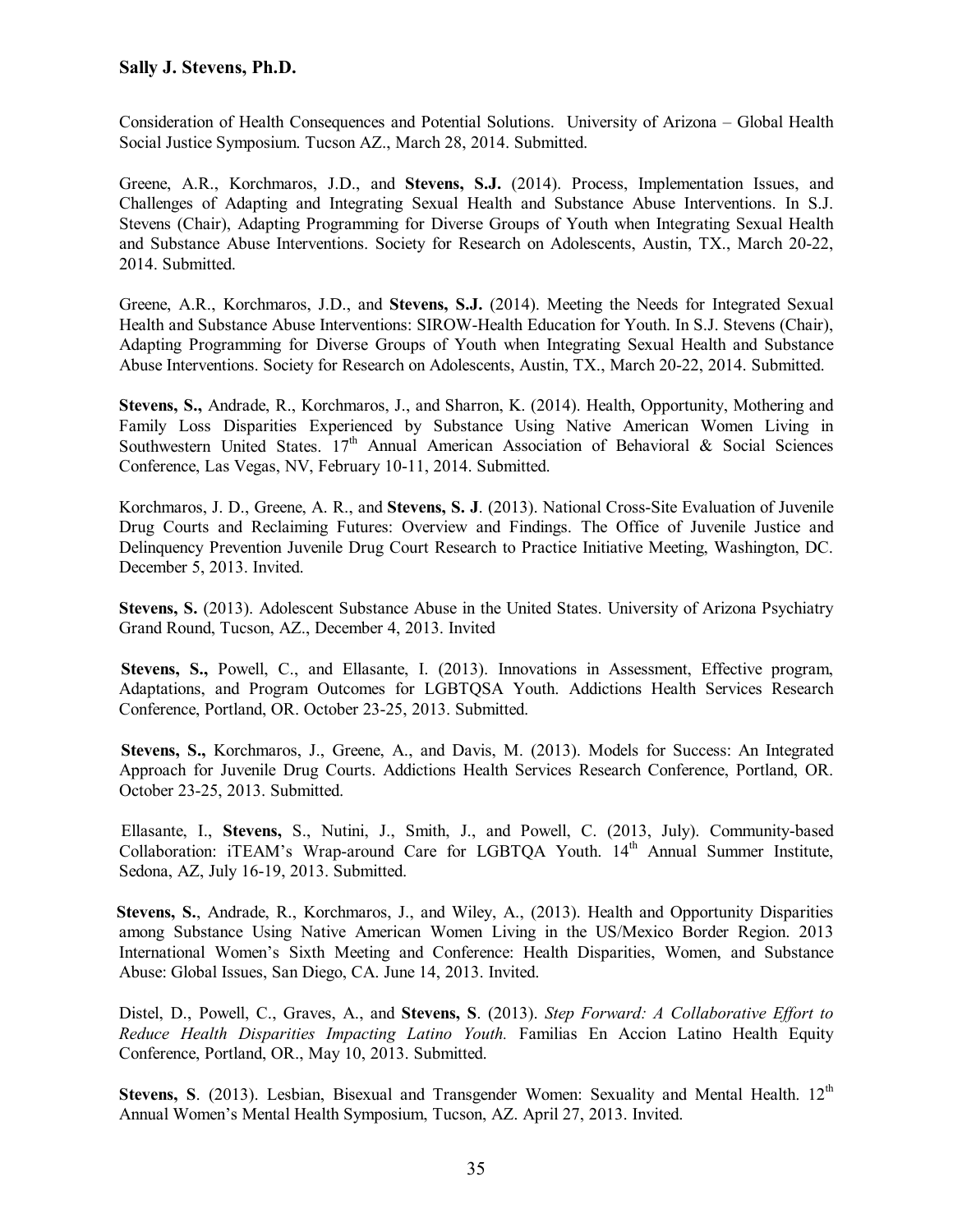Powell, C., Distel, D., Graves, A., and **Stevens, S.** (2013). *Step Forward: A Collaborative Effort to Reduce Health Disparities Impacting Latino Youth.* Health Disparities Research at the Intersection of Race, Ethnicity and Disability. Washington, DC. April 25-26, 2013. Submitted.

Distel, D., Powell, C., Graves, A., and **Stevens, S.** (2013). *Step Forward: A Collaborative Effort to Reduce Health Disparities Impacting Latino Youth.* Southwest Interdisciplinary Research Center Annual Conference. Phoenix, AZ. April 19, 2013. Submitted.

Ellasante, I., Powell, C., and **Stevens. S**. (2013). iTEAM's Community Based Collaboration: Providing Wrap-Around Care for LGBTQ Youth. Arizona State University's Southwest Interdisciplinary Research Center Annual Conference. April 19, 2013. Phoenix, AZ. Submitted.

**Stevens, S.,** C. Powell, and Ellasante, I.. (2013). Innovations in Assessment, Practice, and Care for LGBTQQSA Youth. Let's Get Better Together Statewide Conference on LGBTQ Behavioral Healthcare. Tucson, AZ, April 5, 2013. Submitted.

Powell, C., **Stevens, S.**, and Ellasante, I. (2013). Addressing the Treatment Environment and Therapeutic Approach for Lesbian, Gay, Bisexual and Transgender Homeless Youth. National Conference on Ending Family and Youth Homelessness, Seattle, WA, February 21-22, 2013. Invited

Ellasante, I., Powell, C., and **Stevens, S.** (2012). iTEAM's Community Based Collaboration: Providing Wrap-around Care for LGBTQ Youth. Substance Abuse and Mental Health Services Administration Annual Grantee Conference, Washington, DC. August 1, 2012. Submitted.

Greene, A., and **Stevens, S.,** (2012). Expanding the Definition of Risk: Integrated Sexual Health & Wellness and Adolescent Substance Abuse Treatment. The 13<sup>th</sup> Annual Summer Institute, Sedona, AZ. July 17-20, 2012. Submitted.

**Stevens, S.,** (2012). Addressing the Treatment Environment and Therapeutic Approach for Lesbian, Gay, Bisexual and Transgendered Youth and Young Adults in Trauma-Informed Substance Abuse Treatment. 74<sup>th</sup> Annual College on Problems of Drug Dependence, Palm Springs, CA. June 9-14, 2012. Submitted.

Greene, A., **Stevens, S**., and Ruiz, B. (2012). Implementing HIV Prevention and Sexuality Education Interventions into Adolescent Substance Abuse Treatment. Joint Meeting on Adolescent Treatment Effectiveness (poster presentation), Washington D.C. April 10-12, 2012. Submitted.

**Stevens, S.,** Powell, C., Sinclair, K., Nutini, J., and Ellesante, K. (2012). Addressing the Treatment Environment and Therapeutic Approach for Lesbian, Gay, Bisexual and Transgendered Youth and Young Adults in Trauma-Informed Substance Abuse Treatment. Joint Meeting on Adolescent Treatment Effectiveness, Washington D.C. April 10-12, 2012. Submitted.

Schwebel, R., and **Stevens, S.,** (2012). Sustaining Programs in an Era of Health Care Reform: Monitoring and Improving Outcomes. Joint Meeting on Adolescent Treatment Effectiveness, Washington D.C. April 10-12, 2012. Submitted.

**Stevens, S.,** and Korchmaros, J. (2012). Innovative Strategies for Simple and Informative Program Evaluation. Joint Meeting on Adolescent Treatment Effectiveness, Washington D.C. April 10-12, 2012. Submitted.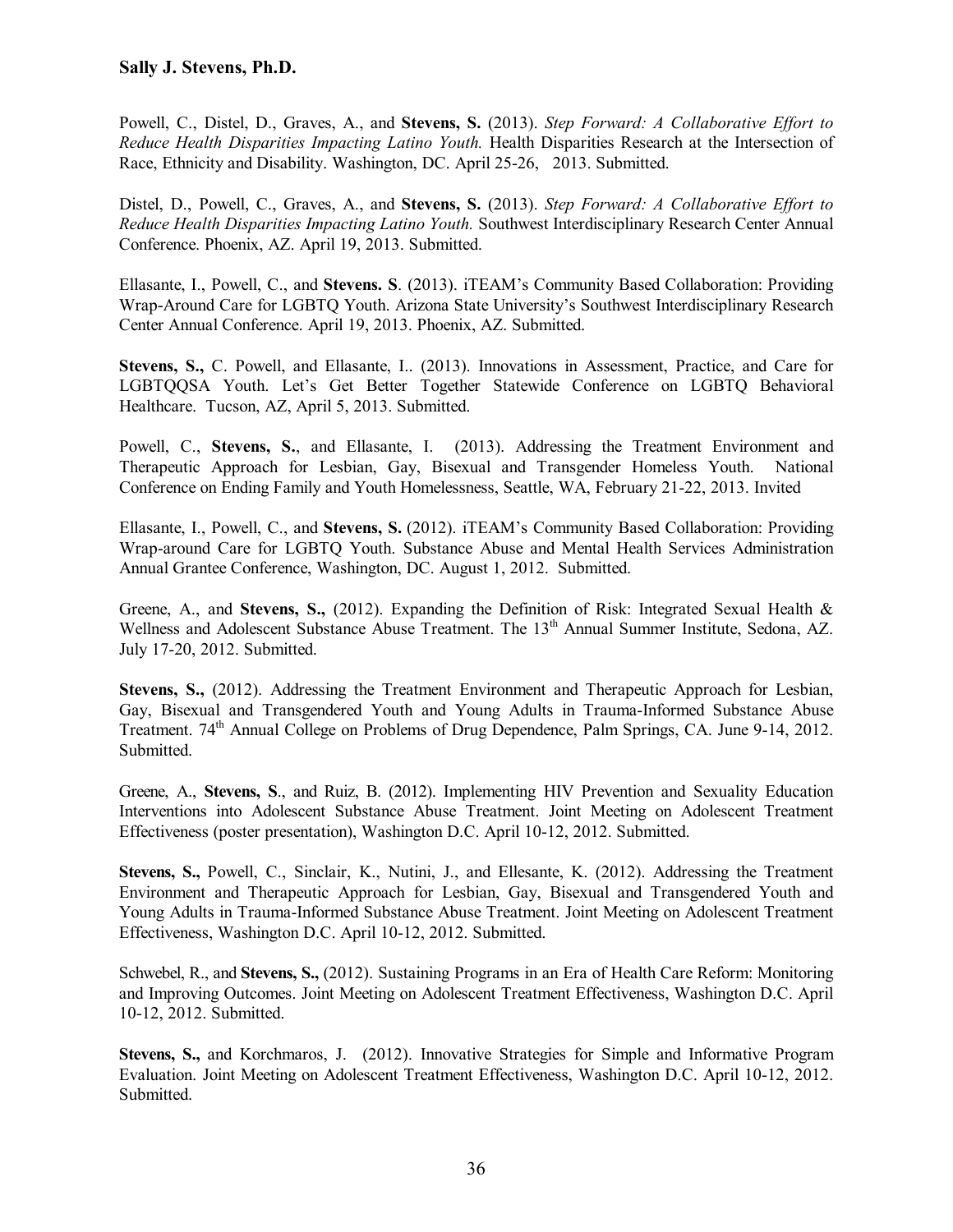**Stevens, S.,** and Vinson (2012). My Pregnancy Story: Teenage Mothers' Views on Pregnancy and Parenting. The University of Arizona Honors College. March 22, 2012. Invited.

**Stevens, S.,** Morgan-Thompson, E., Vinson, J., Greene, A., and Powell, C. (2012). Student-Generated Anonymous Sex Questions: Informing Sexuality Education Curriculum. 14th Society for Adolescent Research Biennial Meeting, Vancouver, Canada. March 8-10, 2012. Submitted.

**Stevens, S.,** Vinson, J., Licona, A., Sinclair, K., and Russell, S. (2012). Teen Mothers' Changing Perspectives on Pregnancy and Parenting. Mothers and Mothering in the Global Context Conference, Christ Church, Barbados. February 24-25, 2012. Submitted.

**Stevens, S.,** Andrade, R., Luibheid, E., Peterson, V.S., and Sinclair, K. (2012). Immigrant Mothers with US Citizen Children: Issues Related to Recent US Immigration Policies. Mothers and Mothering in the Global Context Conference, Christ Church, Barbados. February 24-25, 2012. Submitted.

**Stevens, S.,** and Patton, T. (2011). Partial Hospitalization for Youth with Substance Disorders. Children and Youth Substance Abuse Services Expert Panel. Washington D.C. December 5-6, 2011. Invited.

Powell, C., Green, N., and **Stevens, S**. (2011). Gaining Perspective through Reflection: A Multi-level Systems Evaluation of Domestic Abuse Services in the Border Region. Ending Domestic & Sexual Violence: Innovations in Practice & Research Conference, Portsmouth, NH. November 8, 2011. Submitted.

Korchmaros, J.D., and **Stevens, S.** (2011). A Comparison of Victimization and Perpetration of Intimate Partner Violence among Drug Abusing Heterosexual and Lesbian Women. International Association for Relationship Mini-conference: Health, Emotion, and Relationships, Tucson, AZ. October, 2011. Submitted.

Brinley, C., Dorrenbacher, B., Dombrowski, A., Andrade, R., and **Stevens, S.** (2011). Mothers who Lose their Children: Consideration of Health Consequences and Potential Solutions. Southwestern School for Behavioral Health Studies. Tucson, AZ. August 22-15, 2011. Submitted.

**Stevens, S.** (2011). Substance Abuse Treatment: Attending to Culture and Sexual Orientation. 2011 International Women's Fourth Meeting and Conference. Hollywood, FL. June 17, 2011. Invited.

**Stevens, S.** (2011). Women at the UA – A Lecture in the Celebration of Women's History Month. The University of Arizona Libraries, Tucson, AZ. March 1, 2011. Invited.

**Stevens, S.,** and Bogart, J. (2011). Critiquing Drug Using Mothers: Bad Mothers or Bad Policies? Mothering and Motherhood in the 21<sup>st</sup> Century: Research and Activism Conference, Lisbon, Portugal, February 18-19, 2011. Submitted.

**Stevens, S.,** Andrade, R. (2011). Mothers who Lose their Children: Consideration of Health Consequences and Potential Solutions. Mothering and Motherhood in the 21<sup>st</sup> Century: Research and Activism Conference, Lisbon, Portugal, February 18-19, 2011. Submitted.

Korchmaros, J.D., Ruiz, B., **Stevens, S.J.,** Fuhriman, J., and Bogart, J.G. (2010). A Juvenile Drug Court Model in Southern Arizona: Substance Abuse, Delinquency, and Sexual Risk Outcomes by Gender and Race/Ethnicity. 2010 Joint Meeting on Adolescent Treatment Effectiveness. Baltimore, MD. December 14-16, 2010. Submitted.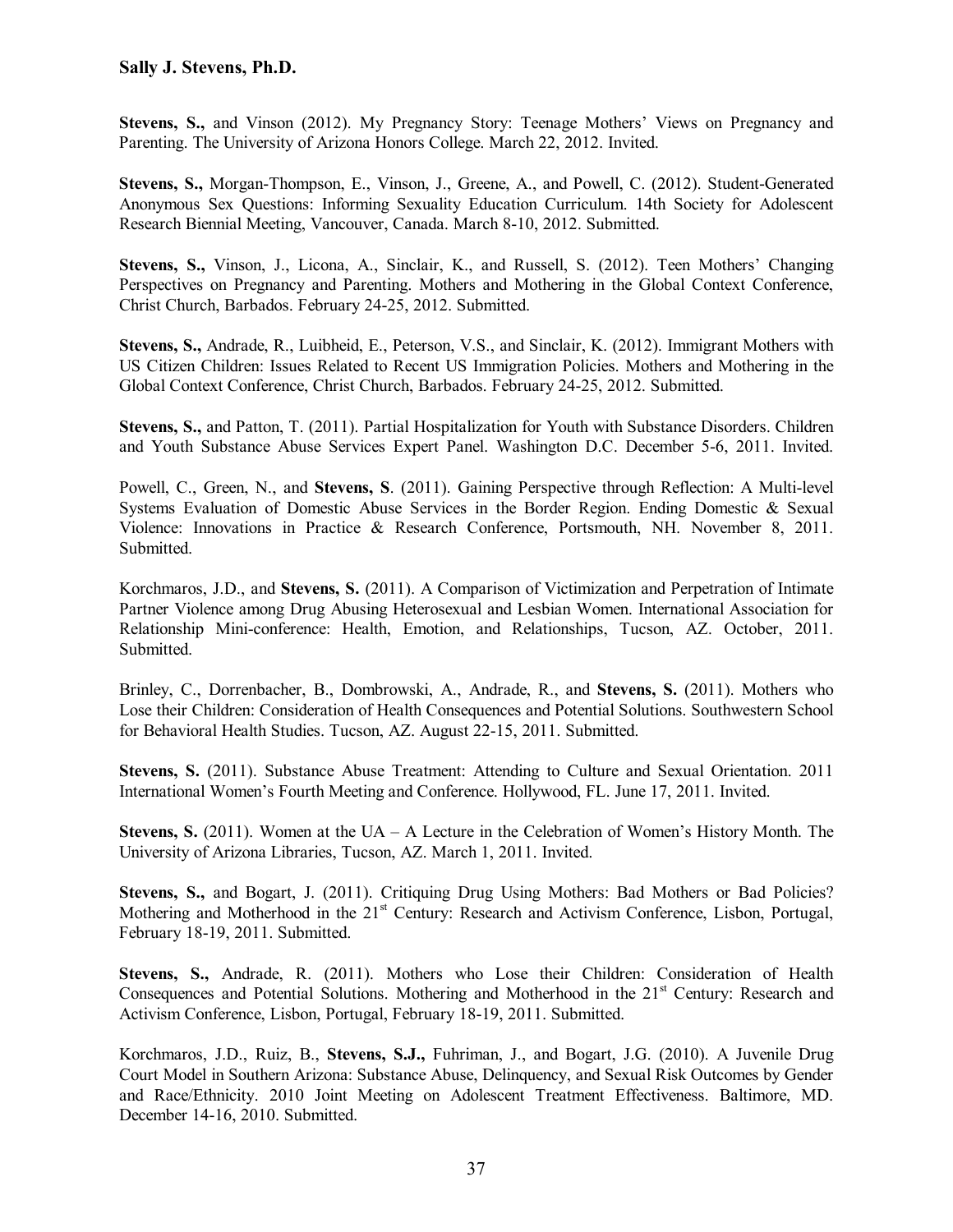**Stevens, S.,** Powell, C., and Korchmaros, J. (2010). Adapting Substance Abuse and HIV Interventions for LGBTQ Youth and Young Adults. 2010 Joint Meeting on Adolescent Treatment Effectiveness. Baltimore, MD. December 14-16, 2010. Submitted.

Powell, C and **Stevens, S.** (2010). Gaining Perspective Through Reflection: A Multi-level Systems Evaluation of Domestic Abuse Services in the Border Region. National Council for Research on Women Annual Conference, New York, NY. June 11, 2010. Submitted.

**Stevens, S.** (2010). Addressing Risk Behaviors of Drug Involved Women: A Gendered perspective. Southwest Interdisciplinary Research Center 8th Annual Research Conference, Phoenix, AZ. April 23, 2010. Invited

Hedges, K., **Stevens, S.,** Ruiz, B., Korchmoras, J., Greene, A., Davis, M., and Lopez, E. (2009) Where Practice and Policy Meet: A Community Consortium for Adolescents in Substance Abuse Recovery. Society of Medical Anthropology Conference. New Haven, CT. September 24-27, 2009. Invited

**Stevens, S.,** Ruiz, B., Greene, A., Davis, M., and Hedges, K. (2009). System and Program Strategies that Promote Positive Development and Leadership Skills among Drug-involved Adolescent Girls. National Council for Research on Women's Igniting Change: Activating Alliances for Social Justice Conference, New York, NY. June 10, 2009. Submitted.

Greene, A., Ruiz, B., Korchmaros, J., Hedges, K., and **Stevens, S.** (2008). Determining Another Path: Effective Collaboration for Effective Service Delivery. The 2008 US Conference on AIDS, Miami, FL. September 18-21, 2008. Submitted.

Andrade, R., Brinley, C.E., Shaird, L. L., and **Stevens, S.J.** (2008). Mujer Sana ~ Healthy Woman: Shaping Sexual Health and HIV/STD Prevention for Women. The 40<sup>th</sup> Annual Southwestern School Conference, Tucson, AZ., August 26, 2008. Invited.

Hedges, K., Greene, A., Ruiz, B., Lasmane, I., Andrade, R., and **Stevens, S.J**. (2008). Implementation of Evidence Based Substance Abuse Treatment. Successes and Challenges. The 40<sup>th</sup> Annual Southwestern School Conference, Tucson, AZ., August 26, 2008. Invited.

Powell, C., Thomsen, C., and **Stevens, S.J.** (2008). The Prism Project: Providing Culturally Responsive, Individualized HIV and Substance Abuse Prevention Services to LGBTQQ Adolescents of Color and Their Multiethnic Peers. The 40<sup>th</sup> Annual Southwestern School Conference, Tucson, AZ., August 26, 2008. Invited.

Martin, S., Rosser, R. A., and **Stevens, S.** (2008). Folk Biology, Ontological Misconception, and Health-Related Reasoning. Poster Session. Association for Psychological Sciences, May 22-25, 2008. Chicago, IL. Submitted.

Korchmaros, J. D., Greene, A., and **Stevens, S.** (2008). Let's Chat about Project CHAT: Lessons Learned from a Multi-agency Intervention Aimed at Reducing Adolescents' Alcohol Use. The Arizona Adolescent Health Coalition's 11<sup>th</sup> Annual Conference, May 1-2, 2008. Tempe, AZ. Submitted.

**Stevens, S.** (2008). Community-Based HIV/STD Prevention: Informing Practice through Evaluation Findings. Pacific Institute for Research and Evaluation – Prevention Research Center, Berkeley, CA. April 25, 2008. Invited.

**Stevens, J.** (2008) Seven Challenges: Research Findings and Next Steps. Joint Meeting on Adolescent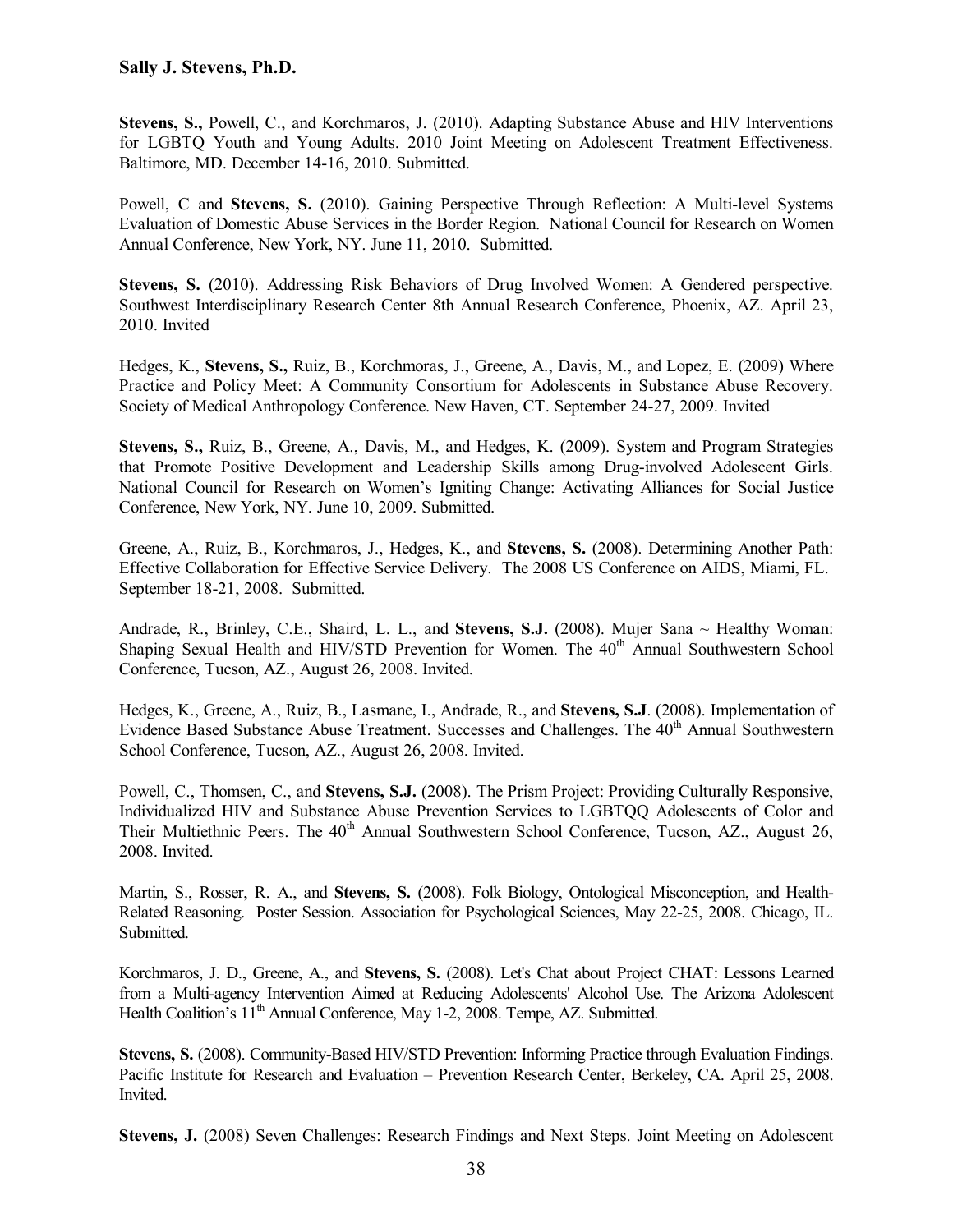Treatment Effectiveness Conference, March 25-27, 2008. Washington, DC*.* Submitted.

Korchmaros, J. D**.,** Greene, A., **Stevens, S**., and Manning, P. (2008). Effectiveness of Project CHAT, a Multi-agency Intervention Aimed at Reducing Adolescents' Alcohol Use. Joint Meeting on Adolescent Treatment Effectiveness Conference, March 25-27, 2008. Washington, DC*.* Submitted.

**Stevens, S.** (2008). Yesterday, Today, and Tomorrow. Joint Meeting on Adolescent Treatment Effectiveness Conference, March 25-27, 2008. Washington, DC*.* Submitted.

Ruiz, B., **Stevens, S.,** and Andrade, R. (2008). Prevalence and Practice: Current State of Affairs. Joint Meeting on Adolescent Treatment Effectiveness Conference, March 25-27, 2008. Washington, DC*.*  Submitted.

**Stevens, S.,** Andrade, R., and Ruiz, B. (2007). Women and Substance Abuse: Gender, Age and Cultural Considerations. 2007 Minority Women's Health Summit – Women of Color: Addressing Disparities, Affirming Resilience, and Developing Strategies for Success, August 23-26, 2007. Washington D.C. Submitted.

Greene, A., Ruiz, B., and **Stevens, S**. (2007). Project DAP: Substance Abuse Treatment and HIV Prevention in Rural and Urban Areas. The 34th Annual Arizona Rural Health Conference. July 30- August 1, 2007. Fountain Hills, AZ. Submitted.

Korchmaros, J. D., Ruiz, B., **Stevens, S**., and Bracamonte-Wiggs, C. (2007). Youth Empowerment Project: Preventing HIV and Substance Use among Minority Youth (Poster). Meeting of the Association for Psychological Science, May 24-27, 2007. Washington DC. Submitted.

Rosser, R.A., Katsatkina, N., **Stevens, S**., and Patino, A. (2007). Naive Statistics: A Spatial Heuristic for Estimating Determinable Probabilities, Relative Probabilities, and Risk. Association for Psychological Science, May 24-27, 2007. Washington D.C. Submitted.

**Stevens, S.** (2007). Seven Challenges: Research Findings and Next Steps. Joint Meeting on Adolescent Treatment Effectiveness, April 25-27, 2007. Washington D.C. Submitted.

**Stevens, S.** (2007). Clinical Issues of Adolescent Substance Abusers. Joint Meeting on Adolescent Treatment Effectiveness, April 25-27, 2007. Washington D.C. Submitted.

**Stevens, S**. Leybas, V., Nyitray, A., and Maley, A. (2007). The "Check Yourself Youth Team" Prevention Project: A Successful Alcohol, Drug, and HIV Prevention Program for Minority Youth. Substance Abuse and Mental Health Services Administration - Community Prevention Day, February 12, 2007. Washington D.C. Invited.

**Stevens, S**. (2006). Reproductive Health and Vulnerable Populations. Reproductive Health: Rights, Responsibilities, and Education, November 17, 2006. Tucson, AZ. Invited.

Nuño, T., Romero, A., Orduna, M., Estrada, A. and **Stevens, S**. Taking a Closer Look at Health Disparities within Mexican Descent Adolescent Substance Use. The 134<sup>th</sup> Annual Meeting & Exposition of the American Public Health Association, Boston, MA. November 4-8, 2006. Submitted.

**Stevens, S.** (2006). Adolescent Substance Abuse: Prevalence, Assessment, Associated Problems, Intervention and Outcomes. University of Arizona Psychiatry Fellows Presentation/Video Training, November 1, 2006. Tucson, AZ. Invited.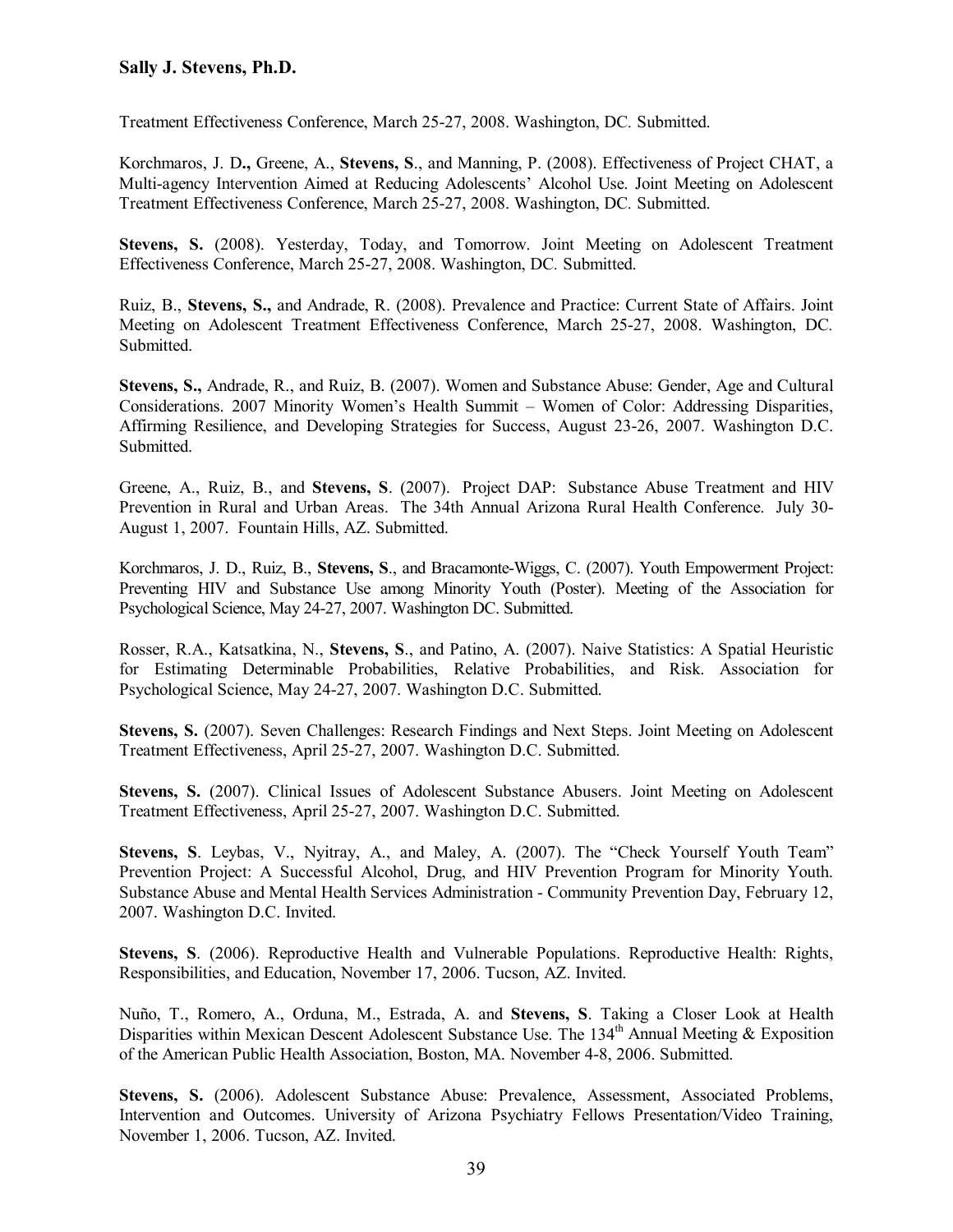**Stevens, S.,** Brewer, M., Hill, R., Powell, C., Utzinger, U., Barton, J.K., and Gmitro, A.F. (2006). Trans-disciplinary Research on Women Seeking Medical Care for Ovarian Abnormalities. Poster presentation at the Science of Team Science: Assessing the Value of Transdisciplinary Research Conference, Washington D.C. October 30-31, 2006. Submitted.

**Stevens, S.,** Leybas, V., and Maley, A. (2006). Blending Prevention Models: An Effective Substance Use and HIV Prevention Program for Minority Youth. Minority HIV/AIDS Initiative Grantee Training Institute and 2006 SAMHSA HIV Summit, Miami, FL., September 19-22, 2006. Invited.

Andrade, R., Ruiz, B.S., and **Stevens, S.** Mujeres a bordo: Shaping HIV and STD Prevention to Meet Spanish Speaking Latinas' Needs and Interests. Eleventh Annual Latino Behavioral Health Institute, Universal City, CA. September 19, 2006. Submitted.

Ruiz, B., Priddy, A., and **Stevens, S.** (2006). Gender Specific: Research and Services. The 7<sup>th</sup> Annual Summer Institute. Sedona, AZ., July 18-21. Submitted.

**Stevens, S**. and Andrade, R. (2006). Sexual Health Curriculum and HIV/STD Testing for Women in Treatment Workshop. A National Conference on Women, Addiction, and Recovery: News You Can Use, Anaheim, CA. July 12-14, 2006. Submitted.

Haynes, P., **Stevens, S.,** Ruiz, B., and Bootzin, R. (2006). The Effects of an Integrated Behavioral Sleep Medicine Intervention on Traumatic Stress Systems in Adolescent Recently Treated for Substance Abuse. SLEEP 2006 20<sup>th</sup> Anniversary Meeting of the Associated Professional Sleep Societies, LLC, Salt Lake City, UT., June 17- 22, 2006. Submitted.

**Stevens, S.**, Bogart, A. S., and Ruiz, B. (2006). Gender Differences: The Intersection of Social Norms, Substance Use, and Sexual Risk Taking Behavior among At-Risk Latino(a) Adolescents. Hawaii International Conference on the Social Sciences, Honolulu, HI. May 31- June 3, 2006. Submitted.

Rosser, R., **Stevens, S.,** Cousins, J., and Martin, S. (2006). About Viruses and Grasshoppers: Thinking in Kinds and Reasoning about Microbes. Association for Psychological Science, NY, NY. May 25-28, 2006. Submitted.

**Stevens, S.,** Andrade, R., and Ruiz, B. **(**2006). Women and Substance Abuse: Gender, Age, and Cultural Considerations. Culturally-Based Substance Abuse Treatment for American Indians, Alaska Natives and Latinos, Tucson AZ, April 17-19, 2006. Invited luncheon keynote.

**Stevens, S.** (2006). Subjective Objectivity: Reflections on Research Methods in Women's Health. Women's Health: An Interdisciplinary Research Conference. Bridging the Gap between Gender-Specific Medicine and Psychosocial Perspectives, Tucson, AZ., April 1, 2006. Invited.

**Stevens, S.** (2006). Women and AIDS**.** Student Organized University-wide Symposium in Honor of the National Awareness Day for Women and Girls. University of Arizona, Tucson, AZ., March 7, 2006. Invited.

Ruiz, B., Bracamonte-Wiggs,C., Barron, M., and **Stevens, S.** (2006). 2, 4, 6, 8, - Curriculum to Accommodate. Adolescent Substance Users. Joint Meeting on Adolescent Treatment Effectiveness. Washington D.C., March 26 - 29, 2006. Submitted.

**Stevens, S.,** Senior, M., and Ruiz, B. (2006). Conexiones Sanas: Process and Outcomes of an HIV, STD, Hepatitis and TB Prevention Program. Joint Meeting on Adolescent Treatment Effectiveness. Washington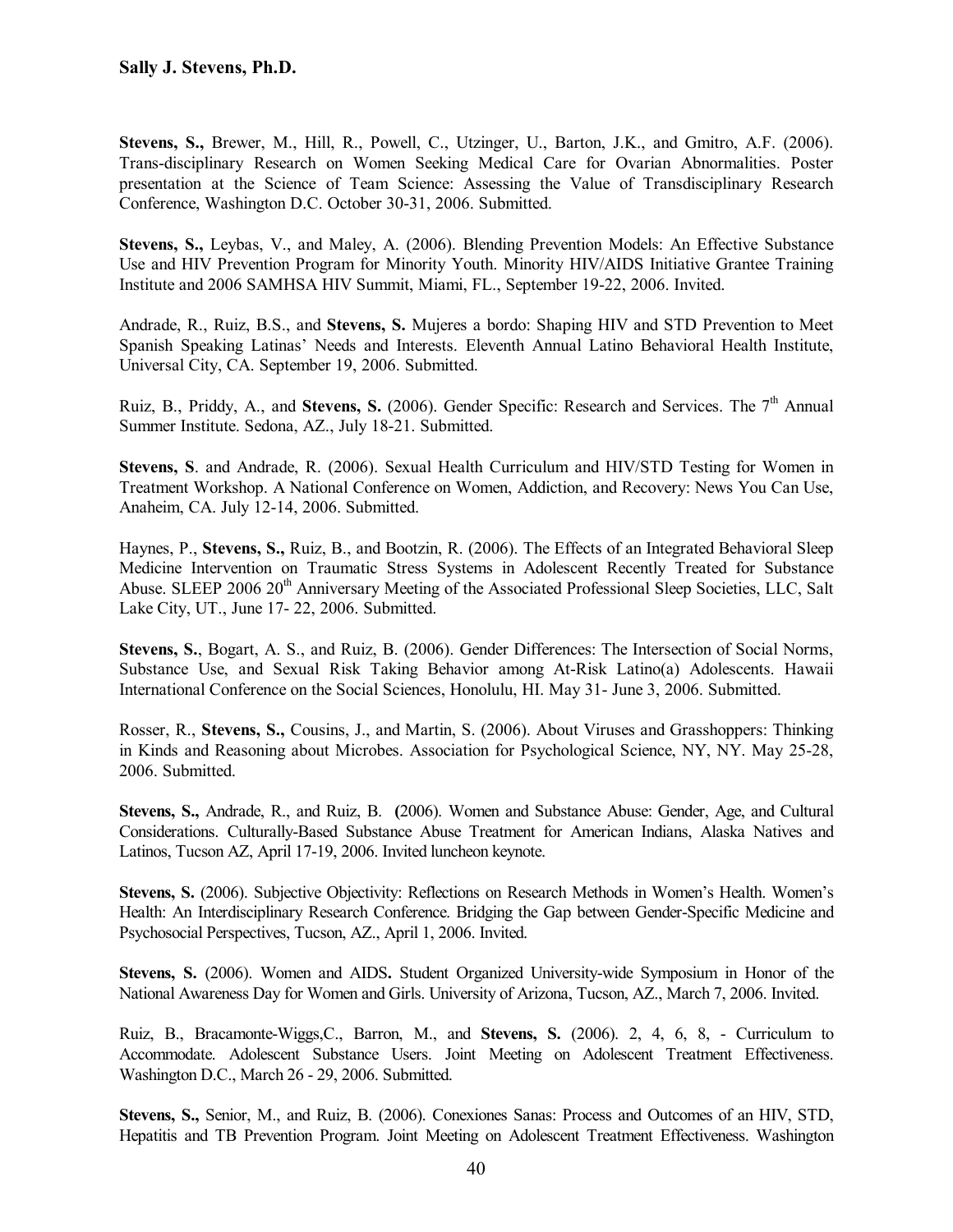D.C., March 26 - 29, 2006. Submitted.

**Stevens, S.** (2006) Women and HIV. AIDS 2006: Forecasts and Future Leaders in the Fight. Tucson, AZ. January 26, 2006. Invited.

**Stevens, S.** (2006). Women and Substance Abuse: A Gendered perspective. Fifth Annual Women's Mental Health Symposium, Tucson, AZ. January 7, 2006. Invited keynote.

**Stevens, S**., Ruiz, B., Bracamonte-Wiggs, C., Luther, K., and Priddy, A. (2005). Gender Differences in Social Norms among Latina(o) Adolescents At-risk for HIV. 133 Annual Meeting of the American Public Health Association, Philadelphia, PA, December 10-14, 2005. Submitted.

Andrade, R., **Stevens, S**., and Ruiz, B.S. (2005). Bridging Science and Culture to Improve Drug Abuse Research in Minority Communities. 2005 National Institute on Drug Abuse Health Disparities Conference, Atlanta, GA, October 24-25, 2005. Submitted.

**Stevens, S**. (2005). Benefits and Acceptability of Microbicides for Women Living in Arizona. Microbicides to Prevent HIV and AIDS. The Status of Science and Clinical Trials, Tucson, AZ, October 12, 2005. Invited.

**Stevens, S.J.** (2005). Approaches to Adolescent Substance Abuse Treatment. Summer Expert Panel Meeting on Adolescent Trauma and Substance Abuse, Boston, MA., June 20 – 21, 2005. Invited.

Andrade, R., Lozano, A., **Stevens, S**., and Ruiz, B. (2005). Coordinating the Dance: Collaboration in Theory & Practice between Government, Community, & Academic Partners. 2005 National HIV Prevention Conference, Atlanta, GA, June 13, 2005. Submitted.

**Stevens, S.J**. and Ruiz, B. (2005). Latina Girls and Leadership: Issues and Opportunities. National Council for Research on Women Annual Conference, New York, N.Y., June 6-7, 2005. Invited.

Powell, C. and **Stevens, S.J.** (2005). Quality of Life for Women with Gynecological Abnormalities. University of Arizona Cancer Center Research Symposium, Tucson, AZ, April 27, 2005. Invited.

**Stevens, S.J**., Furhiman, J., and Ruiz, B.S. (2005). La Canada: A Step Down Model of Substance Abuse Treatment. State Directors Conference, Washington, D.C., April 22, 2005. Invited.

Bracamonte Wiggs, C., Luther, K., Ruiz, B., and **Stevens, S.J.** (2005). Perception of Gender Roles among Latino/a Adolescents At-Risk for HIV and Substance Use. Epidemiology in Arizona Forum, Tucson, AZ., April 8, 2005. Submitted.

**Stevens, S.J**. (2005). Evaluation Ethics and Human Service Protection. Keynote at the Arizona Evaluation Network Annual Conference, Phoenix, AZ., April 7, 2005. Invited.

Ruiz, B., **Stevens, S.J.,** Bracamente Wiggs, C. and Senior, M. (2005). Girls and College? Boys and Laundry? Adolescents' Views on Gender Roles. Joint Meeting on Adolescent Treatment Effectiveness, Washington D.C., March 21-23, 2005. Submitted.

Murphy, B.S., **Stevens, S**., and Senior, M. (2004). Maximizing Follow-Up: Strategies for Achieving Exceptional Rates. Center for Substance Abuse Treatment Effective Adolescent Treatment Grantee Meeting, Baltimore, MD. October 18-22, 2004. Invited.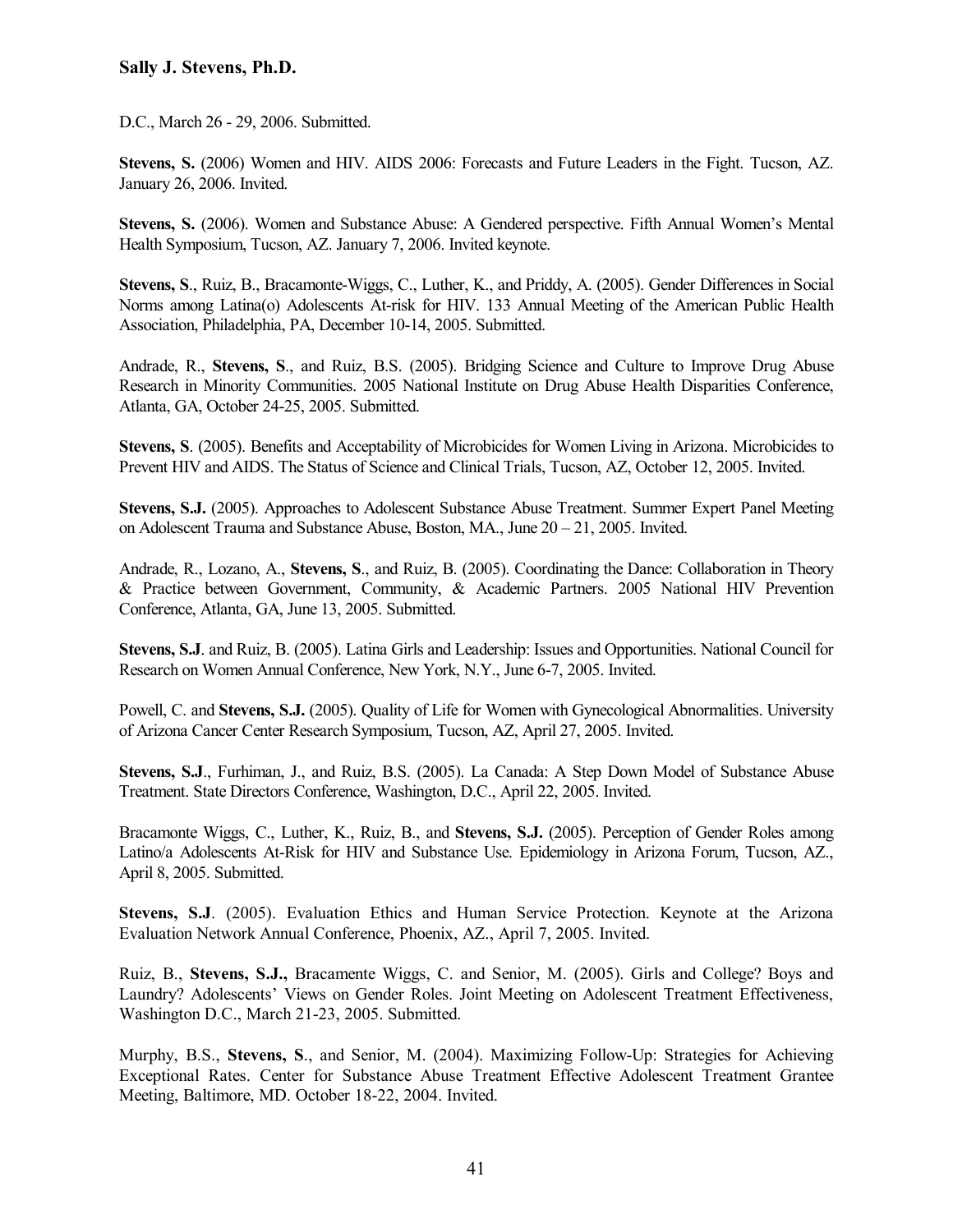Andrade, R. and **Stevens, S.J.** (2004). Understanding the Lives of Latinas at Risk for HIV/AIDS. National AIDS Awareness Day Symposium, Tucson, AZ., October, 15, 2005. Invited.

Bootzin, R.R. and **Stevens, S. J.** (2004). Treating Sleep Problems of Adolescents with a History of Substance Abuse: An Interim Report. Association for the Advancement of Behavior Therapy. November, 2004. Submitted.

**Stevens, S.J.** (2004). Adolescent Girls with Traumatic Stress: Treatment Issues. American Psychological Association. Honolulu, HI, July 28 – August 1, 2004. Invited.

Bracamonte-Wiggs, C., Murphy, B.S., and **Stevens, S.** (2004). The Youth Empowerment Project: Effective Community-Based Services through Effective Collaborations. 5<sup>th</sup> Annual Arizona Summer Institute: Meeting the Needs of Customers and Families, Sedona, AZ., July 21-23. Submitted

Bracamonte, C., Murphy, B., and **Stevens, S.** (2004). The Youth Empowerment Project: Effective Prevention through Effective Collaboration. HIV Prevention Leadership Summit. Atlanta, GA, June 16- 19, 2004. Submitted

Murphy, B.S., **Stevens, S.J**., McKnight, K., Godley, S., and Shane, P. A. (2004). A Comparison of Substance Abuse Treatment Issues and Outcomes for Rural and Urban Teens. Poster presentation at the College on Problems of Drug Dependence. San Juan, Puerto Rico, June 12-12, 2004. Submitted.

**Stevens, S.J.,** Murphy, B.S., McKnight, K., and Estrada, B. (2004). Gender Differences in Substance Use, Mental Health, and Criminal Justice Involvement of Adolescents at Treatment Entry and at 3, 6, 12, and 30 Month Follow Up. Poster presentation at the College on Problems of Drug Dependence. San Juan, Puerto Rico, June 12-12, 2004. Submitted.

**Stevens, S.** (2004). Addressing Issues of Drug Use, Gender and Trauma. Delinquency, Crime, & Substance Abuse Service for Adolescents: Developing a Juvenile Justice Treatment Model Conference. Denver, CO., May 17-18, 2004. Invited.

Andrade, R., Manning, P., and **Stevens, S.J**. Mujer Sana - Healthy Woman: A Participatory Action Research Model for HIV, STD, TB, and Hepatitis A, B, and C. Workshop at the Centers for Disease Control's 2004 National STD Prevention Conference, Atlanta, GA., March 8-11, 2004. Submitted.

**Stevens, S.J.** (2004). Adolescent Treatment Models: Program Models and Client Descriptions. Workshop at the Substance Abuse and mental health Service Administration and Robert Wood Johnson Foundation Annual Grantee Meeting, Baltimore, MD., February 25, 2004. Invited.

**Stevens, S.J.,** Powell, C. and Hill, R. (2004). Social and Behavioral Report on the Quality of Life for Women with Ovarian Cancer. University of Arizona Cancer Center Research Symposium, January, 28th, 2004. Invited.

**Stevens, S.J.** (2003). Trends in HIV Prevention. Presented at the World's AIDS Day Symposium, Tucson, AZ., December 1, 2003. Invited.

Bracamonte, C., Murphy, B.S., and **Stevens, S.J**. (2003) The Youth Empowerment Project: A Look at Effective Prevention Strategies for Substance Abuse and HIV Prevention for Adolescents. Presented at Healthy Adolescents for a Healthy Arizona, Phoenix, AZ. April 4-5, 2003. Submitted.

Andrade, R., **Stevens**, **S.J.,** Hill, R. & Murphy, B. (2003). Drug-Involved Women and Health: Evidence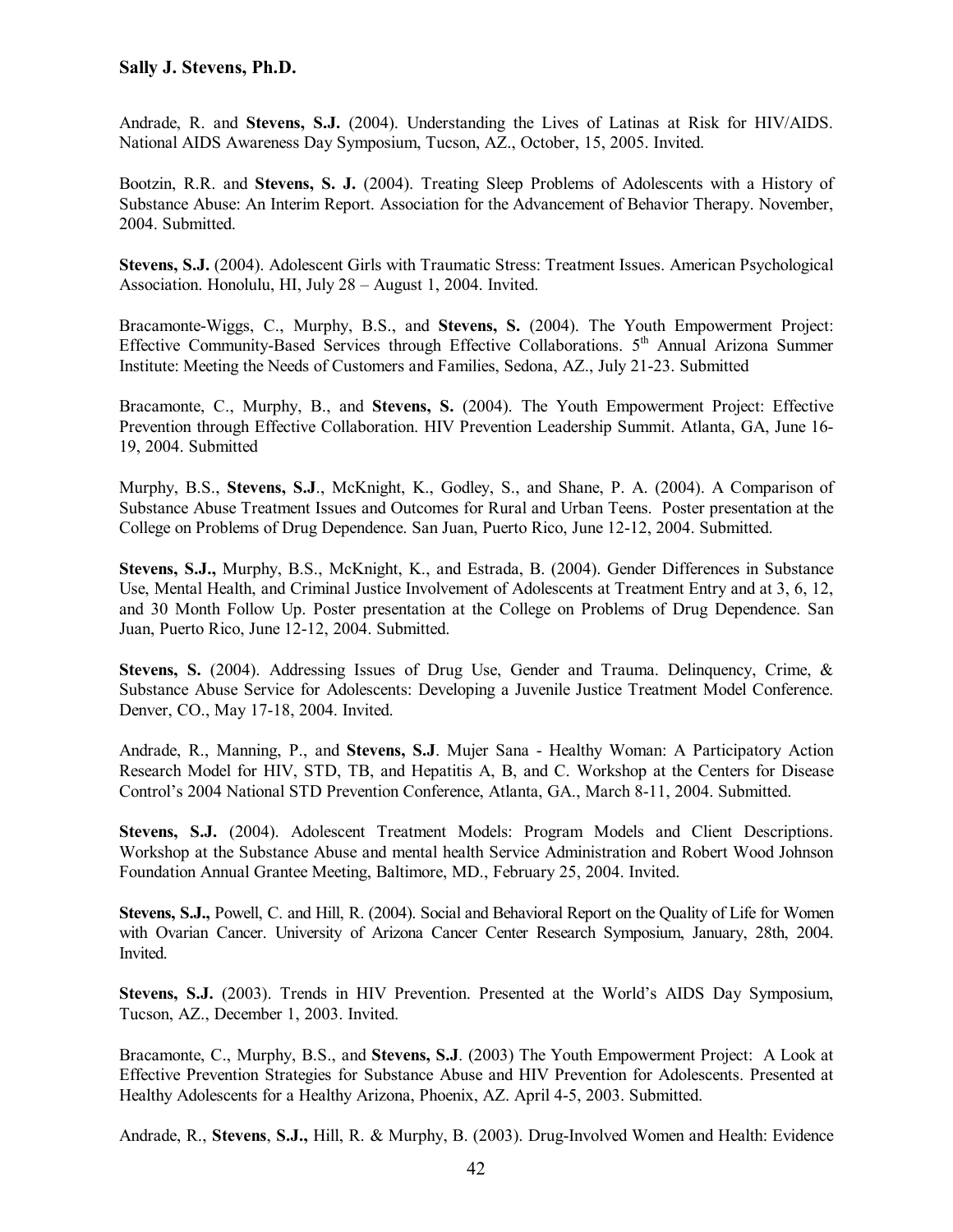Based Interventions. Pima County Juvenile Court Center, Tucson, AZ., July 10, 2003. Invited.

Andrade, R. and **Stevens, S.J.** (2003). Empowerment through Literacy: A Social Support Model for Drug-Involved Women. Pima County Juvenile Court Center, Tucson, AZ., July 10, 2003. Invited.

Andrade, R., **Stevens**, **S.J.** & Estrada, B. (2003). Sugar and Spice, Drugs and Alcohol Not So Nice: High Risk Factors and Substance-Involved Adolescent Girls. Fourth Annual Substance Abuse Summer Institute, Sedona, AZ, July 23-25, 2003. Submitted.

Cousins, J.C., Hasler, B., Payne, J.D., Fridel, K.W., Bootzin, R.R., Estrada, B., Cameron, M., Vidad, R., & **Stevens, S.J.** (2003). Drug History and Psychological Distress Affects Sleep and Daytime Sleepiness in Adolescents. Associated Professional Sleep Societies (APSS) meeting, Chicago, June 4-8, (Published abstract Sleep, 26, A144). Submitted.

Bootzin, R.R., **Stevens, S.J**., Shapiro, S.L., Hitt, S., Bailey, E.T., Britton, W.B., Cousins, J.C., Fridel, K.W., & Estrada, B. (2003). Treating Sleep Problems of Adolescents with a History of Substance Abuse. Associated Professional Sleep Societies (APSS) meeting, Chicago, June 4-8, 2003 (Published abstract Sleep 26, A148). Submitted.

**Stevens, S.J.,** Estrada, B., and Murphy, B.S., (2003) Gender Differences in Substance Abuse, Mental Health and Treatment Outcomes Among Adolescents Enrolled in Substance Abuse Treatment. Fourth Annual Substance Abuse Summer Institute, Sedona, AZ. July 23-25, 2003. Submitted.

Murphy, B., **Stevens, S.J.,** and Senior, M. (2003) Adolescent Environment Stress: What Does and Doesn't Stress Out Youth Who Are in Substance Abuse Treatment. Fourth Annual Substance Abuse Summer Institute, Sedona, AZ. July 23-25, 2003. Submitted.

Senior, M., Smith, M., Murphy, B.S., and **Stevens, S.J.** (2003) The Next Phase for Adolescent Drug Treatment: The Case for Co-Occurring Disorders. Presented at the Fourth Annual Substance Abuse Summer Institute, Sedona, AZ. July 23-25, 2003. Submitted.

Andrade, R., and **Stevens, S.J.** (2003) Sugar and Spice, Drugs and Alcohol Not So Nice: High Risk Factors and Substance-Involved Adolescent Girls. Fourth Annual Substance Abuse Summer Institute, Sedona, AZ. July 23-25, 2003. Submitted.

Senior, M., Smith, M., and **Stevens, S.J.** (2003) Adolescent Drug Users and their Risks for HIV and Other Infectious Diseases: Intervention and Evaluation. Center for Substance Abuse Treatment Adolescent Treatment Grantee Meeting, Tulsa, OK. June 2, 2003. Invited.

Estrada, B., and **Stevens, S.J.** (2003) Native American Drug Involved Women and Health. All Things Are Connected, Savannah, GA. May 1-2, 2003. Invited.

Estrada, B., Estrada, A., and **Stevens, S.J.** (2003) Outcome Findings of the Drug Involved Native Americans Enrolled in Two HIV Prevention Programs. All Things Are Connected, Savannah, GA. May 1-2, 2003. Invited.

Bracamonte, C., Murphy, B.S., and **Stevens, S.J**. (2003) The Youth Empowerment Project: A Look at Effective Prevention Strategies for Substance Abuse and HIV Prevention for Adolescents. Healthy Adolescents for a Healthy Arizona, Phoenix, AZ. April 4-5, 2003. Submitted.

**Stevens, S.J.**, (2003). Lessons Learned from the Field: Recruitment, Retention, and Ethical Considerations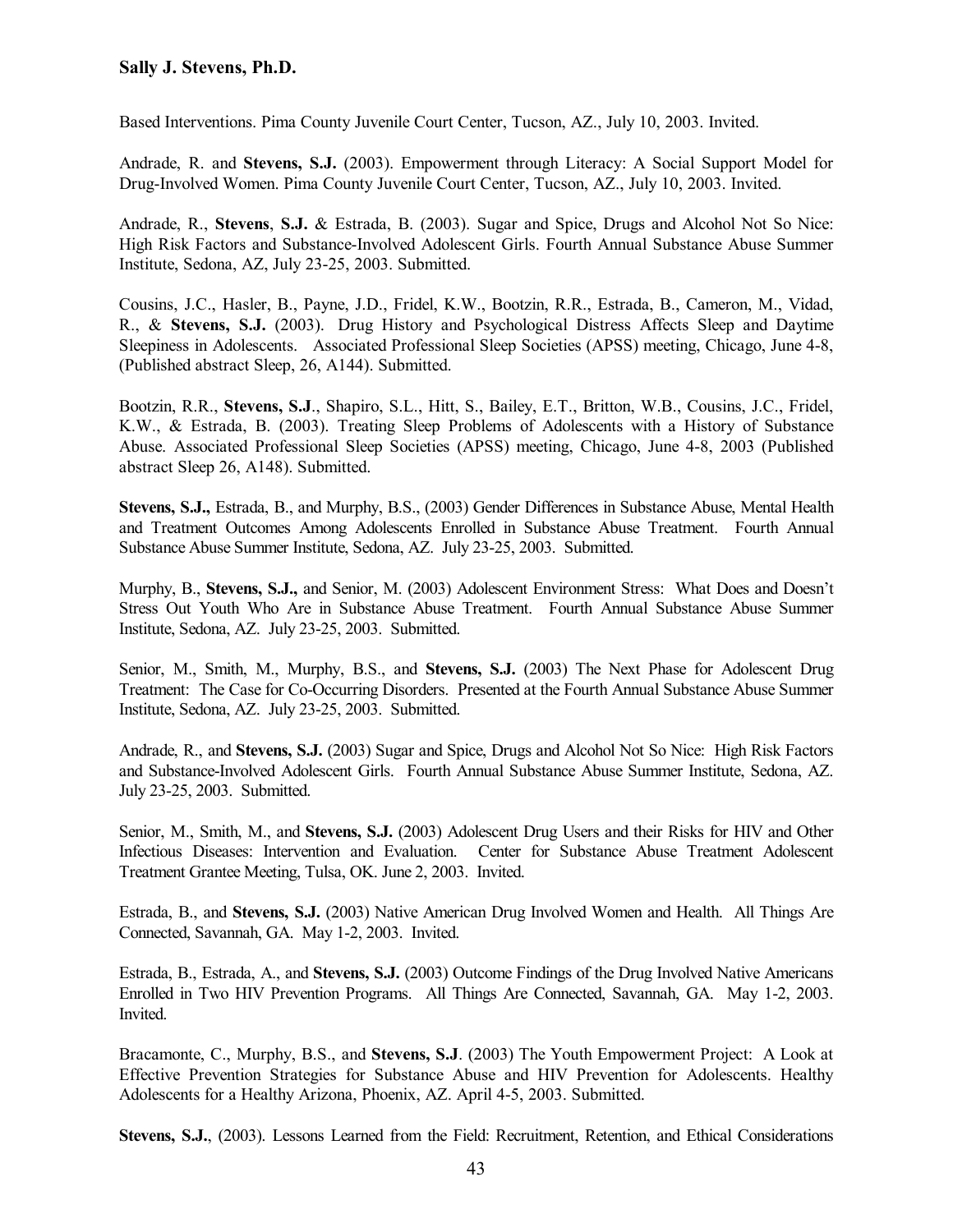when Working with Substance Involved Women and Adolescent Girls. Science Meets Reality: Recruitment and Retention of Women in Clinical Studies and the Clinical Role of Relevance Conference. National Institute of Health, Washington D.C. January 7-9, 2003. Invited.

Rosser, R.A., Streitmatter, J., Martin, S., and **Stevens, S.** (2003). Scientific "Illiteracy" in College Students: The Tenacity of Naive Reasoning and Misconception. American Educational Research Association, Chicago. Submitted.

**Stevens, S.J.** (2002). Adolescent treatment models: Program and Client Descriptions, Outcome Findings, Instrumentation, and Gender Issues. State Systems Development Program VI Conference, Washington D.C., November 20-22, 2002. Invited.

Cameron, M., Murphy, B.S., Estrada, B.D., and **Stevens, S.J.** (2002). The Importance of Treatment Aftercare in Reducing Substance Abuse Relapse in Adolescent Populations. Treating Addictions in Special Populations: Research Confronts Reality, Binghampton, New York, NY, October 7-8, 2002. Submitted.

Senior, M., Seitz, V., and **Stevens, S.J.** (2002). Adolescents at Risk: Beyond Substance Abuse. US-Mexico HIV/AIDS Border Conference, Tucson, AZ, September 9-11, 2002. Submitted.

Dennis, M.L., Godley, S.H., **Stevens, S.J.,** Stout, D., and Buchanan, B.J. (2002). Advances in Adolescent Substance Abuse Treatment. Continuing Education Workshop at the American Psychological Association Annual Convention, Chicago, IL., August 21, 2002. Invited.

Bracamonte, C., Washington, J.A., Lopez, S. Murphy, B.S., and **Stevens, S.J.**, (2002). The Youth Empowerment Project: A Comprehensive, Culturally Competent Substance Abuse and HIV Prevention Project in Tucson, Arizona. US - HIV/AIDS Border Conference, Tucson, AZ., September 9-11, 2002. Submitted.

Lopez, S., and **Stevens, S.** J. (2002). Cultural Aspects of the Youth Empowerment Project. US - HIV/AIDS Border Conference, Tucson, AZ., September 9-11, 2002. Submitted.

Murphy, B.S., **Stevens, S.J.,** Bracamonte, C., Washington, J.A., Lopez, S., and Andrade, R. (2002). The Youth Empowerment Project: Evaluation Design and Participant Descriptions. US - HIV/AIDS Border Conference, Tucson, AZ., September 9-11, 2002. Submitted.

Shaird, L.L., Casillas, G.N., Milden, L., Estrada, B.D., and **Stevens, S.J.** (2002). Tucson Teens: The Process & Outcome Findings for Adolescents Enrolled in a CSAT Funded HIV &STD Prevention Program. US - HIV/AIDS Border Conference, Tucson, AZ., September 9-11, 2002. Submitted.

Villareal, V., and **Stevens, S.J.,** (2002). Feminist Strategies for Working with a Diverse Population of Drug-Involved Women at Risk for HIV. US - HIV/AIDS Border Conference, Tucson, AZ., September 9-11, 2002. Submitted.

Senior, M., **Stevens, S.J.** and Smith, M. (2002). Adolescent Drug Use Outcomes for an Intensive Outpatient Treatment Program. Substance Abuse Summer Institute: Building the Bridge – Facilitating Change. Sedona, AZ., August 7-9, 2002. Submitted.

**Stevens, S.J.** (2002). Short-Term Residential Adolescent Substance Abuse Treatment: Treatment Models, Client Characteristics, Clinical Issues, and Treatment Outcomes. American Psychological Association Annual Convention, Chicago, IL., August 22-25, 2002. Submitted.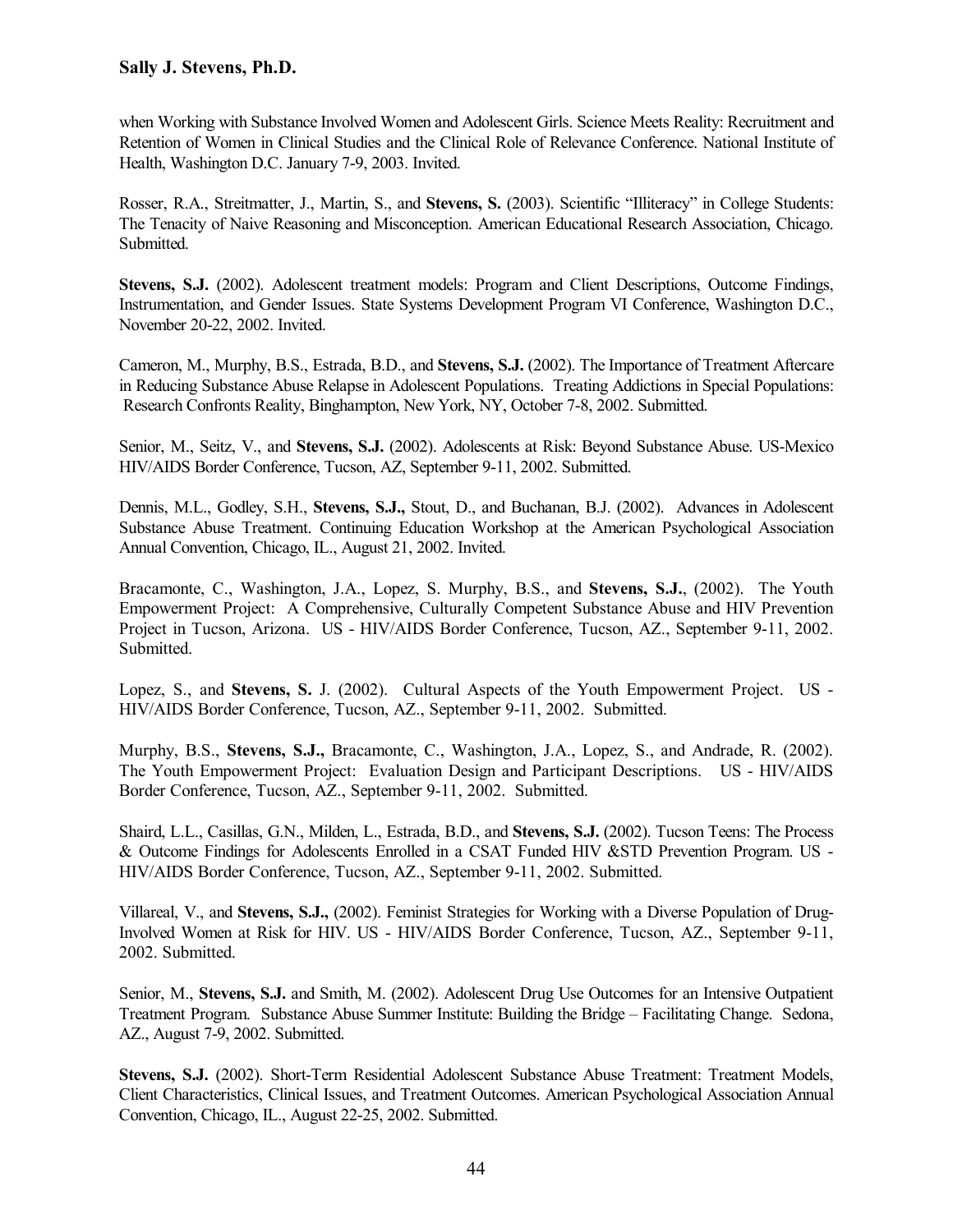**Stevens, S.J.**, Estrada, B. D., and Perez, V.V. (2002). Health Disparities and Their Impact on HIV Prevention among an Ethnically Diverse Sample of Drug Using Women Living North of the US/Mexico Border. The XIV International AIDS Conference, Barcelona, Spain, July 7-12, 2002. Invited.

**Stevens, S.J.**, Perez, V.V., and Estrada, B.D. (2002). HIV Risk Behavior Outcomes at 6 and 12 Months Among Drug-Involved Women Participating in a Women's-Centered HIV Prevention Program. Poster presentation at the XIV International AIDS Conference, Barcelona, Spain, July 7-12, 2002. Submitted.

Casillas, G.N., Estrada, B.D., and **Stevens, S.J**. (2002). Tucson Teens: The Process & Outcome Findings for Adolescents Enrolled in a Center for Substance Abuse Treatment Funded HIV & STD Program. HIV Evaluation Meeting for the TCE HIV and HIV and HIV Outreach Projects, Washington D.C., June 26-28, 2002. Submitted.

Murphy, B.S., and **Stevens, S.J.** (2002). Evaluation Protocol and Treatment Issues for Pregnant and Parenting Women. Center for Substance Abuse Treatment – Targeted Capacity Expansion Grantee Meeting, Washington D.C., June 24-26, 2002. Invited.

**Stevens, S.J.,** and Murphy, B.S. (2002). Evaluation Methodology with Adolescents. Center for Substance Abuse Treatment – Targeted Capacity Expansion Grantee Meeting, Washington D.C., June 24-26, 2002. Invited.

Murphy, B.S, and **Stevens, S.J.** (2002). CSAT's Adolescent Treatment Models Program: Program and Client Descriptions and Preliminary Outcome Findings. Center for Substance Abuse Treatment – Targeted Capacity Expansion Grantee Meeting, Washington D.C., June 24-26, 2002. Invited.

Murphy, B.S., and **Stevens, S.J.** (2002). Residential Treatment for Adolescent Substance Users: The Therapeutic Community, Residential Step-Down, Medically Based, Culturally Based Models. American Society of Addiction Medicine Annual Conference, Atlanta, GA, April 24-28, 2002. Invited.

Rosser, R.A., Sudderth, M., **Stevens, S.J.**, and Martin, S. (2002). Adolescents Conceptualization of an Ontologically Ambiguous Concept: The Relationship of Domaine-general and Domaine-specific Aspects of Knowledge. American Educational Research Association, New Orleans, LA, April 1-5, 2002. Submitted.

**Stevens, S.J.**, Murphy, B.S., and McKnight, K. (2002). Gender Differences in the Relationship Between Post Traumatic Stress Disorder Symptomology and Substance Abuse in a Sample of Adolescents Enrolled in Drug Treatment. Persistent Effects of Treatment Grantee Meeting, March 11-12, 2002. Invited.

Perez, V.V., **Stevens, S.J.**, Estrada, B.D. (2002). Feminist Strategies for Working with Drug-Involved Women at Risk for HIV: Outcome and Findings. The Symposium on Intervention Approaches with Women in Diverse Populations at Risk for Drug Use: Enhancing Outcomes in Women's Health: Translating Psychosocial and Behavioral Research into Primary Care, Community Interventions, and Health Policy conference, Washington, DC. February 21-22, 2002. Invited.

**Stevens, S.J.** (2002). Technical Transfer of Project Findings. CSAT Comprehensive Community Treatment Program and Co-Occurring Disorders Study Grantee Meeting, Washington DC, January 9-11, 2002. Invited.

**Stevens, S.J.**, Andrade, R, Smith, M and Senior, M. (2001). EMPACT's Teen Substance Abuse Treatment Program. CSAT's Adolescent Treatment Models Grantee Meeting, Washington D.C. November 14-16, 2001. Invited.

Estrada, B. D., **Stevens, S.J.,** and Murphy, B.S. (2001). A Comparison of Treatment Outcomes between Two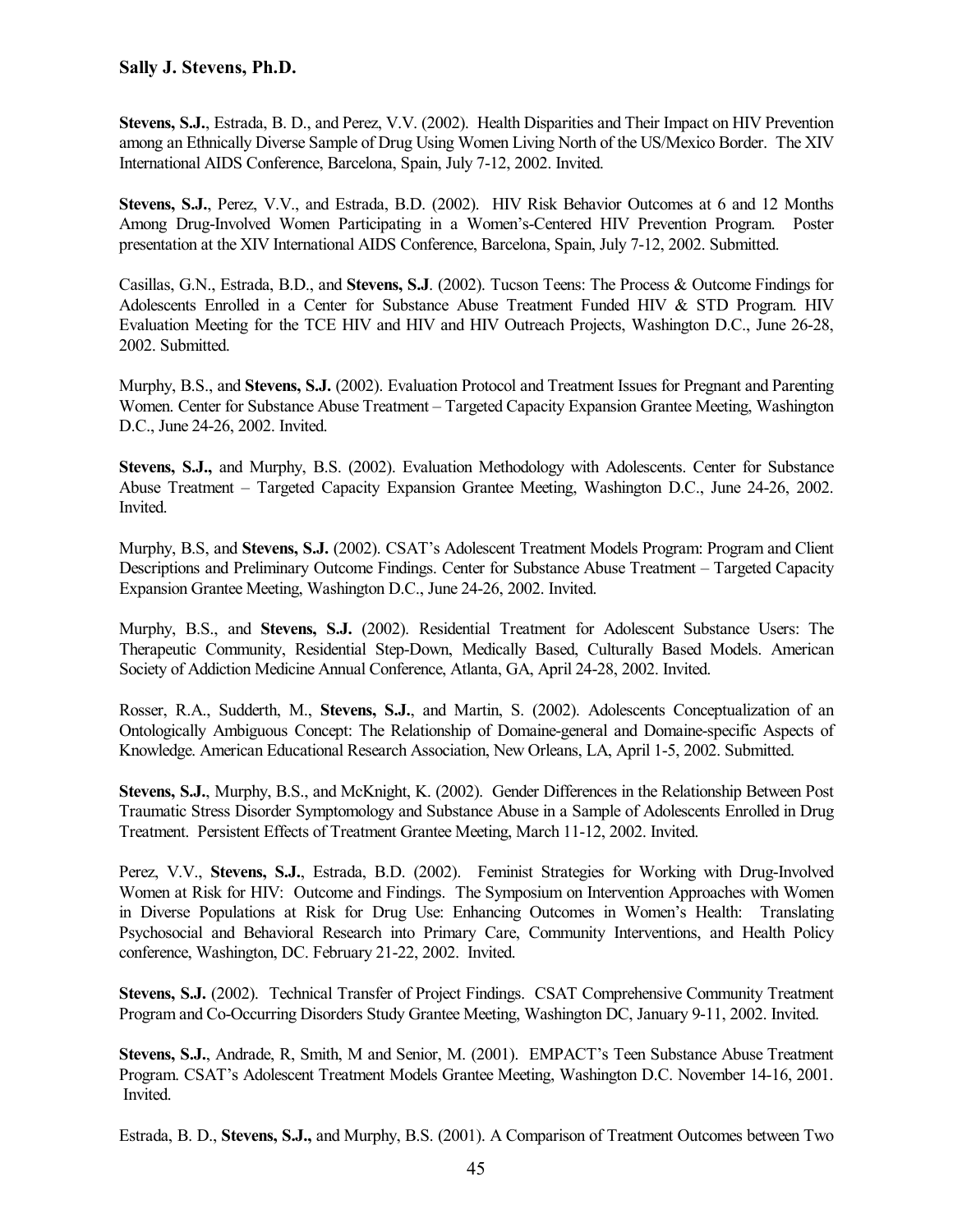Adolescent Substance Abuse Treatment Programs in Arizona. CSAT's Adolescent Treatment Models Grantee Meeting, Washington D.C. November 14-16, 2001. Invited.

Estrada, B.D., **Stevens, S.J.,** and Murphy, B.S. (2001). A Comparison of Treatment Outcomes between Two Adolescent Substance Abuse Treatment Programs in Arizona. American Evaluation Association, St. Louis, MO, November 7- 10, 2001. Invited.

Wilhelm, M.S., Murphy, B.S., and **Stevens, S.J.** (2001). Family Stresses and Adolescent Substance Abuse. 63rd Annual Conference of the National Council on Family Relations, Rochester, NY. November, 6-11, 2001. Submitted.

Estrada, B.D., **Stevens, S.J.,** Perez, V.V. (2001). Social Factors and Economic Dependence: Factors Influencing HIV Risk Behaviors and Risk Behavior Change among Drug Involved Women. 129<sup>th</sup> Annual Meeting of the American Public Health Association, Atlanta, GA., October, 21-25, 2001. Submitted.

Sacks, J., **Stevens, S.J.**, Taylor, S., and West, M. (2001). Addressing Women's Issues in TC Treatment: Innovative Approaches and Lessons from the Field. The National TC Conference, September 10-12, 2001. Columbus, OH, Submitted.

Villareal-Perez,V., Bogart, J.G., Cameron, M., and Stevens, S. J. (2001). Legal Interventions to Reduce Substance Use and Related Consequences of Use Among Criminally Involved Women. Presented at the Bridging the Gap Summer Institute, June 2-4, 2001, Pinetop, AZ. Submitted.

Senior, M., and **Stevens**, **S.J.** (2001). Arizona's ATM studies: Issues regarding criminality. Pre-conference workshop, College of Problems on Drug Dependence. June 16, 2001, Scottsdale, AZ. Invited.

Bogart, J. G., and **Stevens, S.J.** (2001). Legal Barriers to Empowerment and Sobriety among Drug Involved Women. The 63<sup>rd</sup> Annual Scientific Meeting of the College on Problems of Drug Dependence, Scottsdale, AZ., June 16-21, 2001. Submitted.

Andrade, R., and **Stevens, S.J.** (2001). Reading between the Lines: Drug – Involved Women Seeking New Identities. The 63<sup>rd</sup> Annual Scientific Meeting of the College on Problems of Drug Dependence, Scottsdale, AZ., June 16-21, 2001. Submitted.

Murphy, B.S., and **Stevens, S.J**. (2001). Treatment Outcomes among Adolescent Substance Abusers Enrolled in a Residential Substance Abuse Treatment Program. The 63<sup>rd</sup> Annual Scientific Meeting of the College on Problems of Drug Dependence, Scottsdale, AZ., June 16-21, 2001. Submitted.

Estrada, B.D., **Stevens, S.J.**, and Villareal-Perez, V. (2001). Social Factors and Economic Dependence: Factors Influencing HIV Risk Behaviors among Drug Involved Women. The 63<sup>rd</sup> Annual Scientific Meeting of the College on Problems of Drug Dependence, Scottsdale, AZ., June 16-21, 2001. Submitted.

**Stevens. S.J.**, and Villareal-Perez, V. (2001). HIV Risk Behavior Outcomes Among Drug Involved Women Participating in a Women - Centered HIV Prevention Program. The 63<sup>rd</sup> Annual Scientific Meeting of the College on Problems of Drug Dependence, Scottsdale, AZ., June 16-21, 2001. Submitted.

Villareal-Perez, V., Goodloe, V., Cameron, M., Estrada B.D., and **Stevens, S.J.** (2001). Drug Involved American-Indian Women and Health. The  $63<sup>rd</sup>$  Annual Scientific Meeting of the College on Problems of Drug Dependence, Scottsdale, AZ., June 16-21, 2001. Submitted.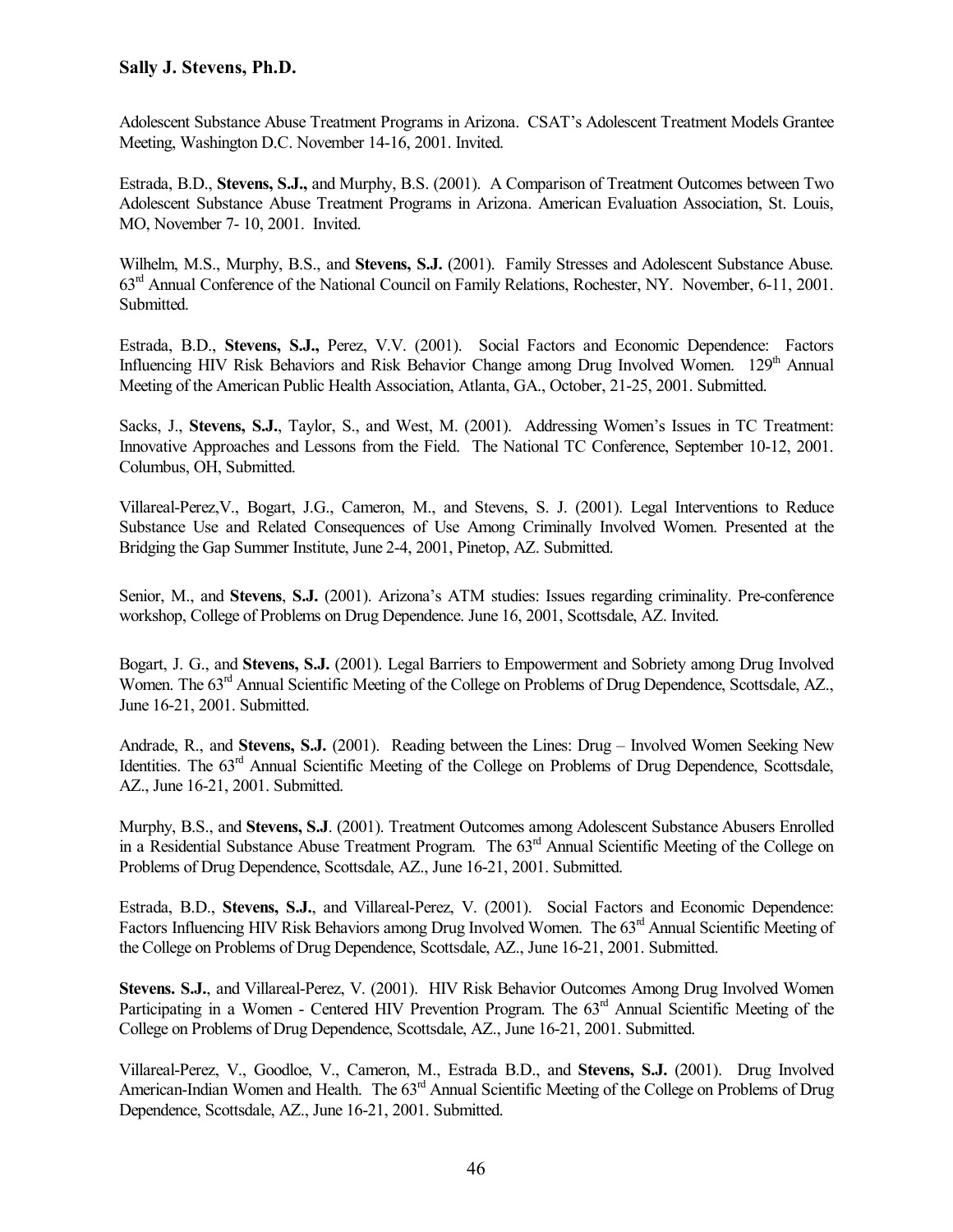Estrada, A., Estrada B., and **Stevens, S.J.** (2001). A Behavioral Model of HIV Risk Reduction for Drug Injecting Women. The  $63<sup>rd</sup>$  Annual Scientific Meeting of the College on Problems of Drug Dependence, Scottsdale, AZ., June 16-21, 2001. Submitted.

**Stevens, S.J.** (2001). Exemplary Drug Treatment Programs for Drug Involved Juveniles: Issues and Interventions. The American Society of Addiction Medicine, Los Angeles, CA., April 19-21, 2001. Invited.

Villareal-Perez, V., and **Stevens, S.J.** (2001). Differences in HIV Risk Behaviors among Latina and Non-Latina Drug Involved Women Participating in a Women's- Centered HIV Prevention Intervention Program. The National Association for Chicana and Chicano Studies National Conference, Tucson, AZ, April 4-8, 2001. Submitted.

Estrada, B.E., and **Stevens, S.J.** (2001). HIV Risk Behavior Outcomes among Latina Women Participating in a Women's - Centered HIV Prevention Intervention Program. The National Association for Chicana and Chicano Studies National Conference, Tucson, AZ, April 4-8, 2001. Submitted.

Murphy, B.S., and **Stevens, S.J.** (2001). Environmental Stress among Latino and Non-Latino Adolescent Substance Abusers Enrolled in a Residential Substance Abuse Treatment Program. The National Association for Chicana and Chicano Studies National Conference, Tucson, AZ, April 4-8, 2001. Submitted.

**Stevens, S.J.**, and Garcia, P. (2001). Treatment Outcomes among Latino and Non-Latino Adolescent Substance Abusers Enrolled in a Residential Substance Abuse Treatment Program. The National Association for Chicana and Chicano Studies National Conference, Tucson, AZ, April 4-8, 2001. Submitted.

**Stevens, S.J.,** Estrada, A.L., and Estrada, B.D. (2001). Regional Issues in Minority Women's Health. Gender, Culture and Sexual Health: Fostering Regional Leadership in Higher Education, Tucson, AZ, March 29-30, 2001. Invited.

**Stevens, S.J.,** and Murphy, B.S. (2000). Ethnic and Gender Differences in Drug Use and Sleep Disorders among Adolescent Drug Users. Center for Substance Abuse Treatment Adolescent Treatment Models Grantee Meeting, Washington, DC, September 25-27, 2000. Invited.

**Stevens, S.J.,** Murphy, B.S. and McGrath, R. (2000). Residential Treatment for Substance Involved Women and Children: Outcome Findings. Bridging the Gap: Research and Practice of Substance Abuse Services in Arizona, Prescott, AZ, August 3, 2000. Submitted.

**Stevens, S.J.,** Monk, J., and Dougherty, S.L. (2000). HIV/AIDS Curriculum in Colleges and Universities: Using HIV/AIDS to Explore Issues of Racism, Prejudice, Gender, Social Class and Local to Global Health. Bridging the Gap: Research and Practice of Substance Abuse Services in Arizona, Prescott, AZ, August 3, 2000. Submitted.

Murphy, B.S., Perez, V.V., **Stevens, S.J.,** Barron, M.L., Hargadon, D.D., and Goodloe, V.E. (2000). Followup Strategies: Adding to your site's "bag of tricks". Center for Substance Abuse Treatment HIV Treatment Expansion Meeting, Washington DC, April 4, 2000. Invited.

**Stevens, S.J.**, Estrada, A.L. and Estrada, B.D. (1999). HIV drug and sex risk behaviors among Native Americans: The importance of gender and community characteristics. Community Epidemiology Workgroup, Phoenix, AZ. December 11, 1999. Invited.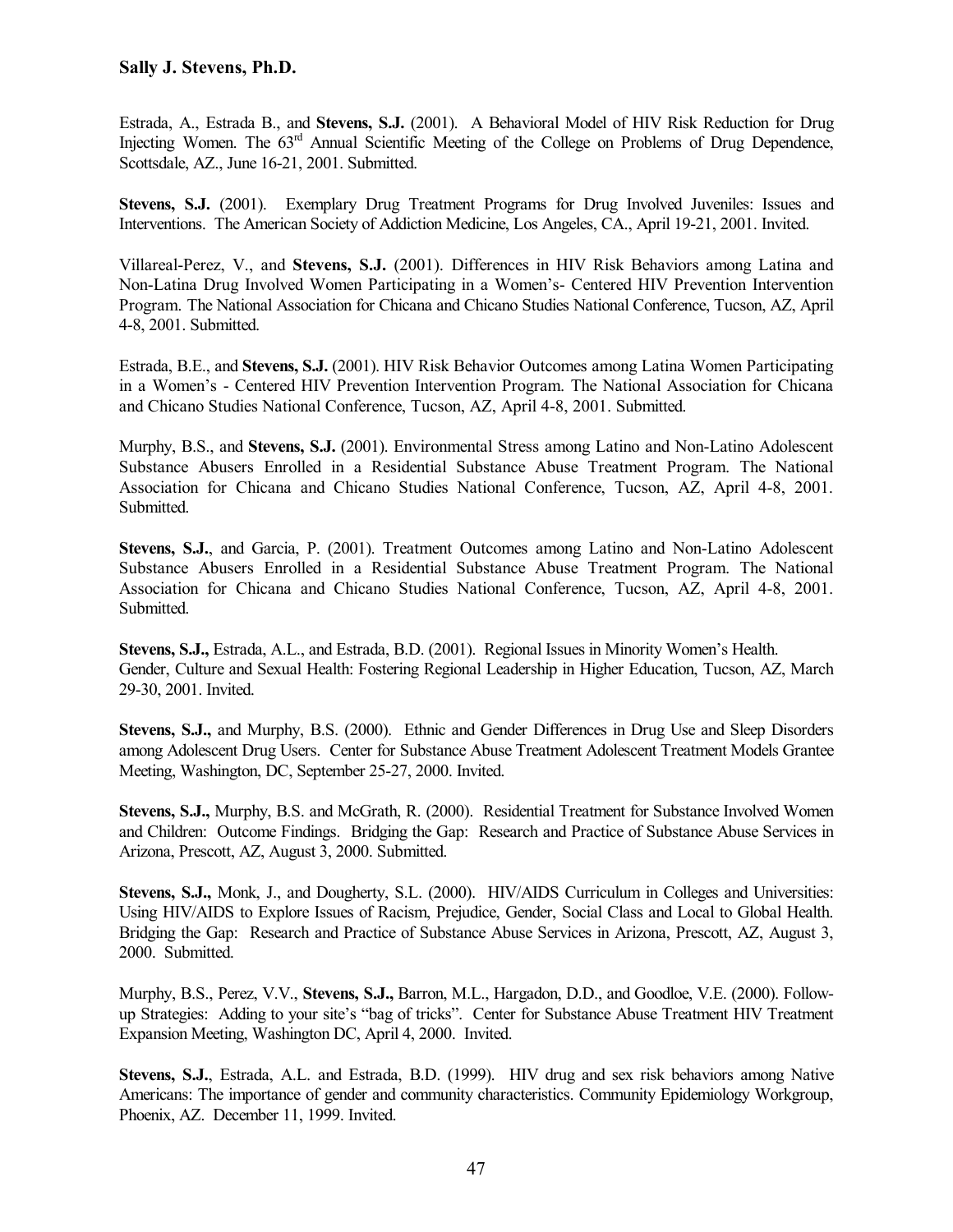**Stevens, S.J.** (1999). Leadership in the New Millennium. Center for Substance Abuse Treatment TCE, TCE-HIV/AIDS and HIV Outreach Program Meeting, November 30-December 3, 1999. Invited.

**Stevens, S.J.** and Murphy, B.S. (1999). Integrating Research into Clinical. Center for Substance Abuse Treatment TCE, TCE-HIV/AIDS and HIV Outreach Program Meeting, November 30-December 3, 1999. Invited.

Stevens, S.J. and Murphy, B.S. (1999). General and Reproductive Health: Strategies and Resources. Conference on Gender and Reproductive Health, Scottsdale, AZ, November 18, 1999. Invited.

**Stevens, S.J.** (1999). Ethical Issues in Drug Abuse Intervention Research. Protecting Human Subjects in Behavioral Research Conference, Phoenix, AZ, November 11-12, 1999. Invited.

**Stevens, S.J.,** Estrada, B.D., Gama, D., Goodloe, V. and Villareal-Perez, V. (1999). Meeting the Needs of Drug Involved Women at Risk for HIV. Innovations along the Border Conference, Tucson, AZ, August 12-13, 1999. Submitted.

**Stevens, S.J.** (1999). Effective Treatment Strategies for Working with Women Substance Abusers who are Criminally Involved. Corrections Grants Management Workshop, St. Louis, MO, July 21-23. Invited.

**Stevens, S.J.** and Estrada, B.D. (1999). Substance Involved Women: Ethnic Differences, Contraceptive Practices and HIV Sex Risk Behaviors. Society for Menstrual Cycle Research: Cycling Towards the Millennium: Interdisciplinary Research on Women's Health, Tucson, AZ, June 10-12, 1999. Submitted.

Davoli, J., Monk, J. and **Stevens, S**.**J.** (1999). How a Feminist Research Institute Created College Learning Opportunities Around AIDS Issues. National Women's Studies Association Conference, Albuquerque, NM, June 12-13. Submitted.

**Stevens, S.J.,** Gama, D., Frost, R., Goodloe, V., Estrada, B.D. Villareal-Perez, V.V., and Bogart, J.G. (1999). HIV Prevention Interventions: Findings Regarding Efficacy of a Feminist Approach. The Behavioral Health Care Conference: Issues for Women, Pregnant/Parenting Mothers and Children. Philadelphia, PA, June 9-10, 1999. Submitted.

**Stevens, S.J.**, Murphy, B.S., and McGrath, R.A. (1999). Meeting the Needs of Women Patients. HIV/AIDS Services in Drug Abuse Treatment Settings: Expanding Research and Practice, Washington DC, March 25- 26, 1999. Invited.

**Stevens, S.J.** and Murphy, B.S. (1999). Feminist Strategies for Conducting Research with Drug Involved Women. Women and Substance Abuse Conference, San Diego, CA, March 12, 1999. Invited.

**Stevens, S.J.** and Bogart, J.G. (1999). Drug Involved Women and HIV: Issues and Interventions. Women and Substance Abuse Conference, San Diego, CA, March 12, 1999. Invited.

**Stevens, S.J.,** Estrada, B.D., Villareal-Perez, V.V., Goodloe, V., Frost, R. and Gama, D. (1998). Feminist Research Methods for Working with Substance Involved Women at Risk for HIV. Arizona Department of Health 11<sup>th</sup> Annual HIV/AIDS Prevention Symposium "Creating the Future". Phoenix, AZ, November 7-8, 1998. Submitted.

**Stevens, S.J.** (1998). Feminist Methods in Working with Substance Abusing Women. American Psychological Association, San Francisco, CA, August 14-18, 1998. Invited.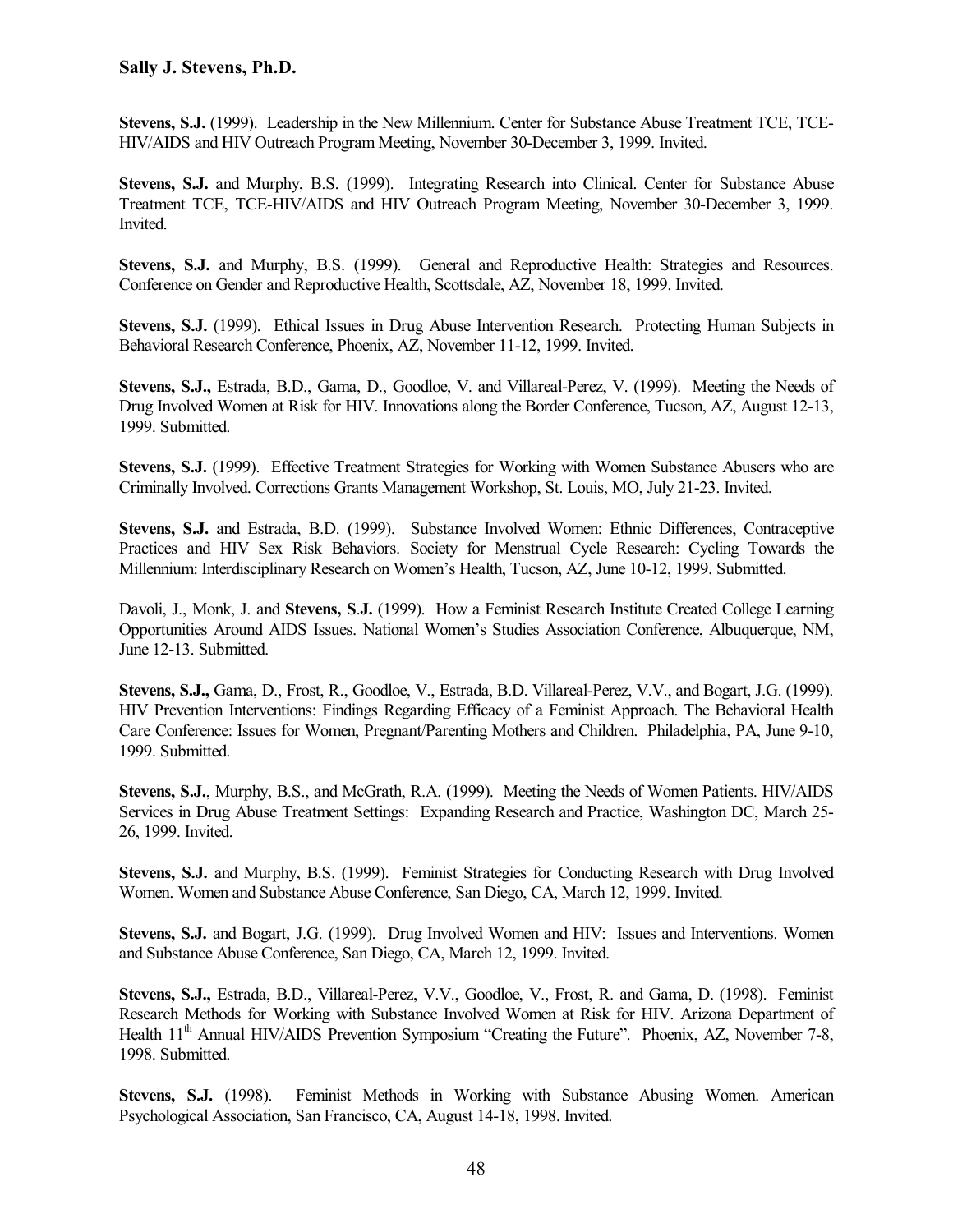**Stevens, S.J.** and Bogart, J.G. (1998). Interrelationship of Substance Abuse and Sexual Behavior in HIV Risk among Women. Innovation, Integration & Collaboration in the New Age of AIDS: American Psychological Association, San Francisco, CA, August 14-18, 1998. Invited.

**Stevens, S.J.** and Wechsberg, W.M. (1998). HIV Risk Reduction among a National Sample of Drug-Using Women: The Need for Women-Centered Interventions. International AIDS Conference, Geneva, Switzerland, June 30, 1998. Submitted.

**Stevens, S.J.**, Estrada, A.L., and Estrada, B.D. (1998). Site and Gender Differences in HIV Risk Behavior among Native American Substance Abusers. Presented at the Native American HIV Prevention Research and Intervention Strategy Symposium, Tucson, AZ, March 27-28, 1998. Invited.

Estrada, A.L., **Stevens, S.J.**, Estrada, B.D. (1998). HIV risk behaviors and HIV risk reduction among Native American injection drug users. Native American HIV Prevention Research and Intervention Strategy Symposium, Tucson, AZ, March 27-28, 1998. Invited.

**Stevens, S.J.** (1998). Evaluating Residential Substance Abuse Treatment for Women and Services for Their Children. Center for Substance Abuse Treatment Residential Women and Children Annual Meeting, San Diego, CA, March 15, 1998. Invited.

**Stevens, S.J.**, Estrada, A.L., and Estrada B.D. (1997). HIV Drug and Sex Risk Behavior among Native Americans: The Importance of Gender and Community Characteristics. National Institute on Drug Abuse Community Epidemiology Workgroup, Phoenix, AZ, December 11, 1997. Invited.

**Stevens, S.J.** (1997). Women's HIV Risk Behavior and Behavior Change. Women's Behavioral Intervention Meeting, Washington DC, October 20, 1997. Invited.

**Stevens, S.J.** (1997). AIDS and Drug Abuse. Implementing the Consortium Project: Aspirations, Challenges and Connections, Tijuana, Mexico, October 14, 1997. Invited.

**Stevens, S.J.** (1997). Drug Use and HIV Risk Behavior among Disenfranchised Women: Effective Intervention Strategies. The Women's Studies Advisory Council Annual Reception, Tucson, AZ, September 24, 1997. Invited.

**Stevens, S.J.** (1997). HIV Prevention Outreach for Drug Involved Women: The Need for Women-Centered Interventions. Research Synthesis Symposium on Prevention of HIV in Drug Abusers, Flagstaff, AZ, August 4, 1997. Invited.

**Stevens, S.J.** (1997). Context and Behaviors of the Drug Using Urban Woman of Childbearing Age: Relevance for WITS Analysis. Women and Infant Transmission Study (WITS) Drug Interest Group Workshop, Washington DC, July 7, 1997. Invited.

**Stevens, S.J.** (1997). Environmental Influences: Developmental Functioning of the Children of Drug Users. Women and Infants Transmission Study (WITS) Drug Interest Group Workshop, Washington DC, July 7, 1997. Invited.

**Stevens, S.J.** and Wechsberg, W.M. (1997). HIV Sex and Drug Risk Behavior and Behavior Change in a National Sample of Injection Drug and Crack Cocaine Using Women. National Conference on Women and AIDS, Los Angeles, CA, May 5, 1997. Submitted.

Wechsberg, W.M., **Stevens, S.J.**, Rasch, F.R., Dennis, M.L., Rodman, N. and Estrada, A.L. (1997).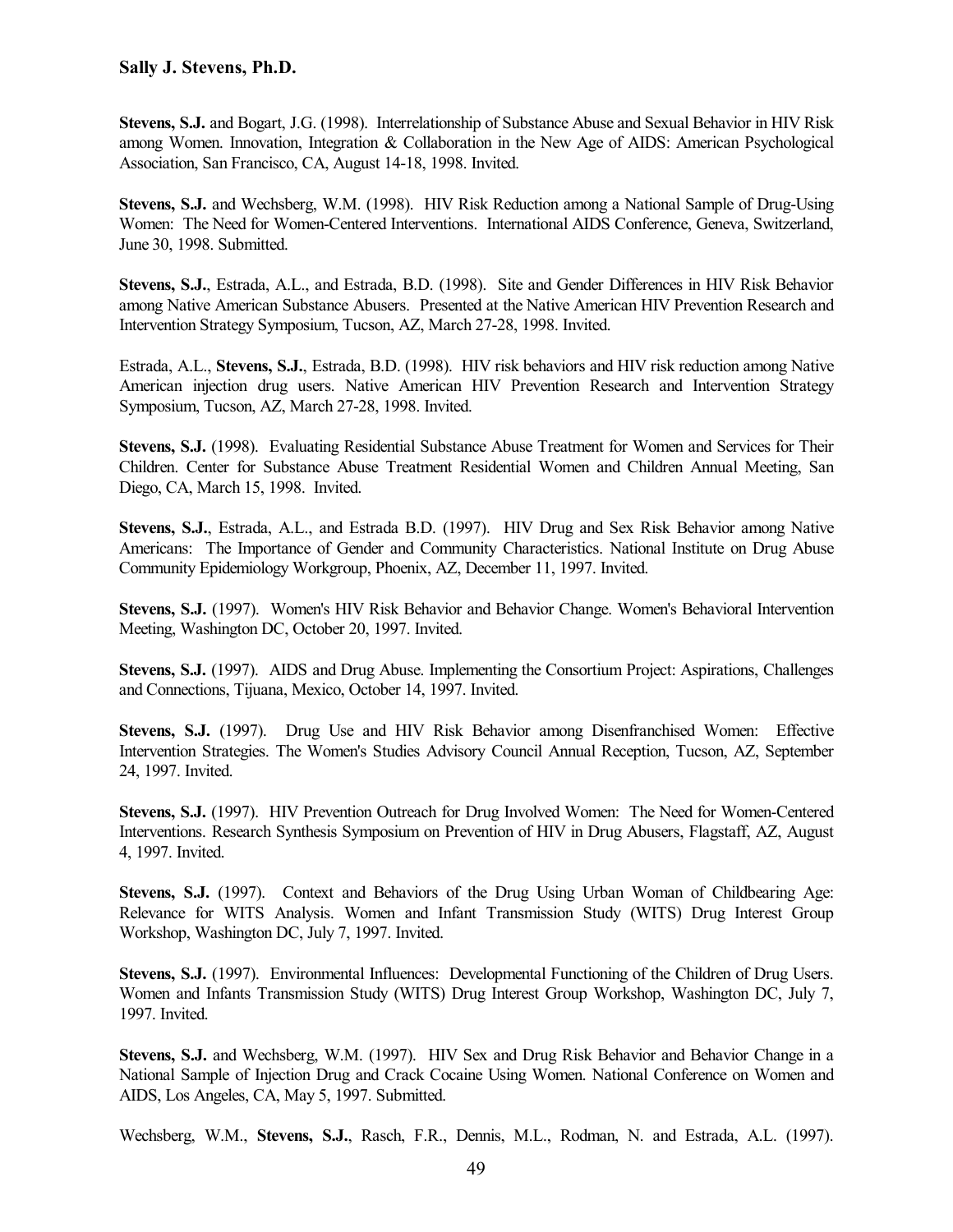Regional and Gender Differences in Drug and Sexual Patterns, HIV Risk, and Behavioral Changes with Ethnic Diversity. College on Problem of Drug Dependence. Nashville, TN, June 16, 1997. Submitted.

Baldwin, J., Trotter, R. T., **Stevens, S.J.**, Booth, R.E., and Fisher, D.G. (1996). HIV/AIDS Risks among American Indian Drug Users: Key Findings from Focus Group Interviews and Implications for Intervention Strategies. American Public Health Association, NY, NY, November 19, 1996. Submitted.

Wechsberg, W. M., Dennis, M.L., and **Stevens, S.J.** (1996). AIDS Outreach/Intervention for Risk Reduction among Women Substance Abusers: Trends, Outcomes, and Future Implications. XII International AIDS Conference, Vancouver, Washington August 12, 1996. Submitted.

**Stevens, S.J.,** Estrada, A.L. and Polk, B. (1996). Research Findings of the NIDA Funded Tucson Cooperative Agreement. NIDA Cooperative Agreement Steering Committee Meeting, Washington DC, May 7, 1996. Invited.

Wexler, H.K., **Stevens, S.J.**, and Cuadrado, M. (1995). Treatment Effectiveness with Substance Abusing Pregnant Women and Women with Children. American Psychological Association, NY, NY, August 12, 1995. Submitted.

**Stevens, S.J.,** Gama, D., Polk, B., and Estrada, A.L. (1995). Women at Risk: Sexual Transmission of HIV. Satellite Conference on AIDS and Drug Abuse, Scottsdale, AZ, June 10, 1995. Invited.

Murphy, B., Loman, L., Patton, T., and **Stevens, S.J**. (1995).A comparison of male and female aggressive and victimization experiences. Research Review Lecture Series, Lecture 3, Tucson, AZ, April 27, 1995. Invited.

McCoy, H.V., Metsch, L., Smith, S., Weatherby, N., and **Stevens, S.J.**, and Haiou, H. (1995). Social Isolation and HIV-Related Health Outcomes: Women Migrant Workers. HIV Infection in Women Conference, Washington DC, February, 22-24, 1995. Submitted.

**Stevens, S.J.**, Ruiz, D., Romero, O., and Gama, D. (1995). HIV Prevention and Education: Street Outreach for Special Populations: The Crack Addicted and Intravenous Drug Users. National Update on AIDS, San Francisco, CA, February 2, 1995. Submitted.

**Stevens, S.J.**, Arbiter, N., and McGrath, R. (1994). Women and Children: Therapeutic Community Substance Abuse Treatment and Outcome Findings. Therapeutic Communities of America Tri-Annual Meeting, NY, NY, October, 1994.

**Stevens, S.J.** and Erickson, J.R. (1994). Homelessness and Substance Abuse: Assessing Motivation, Readiness, and Suitability for Therapeutic Community Treatment. Center for Therapeutic Community Research Advisory Board Meeting, NY, NY, September, 1994.

**Stevens, S.J.**, Estrada, A.L., Polk, B., and Erickson, J.R. (1994). Women and HIV: Sexual Risk Behaviors and Behavior Change of Injection Drug and Crack Cocaine Using Women. Second Science Symposium on Drug Abuse, Sexual Risk, and AIDS: Prevention Research 1995-2000, Flagstaff, AZ, September, 1994.

**Stevens, S.J.**, Erickson, J.R., and Chong, J. (1994). Modified Therapeutic Communities: Effective Interventions for Homeless Substance Abusers. American Psychological Association, Las Angeles, CA, August, 1994.

**Stevens, S.J.** (1994). Criminal Justice: Substance Abuse Treatment Programs in the Jail Setting. American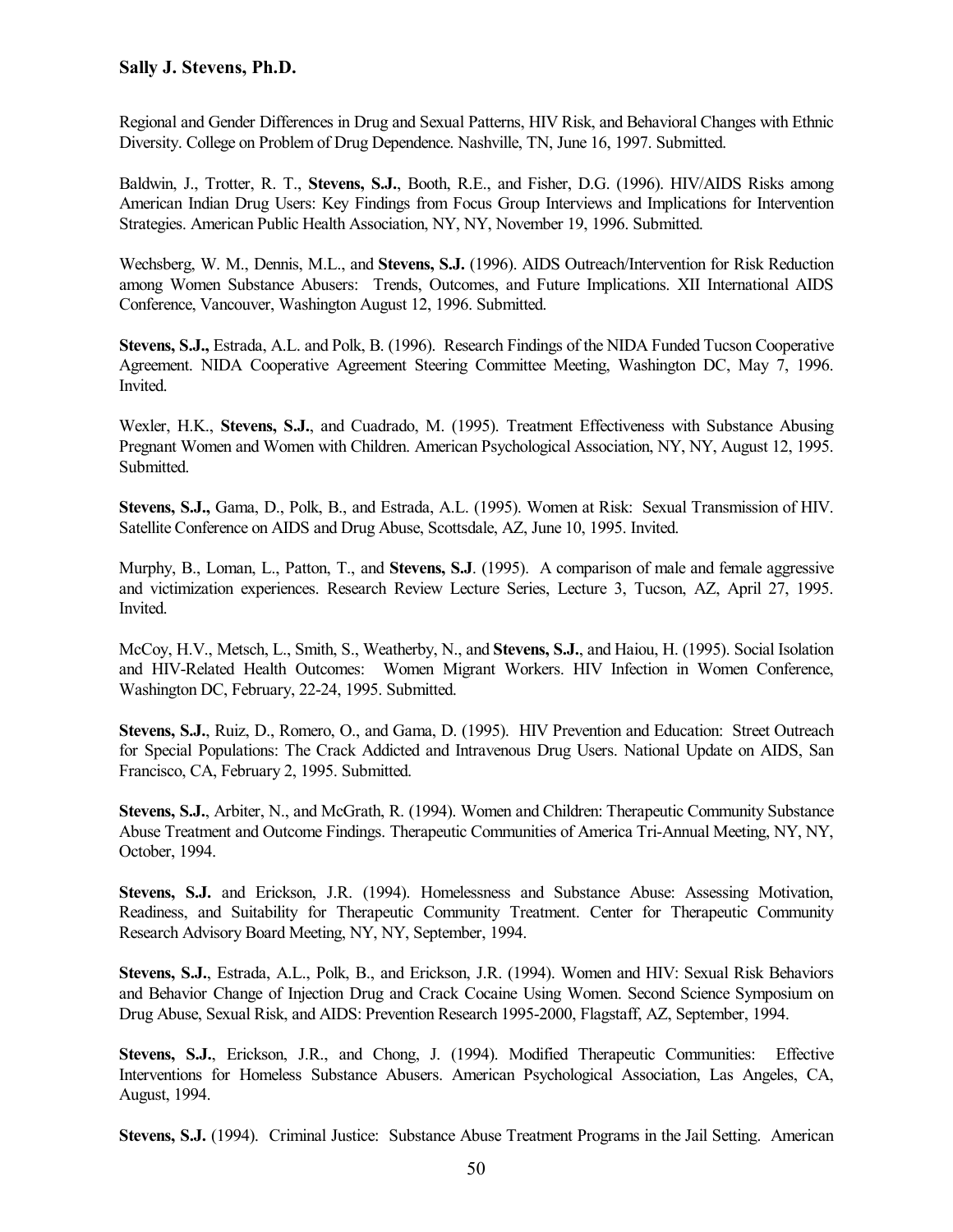Psychological Association, Los Angeles, CA, August, 1994.

**Stevens, S.J.**, Renner, B., Cameron, M., and Sechrest, L. (1994). Residential treatment in a T.C. Environment for Addicted Mothers and Their Children: Descriptive and Outcome Data. Perinatal 20 Technical Review, Palm Beach, FL, June, 1994.

**Stevens, S.J.** (1993). Substance Abuse Treatment for Addicted Women and Their Children in a Therapeutic Community Setting: Process and Outcome. National Association for Perinatal Addiction Research and Education, Chicago, IL, December, 1993.

Estrada, A.L., **Stevens, S.J.**, and Erickson, J.R. (1993). The Impact of HIV Risk Behaviors Among a Sample of Mexican-American Injection Drug Users. 121st Annual Meeting of the American Public Health Association, San Francisco, CA, November, 1993.

Estrada, A.L., **Stevens, S.J.**, and Erickson, J. R. (1993). Depression as a Cofactor in HIV Risk. 121st Annual Meeting of the American Public Health Association, San Francisco, CA, November, 1993.

Estrada, A.L. and **Stevens, S.J.** (1993). HIV Risk Behaviors among Native American Injection Drug Users: Some Insights and Cause for Concern. 121st Annual Meeting of the American Public Health Association, San Francisco, CA, November, 1993.

**Stevens, S.J.**, Soto-Weed, M., and Glider, P. (1993). Therapeutic Communities within a Jail Setting: An Effective Modality for Substance Abuse Treatment. American Society of Criminology, Phoenix, AZ, 1993.

Chong, J., Erickson, J.R., and **Stevens, S.J.** (1993). Evaluating Motivation, Readiness and Suitability for Drug Treatment among Homeless Adult Substance Users. American Evaluation Association, Dallas, TX, 1993.

**Stevens, S.J.** (1993). Issues on Random Assignment in Social Service Research. American Evaluation Association, Dallas, TX, 1993.

**Stevens, S.J.**, Estrada, A.L., and Erickson, J.R. (1993). Ethnic and Gender Differences of Injection Drug Users and Crack Cocaine Users Perceptions of Who Controls Condom Use. First Annual NIDA Cooperative Agreement Meeting, Flagstaff, AZ, 1993.

**Stevens, S.J.**, Erickson, J.R., Chong, J., and Mullen, R. (1993). Amity Settlement Services for Education and Transition: Research Design, Implications and Modifications Therapeutic Community Association/Center for Therapeutic Community Research Meeting, Washington, DC, 1993.

Estrada, A.L., Erickson, J.R., and **Stevens, S.J.** (1992). HIV Risk Behaviors among Native American Injection Drug Users. 16th Annual Conference on Alcoholism and Drug Abuse, El Paso, TX, 1992.

Erickson, J.R., **Stevens, S.J.**, and Chong, J. (1992). Development and Implementation of Therapeutic Community Models among Homeless Substance Users. 120th Annual American Public Health Association Meeting, Washington DC, 1992.

Erickson, J.R., Estrada, A.L., and **Stevens, S.J.** (1992). Risk for AIDS among Homeless Intravenous Drug Users (IDUs) in Southern Arizona. 120th Annual American Public Health Association Meeting, Washington DC, 1992.

Erickson, J.R., **Stevens, S.J.**, Estrada, A.L., and the NADR Consortium. (1992). Risk for AIDS among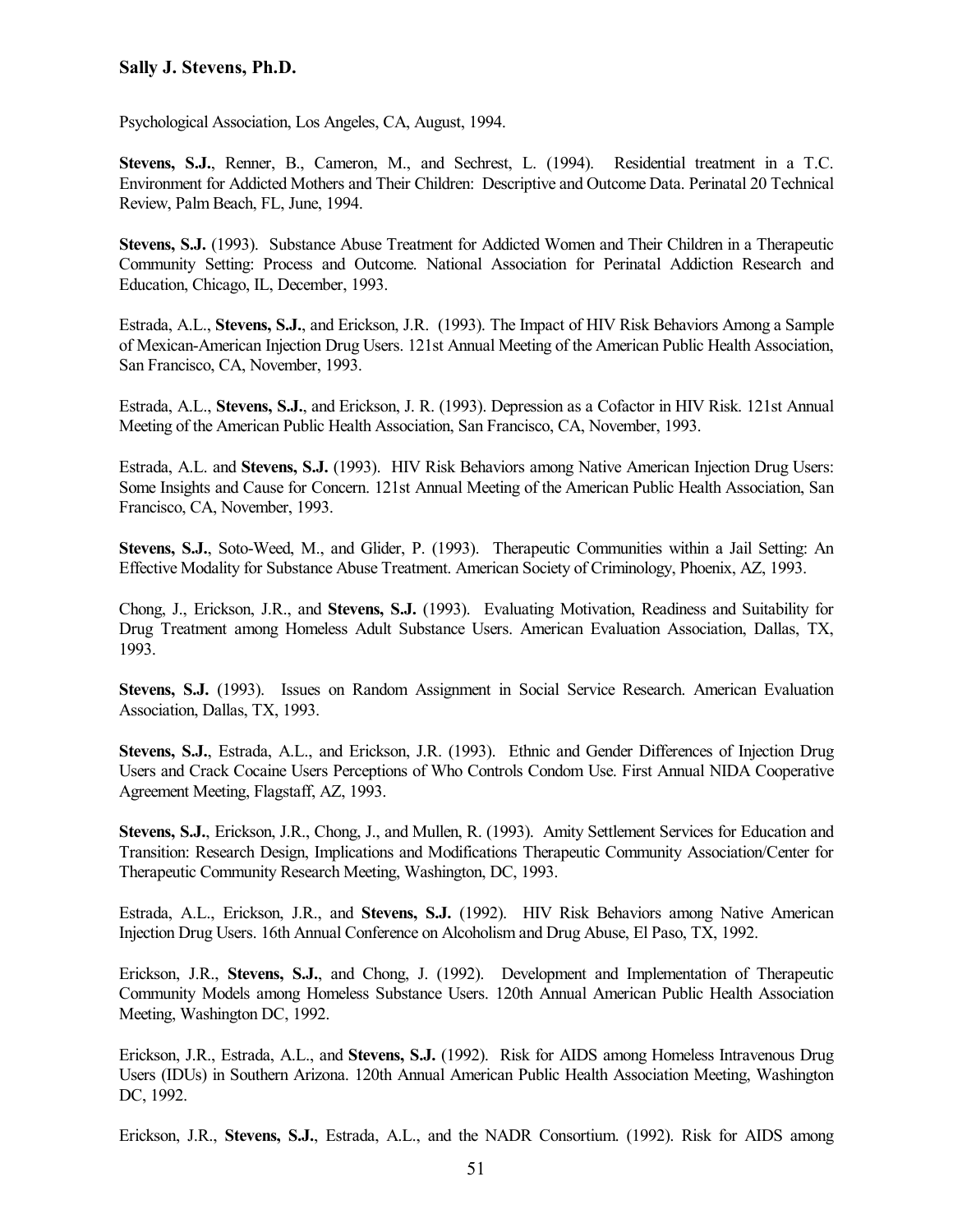Homeless Male and Female Drug Users in the United States. Poster with discussion session. VIII International Conference on AIDS/III STD World Conference, Amsterdam, Netherlands, 1992.

**Stevens, S.J.** and Thurston, L.R. (1992). Effective Prevention Strategies to Combat HIV Infection among IV Drug Users. Southwest School for Behavioral Health, Tucson, AZ, 1992.

**Stevens, S.J.**, Ker, M.V., Thurston, L.R., Erickson, J.R., and Estrada, A.L. (1991). HIV Risk Behavior: A Comparative Study of IVDU's in Methadone Maintenance, Long Term Residential Treatment, in Jail, and on the Street. Third Annual National AIDS Demonstration and Research Meeting, Bethesda, MD, 1991.

Erickson, J.R., Loeb, J., Piper, R., Thurston, L., Estrada, A.L., and **Stevens, S.J.** (1991). Barriers to Condom Use and Safer Needle Practices among Hispanic Female Intravenous Drug Users. Third Annual National AIDS Demonstration and Research Meeting, Washington DC (1991).

Estrada, A.L., Erickson, J.R., and **Stevens, S.J.** (1991). HIV Risk Behaviors among Hispanic Homeless Injection Drug Users. National Hispanic Conference on Substance Abuse Prevention, Treatment, and HIV/AIDS, Los Angeles, CA, 1991.

**Stevens, S.J.** and Glider, P.J. (1991). Treatment Issues for Addicted Females: A Therapeutic Community Approach. Invited presentation at the National Institute of Drug Abuse Technical Review on Therapeutic Communities, Rockville, MD, 1991.

**Stevens, S.J.** and Glider, P.J. (1991). AIDS and Intravenous Drug Users: Effective Intervention Strategies. Southwestern School of Behavioral Health Studies, Tucson, AZ, 1991.

Myers, M.D., Knight, K., Simpson, D.D., and **Stevens, S.J.** (1991). Psychological Assessment during Drug Treatment. Southwestern Psychological Association, New Orleans, LA, 1991.

Glider, P.J., **Stevens, S.J.**, Estrada, A.L., and Erickson, J.R. (1991). Knowledge and Risk of AIDS among a Sample of Southwestern Adolescent Drug Users. American Educational Research Association, Chicago, IL, 1991.

Erickson, J.R., Estrada, A.L., Loeb. J., Thurston, L., **Stevens, S.J.**, and Glider, P. (1991). Barriers to Condom Use and Safer Needle Practices among Women at High Risk for AIDS. Third New England Conference on Women and AIDS, Boston MA, 1991.

Estrada, A.L., Erickson, J.R., and **Stevens, S.J.** (1990). A Comparative Analysis of AIDS Risk Behaviors between Hispanic and Anglo IVDU's. 118th Annual Meeting of the American Public Health Association, NY, NY, 1990.

Estrada, A.L., Erickson, J.R., and **Stevens, S.J.** (1990). AIDS Risk Behaviors among Native American Intravenous Drug Users (IVDU's). 118th Annual Meeting of the American Public Health Association, NY, NY.

Erickson, J.R., Estrada, A.L., and **Stevens, S.J.** (1990). Drug Use and Risk for AIDS among Hispanics Living along the Arizona-Mexico Border. 118th Annual Meeting of the American Public Health Association, NY, NY, 1990.

Erickson, J.R., Estrada, A.L., and **Stevens, S.J.** (1990). Comparing Drug Use and AIDS Risk Between Hispanic Intravenous Drug Users in an Urban Locale and Along the Arizona-Sonora Border. 118th Annual Meeting of the American Public Health Association, NY, NY, 1990.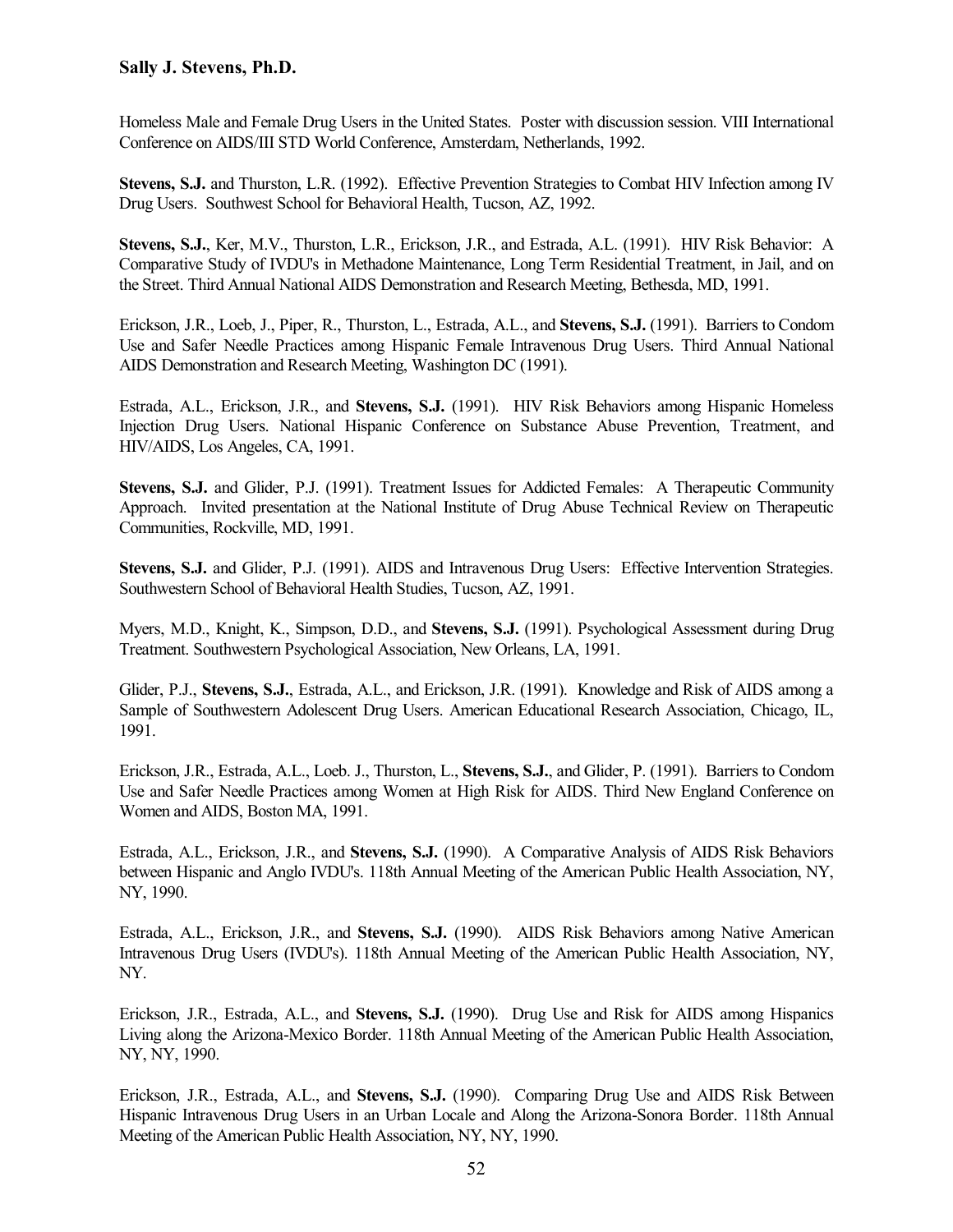Erickson, J.R., Estrada, A.L., and **Stevens, S.J.** (1990). Risk for AIDS among Female Sexual Partners of IVDU's. 118th Annual Meeting of the American Public Health Association, NY, NY, 1990.

Erickson, J.R., Estrada, A.L., and **Stevens, S.J.** (1990). Examining Risk for AIDS among Minority Intravenous Drug Users (IVDU's). Presented at the VI International Conference on AIDS, San Francisco, CA, 1990.

Erickson, J.R., Estrada, A.L., and **Stevens, S.J.** (1990). Developing and Testing Instruments Indexing Variables in an AIDS Prevention Model. Presented at the Second Annual National AIDS Demonstration and Research Conference, Bethesda, MD, 1990.

Estrada, A.L., Erickson, J.R., **Stevens, S.J.,** and Glider, P. (1990). AIDS Risk among Straight and Gay IVDU's: A Comparative Analysis. Presented at the Second Annual National AIDS Demonstration and Research Meeting, Bethesda, MD, 1990.

Estrada, A.L., Erickson, J.R., **Stevens, S.J.**, and Glider, P. (1990). The Effects of Acculturation on AIDS Risk Behaviors among Mexican-origin IVDU's. Second Annual National AIDS Demonstration and Research Meeting, Bethesda, MD, 1990.

**Stevens, S.J.**, Glider, P., Erickson, J.R., and Estrada, A.L. (1990). Research-based Intervention Strategies: Meeting the Needs of IVDU's and Their Sexual Partners. Second Annual National AIDS Demonstration and Research Meeting, Bethesda, MD, 1990.

Estrada, A.L., Erickson, J.R., and **Stevens, S.J.** (1990). HIV Risk Behaviors among Native American IVDU's. VI International Conference on AIDS, San Francisco, CA, 1990.

Erickson, J.R., Estrada, J.R., and **Stevens, S.J.** (1990). Examining Risk for AIDS among Minority Intravenous Drug Users. Sixth International Conference on AIDS, San Francisco, CA, 1990.

**Stevens, S.J.** and Arbiter, C. (1990). Family Reconstruction, Mapping and Birth Fantasy, Based on the Satir Model. Southwestern School for Behavioral Health Studies, Tucson, AZ, 1990.

**Stevens, S.J.** and Glider, P. (1990). AIDS: Research, Prevention and Education for the I.V. Drug User and Their Sexual Partners. Southwestern School for Behavioral Health Studies, Tucson, AZ, 1990.

Glider, P., **Stevens, S.J.**, Estrada, A.L., and Erickson, J. (1990).Community-based AIDS Outreach and Counseling. American Educational Research Association, Boston, MA, 1990.

Estrada, A.L., Erickson, J.R., **Stevens, S.J.**, and Glider, P. (1989). Research on Hispanic and Anglo IV Drug Users: Some Methodological Considerations. First Annual National AIDS Demonstration Research Conference, Rockville, MD, 1989.

Estrada, A.L., Erickson, J.R., **Stevens, S.J.**, and Fernandez, M.E. (1989). AIDS Risk Behaviors among Native American IVDU's: A Preliminary Report. Facilitating HIV-Related Behavior Change among Latinos and Native Americans Technical Review, Co-sponsored by the National Institute of Mental Health (NIMH) and the National Institute on Drug Abuse (NIDA), Washington DC, 1989.

Erickson, J.R., Estrada, A.L., Glider, P., and **Stevens, S.J.**, (1989). Examining Risk for AIDS among Minority Intravenous Drug Users (IVDU's). Ninth Annual Southern Council on Collegiate Education for Nursing, Lexington, KY, 1989.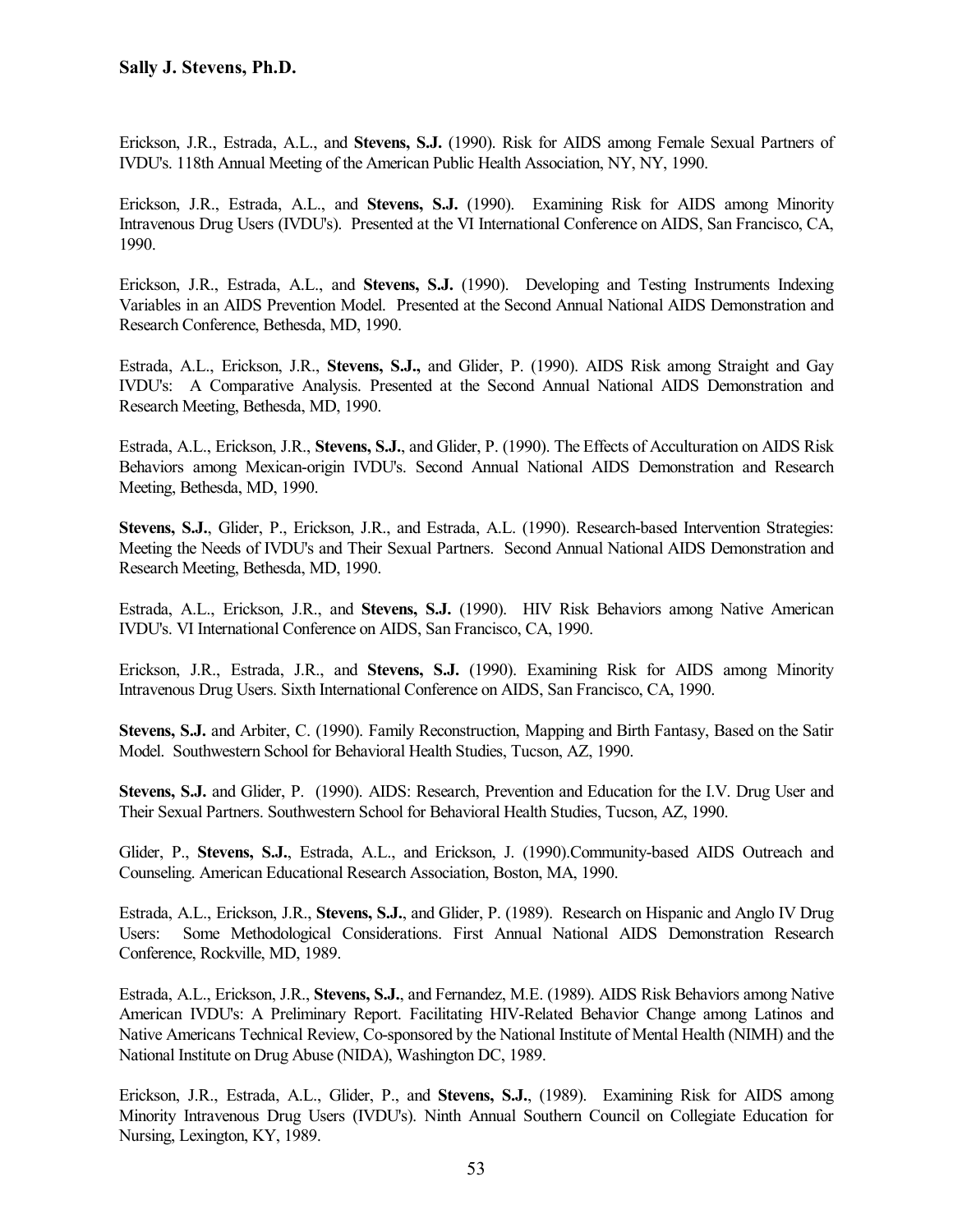Estrada, A.L., Erickson, J.R., Fernandez, M.E., **Stevens, S.J.**, and Glider, P. (1989). Risk Behavior among Native American I.V. Drug Users: A Preliminary Report. National Institute on Drug Abuse/National Institute for Mental Health, Albuquerque, NM, 1989.

**Stevens, S.J.**, Glider, P., Estrada, A.L., and Erickson, J.R., (1989). The History and Development of a Consortium for Research and Prevention of AIDS in Southern Arizona. First Annual National AIDS Demonstration Research Conference, Washington, DC, 1989.

Erickson, J.R., Estrada, A.L., Glider, P., and **Stevens, S.J.**, (1989). Development of Instruments to Index Variables in a Model of AIDS Risk Reduction among Intravenous Drug Users. First Annual National AIDS Demonstration Research Conference, Washington, DC, 1989.

**Stevens, S.J.**, Erickson, J.R., Estrada, A.L., and Glider, P. (1989). An Innovative Approach for Research, Prevention, and Education of AIDS in the Criminal Justice System. First Annual National AIDS Demonstration Research Conference, Washington, DC, 1989.

Estrada, A.L., Erickson, J.R., Fernandez, M.E., **Stevens, S.J.**, and Glider, P., (1989). Risk Reduction among Hispanic I.V. Drug Users and Receptivity to Community AIDS Education. Nation Action Forum on Health Policy and the Hispanic, San Antonio, TX, 1989.

Erickson, J.R., **Stevens, S.J.**, Glider, P., and Estrada, A.L. (1989). Pender's Health-Protecting Behavior Model: Grounding Interventions Aimed at AIDS Risk Reduction in Models of Prevention. First Annual National AIDS Demonstration Research Conference, Washington, DC, 1989.

**Stevens, S.J.**, DeGroff, A., and Glider, P. (1989). Research and Prevention of AIDS for High Risk Populations within the Criminal Justice system. Arizona Probation, Parole and Corrections Association, Tucson, AZ, 1989.

Eggleston, S.K., Glider, P., and **Stevens, S.J.** (1989). Treatment of Drug-involved Serious Juvenile Offenders: A Comprehensive Therapeutic Community Model. Alcohol and Drug Problems Association, 1989.

**Stevens, S.J.** and Arbiter, C. (1989). Family Maps: Effective tool for Exploring Family Dynamics. Presented at the Southwestern School for Behavioral Health Studies, Tucson, AZ, 1989.

**Stevens, S.J.**, Glider, P., and Davis, C. (1989). Comprehensive Education and Counseling Continuum for Incarcerated Adolescents. American Educational Research Association, San Francisco, CA, 1989.

Glider, P., **Stevens, S.J.**, Arbiter, N., and Davis C. (1988). Substance Abuse Treatment in a Jail Setting Using a Therapeutic Community Model. Alcohol and Drug Problems Association, NY, NY, 1988.

**Stevens, S.J.**, (1988). The Therapeutic Community as a Treatment Model for Alcohol and Drug Addiction. Alcohol and Drug Awareness Week, Interagency Council on Alcoholism and Drug Abuse, Tucson, AZ, 1988.

**Stevens, S.J.**, (1988). Special Issues Concerning Women in Alcohol and Drug Abuse Treatment. Alcohol and Drug Awareness Week, Interagency Council on Alcoholism and Drug Abuse, Tucson, AZ, 1988.

**Stevens, S.J.**, Rosser, R.A., and Lane, S. (1988). Solution Strategy Variation in Mental Rotation. American Educational Research Association, New Orleans, LA, 1988.

**Stevens, S.J.**, Glider, P., and Arbiter, C. (1988). Psychodrama: Treatment with Adolescents. American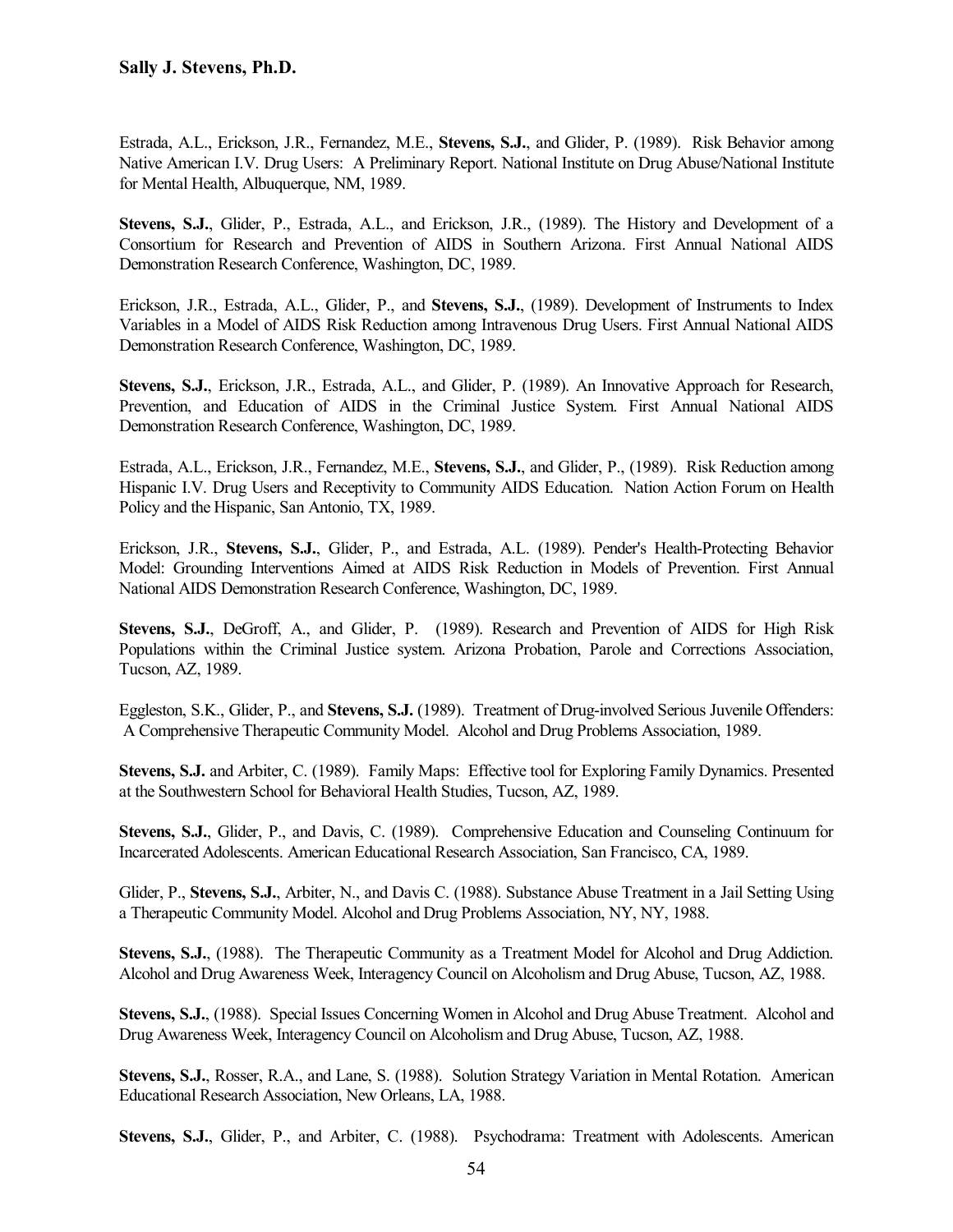Educational Research Association, New Orleans, LA, 1988.

**Stevens, S.J.**, Schuettinger, M., and Glider, P. (1988). Psychodrama: Effective Tool for Adolescent Treatment. Southwestern School for Behavioral Health Studies, Tucson, AZ, 1988.

Perry, R., Glider, P., and **Stevens, S.J.** (1988). Correlation between Cognitive Ability and Delinquency across the Age Span. National Conference on Transitional Services for Troubled Youth, Lexington, KY, 1988.

Glider, P., **Stevens, S.J.,** and Arbiter, N. (1987). Native American Adolescent Substance Abuse: Therapeutic Techniques. Annual Meeting of the American Educational Research Association Washington DC, 1987.

Glider, P., **Stevens, S.J.,** and Arbiter, N. (1987). Adolescent Substance Abusers: Ethnic Differences in Treatment Effectiveness. Fourth Biennial Conference on Adolescent Research, Tucson, AZ, 1987.

**Stevens, S.J.** and Arbiter, N. (1986). Expanding the Role of Women Residents to Increase Treatment Effectiveness in Substance Abuse Programs. North American Congress on Alcohol and Drug Problems Annual Conference, Boston, MA, 1986.

**Stevens, S.J.** (1986). Spatial Perspective Taking Tasks used in Treatment Evaluation. North American Congress on Alcohol and Drug Problems Annual Conference, Boston, MA, 1986.

**Rosser, R.A., Ensing, S.S**., and Lane, S. (1985). Children's Differential Use of Orientation Information in Solving Rotation Problems. Annual Convention of the Society for Research in Child Development, Toronto, Canada, 1985.

Rosser, R.A., **Ensing, S.S.**, Lane, S., Mazzeo, J., and Smith, S.L. (1984). Imagery Development and the Rotation Paradigm: Primitive Process or Sophisticated Operation? 14th Annual Symposium of the Jean Piaget Society. Philadelphia, PA, 1984.

**Ensing, S.S.** and Rosser, R.A. (1983). The Effect of Gender and Information Mode on Spatial Problem Solving. American Educational Research Association Convention, Montreal, Canada, 1983.

**Ensing, S.S.** and Horan, P.F. (1982). Development Influences of Differential Input and Task Demands upon Spatial Information-Processing. Rocky Mountain Psychological Association Convention, Albuquerque, NM, 1982.

**Ensing, S.S.**, Rosser, R.A., and Horan, P.F. (1982). Effects of Types of Imagery Induction upon Spatial Transformational Tasks. Rocky Mountain Psychological Association Convention, Albuquerque, NM, 1982.

Smith-Miller, S., **Ensing, S.S.,** and Rosser, R.A. (1982). The Function of Sex and Task Type on Kinetic Imagery Abilities. American Educational Research Association Convention, NY, NY, 1982.

**Ensing, S.S.**, Rosser, R.A., and Mazzeo, J. (1982). The Function of Stimulus Orientation Cues in Rotation Tasks. American Educational Research Association Convention, NY, NY, 1982.

#### **SELECTED CHAIRS, AWARDS, MEMBERSHIPS, EXPERT OUTREACH ACTIVIES: \* Currently Active \*Does NOT include University service**

\*Award, Presidential Award for Excellence in Science, Mathematics, and Engineering Mentoring (PAESMEM). Presented by the White House Office of Science and Technology Policy and the National Science Foundation. \$10,000. October, 2019. Washington DC.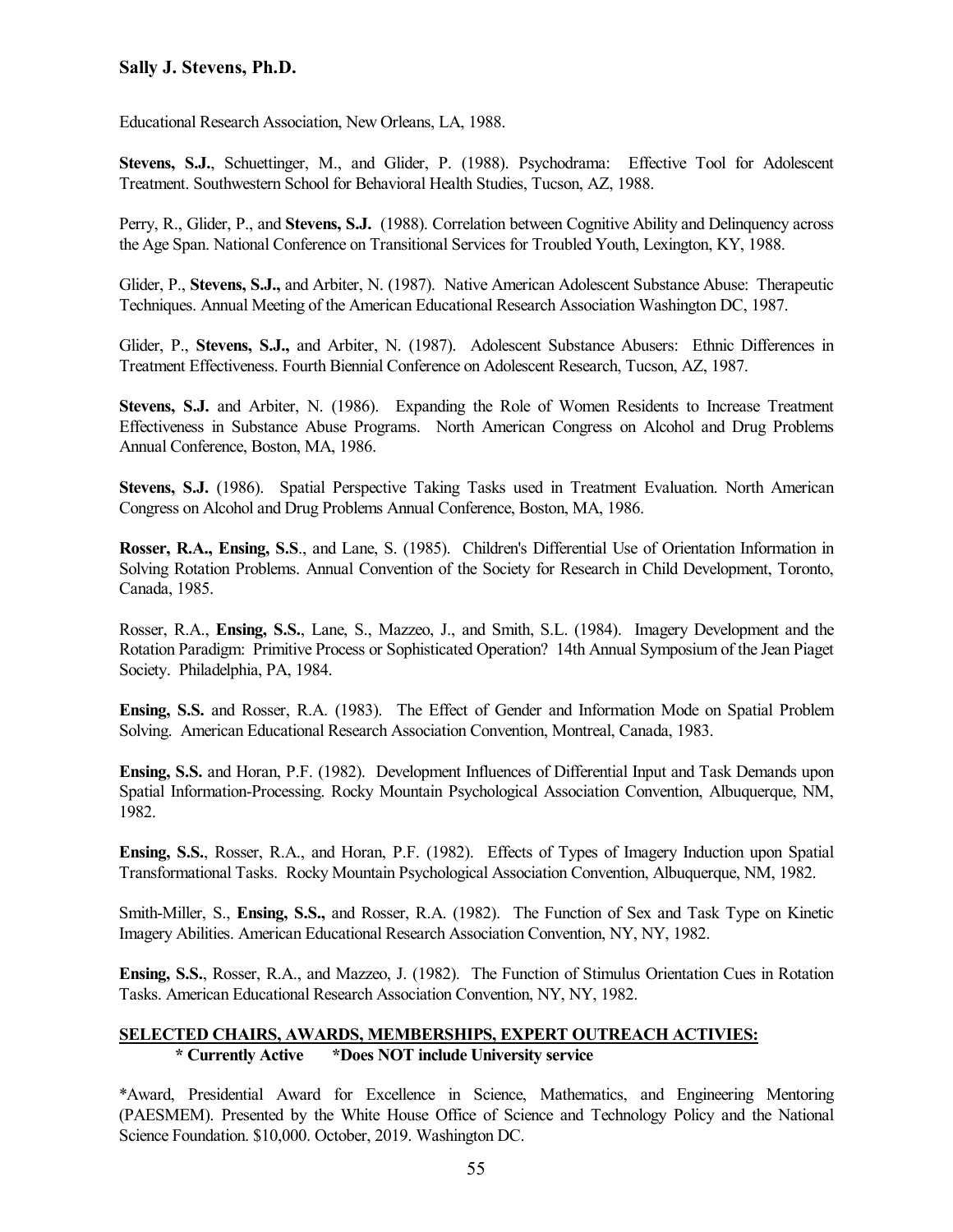\*Member, Planning Committee. International Women's and Children's Health and Gender Group Conference, August 2019 – July, 2020. Hollywood, FL, June 19, 2020. Changed to a virtual conference due to Covid 19.

\*Panel Co-chair. Innovative Approaches to Substance Misuse Treatment and Research. International Women's and Children's Health and Gender Group Conference, August 2019 – July, 2020. Hollywood, FL, June 19, 2020. Changed to a virtual conference due to Covid 19.

\*Reviewer, Poster Presentation Submission. Innovative Approaches to Substance Misuse Treatment and Research. International Women's and Children's Health and Gender Group Conference, August 2019 – July, 2020. Hollywood, FL, June 19, 2020. Changed to a virtual conference due to Covid 19.

Discussant Table Chair, How Research and Practice Address Intersectional Substance Use, Interpersonal Violence and HIV. International Women's and Children's Health and Gender Group Conference, June 14, 2019, San Antonio, TX.

Member, Planning Committee. International Women's and Children's Health and Gender Group Conference, August 2018 – July, 2019. San Antonio, TX, June 14, 2019.

Expert Panel Member, Youth and Young Adult Resource Bank for Practitioners, SAMHSA, May, 2018 – present.

Award, 2017 Diversity Leadership Award. Presented by the Women in Transportation Seminar – Tucson Chapter, December 14, 2017, Tucson, AZ.

Award, University of Arizona - Southwest Institute for Research on Women Travel Award, \$800. June, 2017, Tucson, AZ.

Award, Mary Bernard Aguirre Professorship, University of Arizona - Gender and Women's Studies, \$2,500. November, 2016, Tucson, AZ.

\*Expert Panel Member, Evaluation of SAMHSA Cooperative Agreements to Benefit Homeless Individuals: RTI International, November, 2016 – present.

Planning Committee, International Women's and Children's Health and Gender Group Conference, August  $2016 - July, 2017.$ 

Discussant Table Chair, LGBTQ and Substance Use: Factors Associated with Use and Recovery. International Women's and Children's Health and Gender Group Conference, June 16, 2017, Montreal Canada.

Expert Panel Member, The Causal Effect of Community-Based Treatment for Youth, Rand Corporation, June,  $2016$  – present.

Co-Chair, A Gender Lens to Addressing Adolescent Substance Use Disorders and Trauma with System Level Approach. SASATE Workshop. The College of Problems of Drug Dependence Annual Conference June 13, 2016 Palm Springs, CA.

Discussant Table Chair, Growing the Gender Field: Developing Scientific, Clinical, and Academic leaders. International Women's and Children's Health and Gender Group Conference, June 10, 2016 Palm Springs, CA.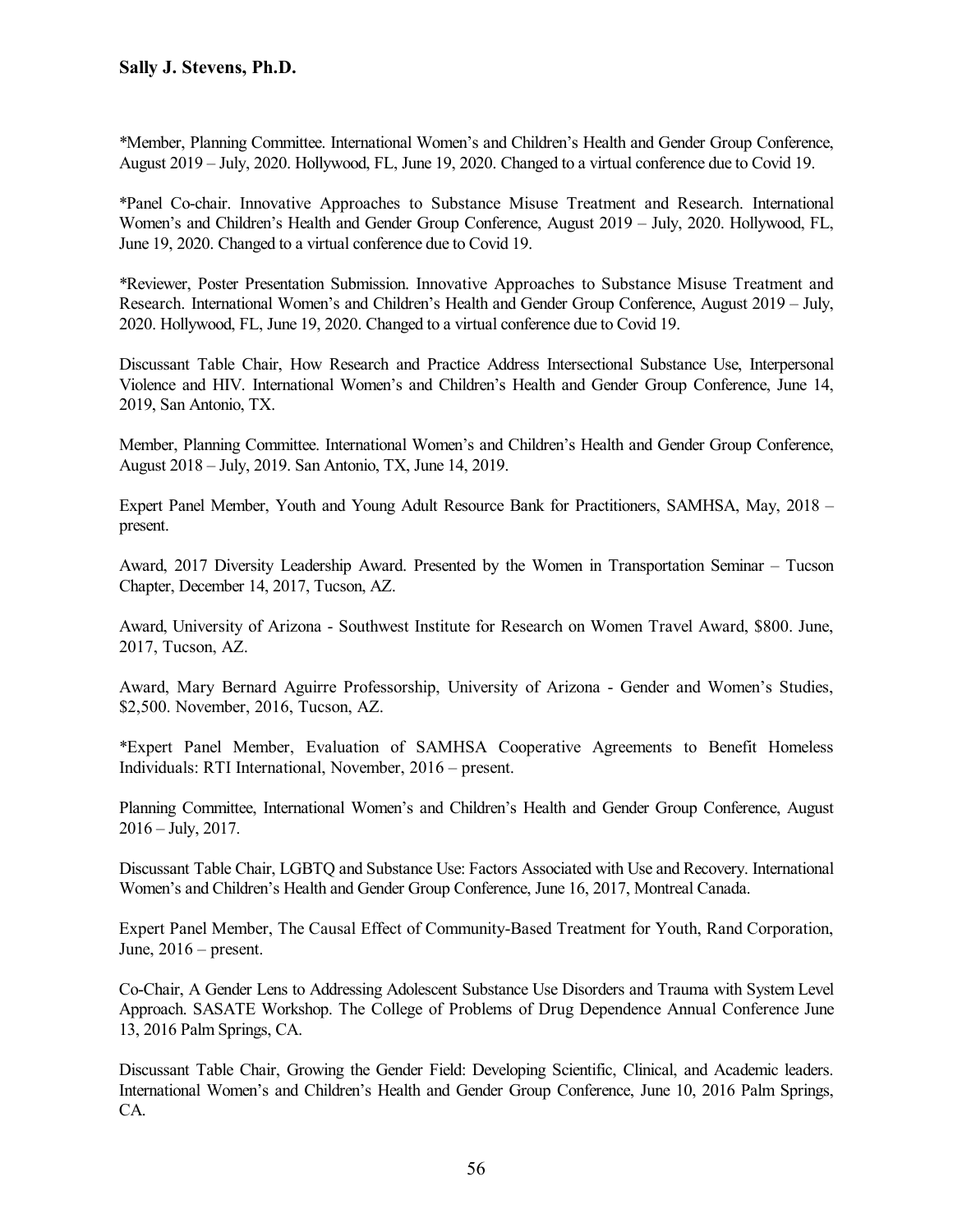Moderator, Common Global Themes on Stigmatization and Victimization of Women Substance Users through Culturally Relevant Lens. Panel at International Women's and Children's Health and Gender Group Conference, June 10, 2016 Palm Springs, CA.

Speaker, Juvenile Justice in the United States, KXCI Public Broadcasting Radio, April 10, 2016, Tucson, AZ.

Award, University of Arizona - Women's Studies Advisory Council Travel Award (through the Southwest Institute for Research on Women), November, 2015, Tucson, AZ.

Planning Committee, August, 2015 – July, 2016. International Women's and Children's Health and Gender Group Conference, June 10, 2016 Palm Springs, CA.

Planning Committee, October, 2014- July, 2015. The International Women's Investigator Group on Drug Abuse and HIV/AIDS – June, 2014 Conference, Phoenix, AZ.

Discussant, 2015, Young Women and Adolescents. The International Women's Investigator Group on Drug Abuse and HIV/AIDS – June, 2014 Conference, Phoenix, AZ.

Roundtable Discussant, 2014, Differences in Domestic Violence, Abuse & Harassment between LGBTQ and Heterosexual Women and Girls. The Women's Health Research: Sex and Gender Differences Symposium, Tucson, AZ., September 5, 2014.

Member, 2014 –2016. National Institute of Justice - Office of Juvenile Justice and Delinquency Prevention. Research Advisory Subcommittee.

Panel Chair, 2014. Adapting Programming for Diverse Groups of Youth when Integrating Sexual Health and Substance Abuse Interventions. Society for Research on Adolescents, Austin, TX, March 20-22, 2014.

Panel Chair, 2013. Unique and Diverse Populations Symposium, Addictions Health Services Research Conference, Portland, OR, October 23-25, 2013.

Award, 2013, Women's Studies Advisory Council Travel Award (through SIROW), Tucson, AZ.

Abstract Reviewer, September 2013. Society for Research on Adolescents Conference, March 2014.

Grant Reviewer, January 2013. National Science Foundation.

Radio Interview, August 22, 2013. Lovemaps for Middleschoolers. National Public Radio.

Outreach Showcase, January 28, 2013 U.A Bookstore.

Award, 2012. Local Hero Award. Tucson Weekly Newspaper, Tucson, AZ.

Award, 2012. Distinguished Outreach Professor Award. University of Arizona, Tucson, AZ.

Expert Outreach, 2012. Exhibit: 100 Years of Women's Contribution to Southern Arizona. Association of American University Women.

Member, 2012. Pima County Health Department Community Work Group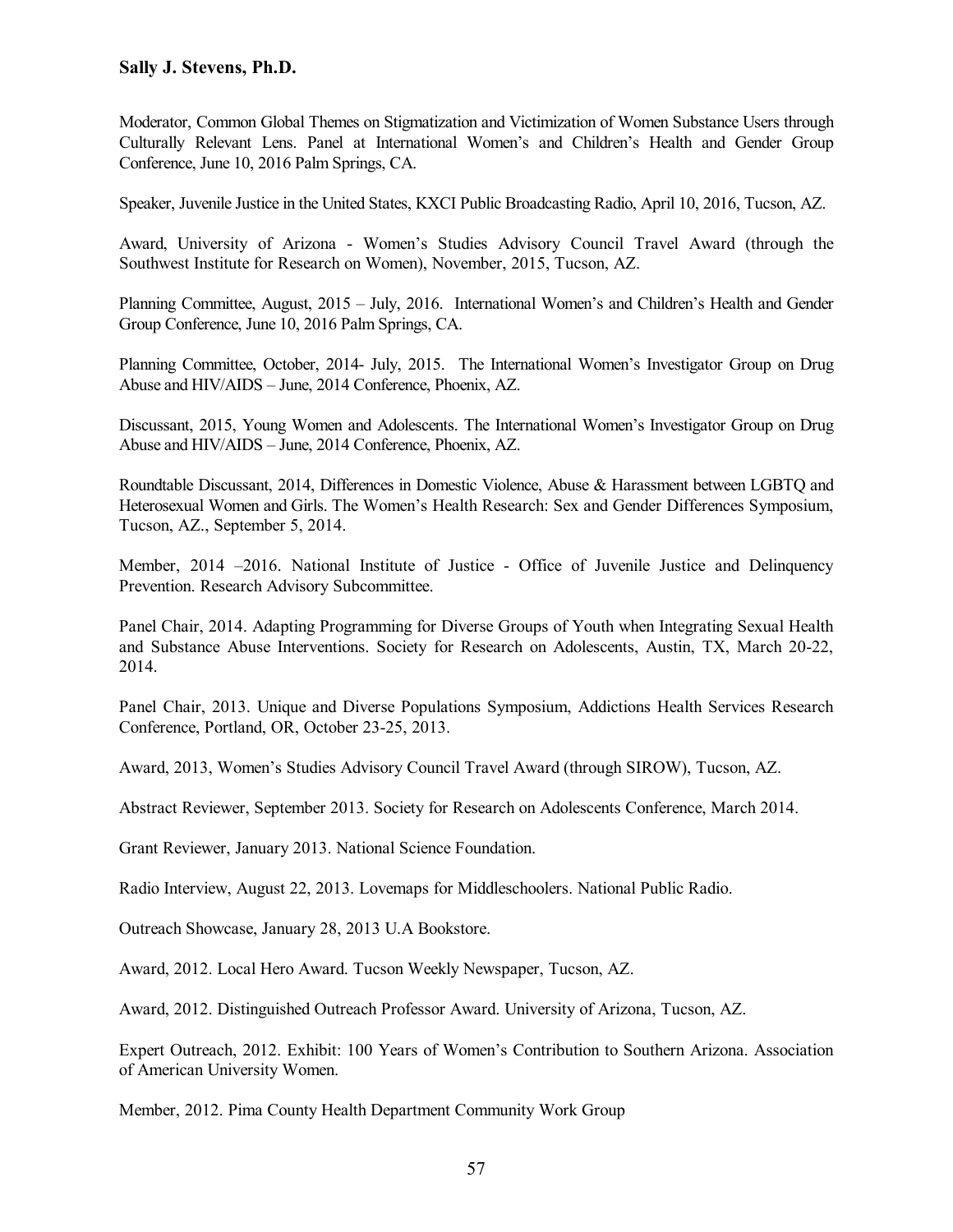Expert Outreach, 2012, Women's Lawyers Association.

Expert Outreach, 2012- 2013. Westat –Expert Panel: Assessing the Evidence of Substance Abuse Treatment.

Expert Outreach, 2010 – 2013, Arizona Department of Juvenile Corrections (gender programming, advising, and training on adjudicated adolescent females'care)

Expert Outreach/Consultant, 2002 – 2011. StrengthBuilding Mentoring Program Evaluation Elementary and Middle Schools (mentoring program for American Indian at-risk youth – evaluation)

Expert Outreach/Consultant, 2006- 2010. Southern Arizona AIDS Foundation - M-Shape (sexual health curriculum for gay men – evaluation)

Expert Outreach Fundraising, 2011. Alliance Fund, Tucson, AZ.

Expert Outreach Chair, Recovery Oriented System of Care Consortium for Women and Children, September 2011 to September, 2014. Tucson, AZ.

Expert Outreach Chair, Co-chair, and Member, 1998 - 2012 - Native American Workgroup, National Institute on Drug Abuse.

Grant Reviewer, 2011. NIH – National Institute on Drug Abuse.

Expert Outreach Member, 2007-current. Arizona Public Health Association – Maternal and Child Health Subcommittee

\*Member, 2010-current. Motherhood Initiative.

Member, 2011-2012. Conference Planning Committee - Joint Meeting on Adolescent Treatment Effectiveness, April 10-12, 2012, Washington D.C.

Member, 2011-2012. Conference Sponsor Committee - Joint Meeting on Adolescent Treatment Effectiveness Conference, April 10-12, 2012, Washington D.C.

Abstract Reviewer, 2011. Joint Meeting on Adolescent Treatment Effectiveness Conference, April 10-12, 2012, Washington D.C.

Consultant, 2009-2010. Youth Evaluation and Treatment Center (adolescent substance abuse treatment outcomes)

Expert Outreach, Member, 2009-2012. Minority AIDS Initiative Steering Committee

Member, Elizabeth Lapovsky Kennedy Endowment Fundraising Committee, 2011-2012

\*Member, Women's Studies Advisory Council, 2004- present

Expert Outreach Member, 2009 – 2016. International Scientific Advisory Board: Southwest Interdisciplinary Research Center – An Exploratory Center of Excellence on Health Disparities, Arizona State University.

Expert Outreach, 2007-2010. Juvenile Public Defender Satisfaction Evaluation (juvenile offender/family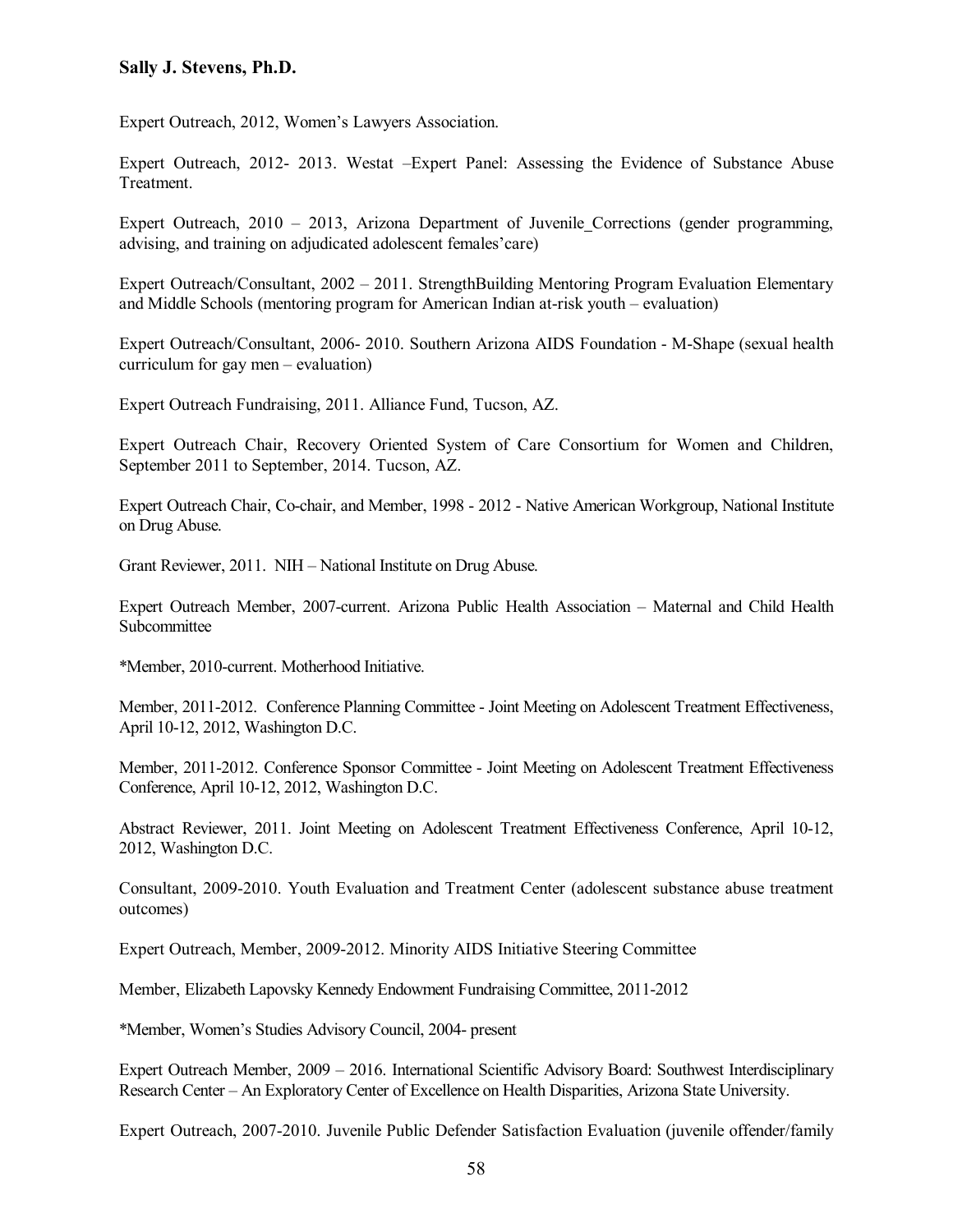satisfaction with the legal representation provided by their public defender).

Member, 2010. Conference Planning Committee - Joint Meeting on Adolescent Treatment Effectiveness, December 14-16, 2010. Baltimore, MD.

Member, 2010. Conference Sponsor Committee - Joint Meeting on Adolescent Treatment Effectiveness Conference, December 14-16, 2010. Baltimore, MD.

Abstract Reviewer, 2010. Joint Meeting on Adolescent Treatment Effectiveness, December 14-16, 2010. Baltimore, MD.

\*Member, 2009-present. Co-occurring and Homeless Activities Branch National Evaluation Committee

Expert Outreach Chair, 2009 - 2011. Recovery Oriented System of Care Consortium, University of Arizona.

Consultant, 2005-2008. Aztech Middle College Evaluation (non-traditional education for high-school students bridging to college with focus on business – evaluation)

Award, 2008. Hero in Women's Mental Health Research, University of Arizona, Department of Psychiatry.

Discussant, 2008. Lessons Learned, Current Practices, and Future Directions: Expanding Adolescent Treatment through the Provision of HIV and STI Education and Testing Services. Panel Presentation for the Joint Meeting on Adolescent Treatment Effectiveness, March 25-27, 2008. Washington D.C

Conference Chair (including Program Planning Committee, Sponsor Committee, Abstract Review Committee, Awards Committee) 2008. Joint Meeting on Adolescent Treatment Effectiveness Conference, March 25-27, 2008. Washington D.C.

\*Member, 2007- present. In –Women's International Investigator Group on Drug Abuse and HIV/AIDS

Panel Organizer and Chair, 2007. Adolescent Therapeutic Communities: Basic Elements and Modifications. Joint Meeting on Adolescent Treatment Evaluation (JMATE) Conference

Award Nomination, 2007. Significant contribution to adolescent substance abuse treatment evaluation, Joint Meeting on Adolescent Treatment Effectiveness

Abstract Reviewer, 2007. Joint Meeting on Adolescent Treatment Evaluation (JMATE)

Consultant, 2005-2008. Providence Service Corporation. Rural Oklahoma Services Evaluation (child and adult client behavior change and satisfaction with services - evaluation)

Consultant, 2005-2009. Seven Challenges Evaluation (adolescent treatment brief outcomes – evaluation)

Award Nomination, 2006. Significant contribution to adolescent substance abuse treatment evaluation, Joint Meeting on Adolescent Treatment Effectiveness

Abstract Reviewer, 2006. Joint Meeting on Adolescent Treatment Evaluation (JMATE) Conference

Panel Organizer and Chair, 2006. Gender Differences: The Intersection of Social Norms, Substance Use, and Sexual Risk Taking Behavior among At-Risk Latino(a) Adolescents. Hawaii International Conference on the Social Sciences, Honolulu, HI.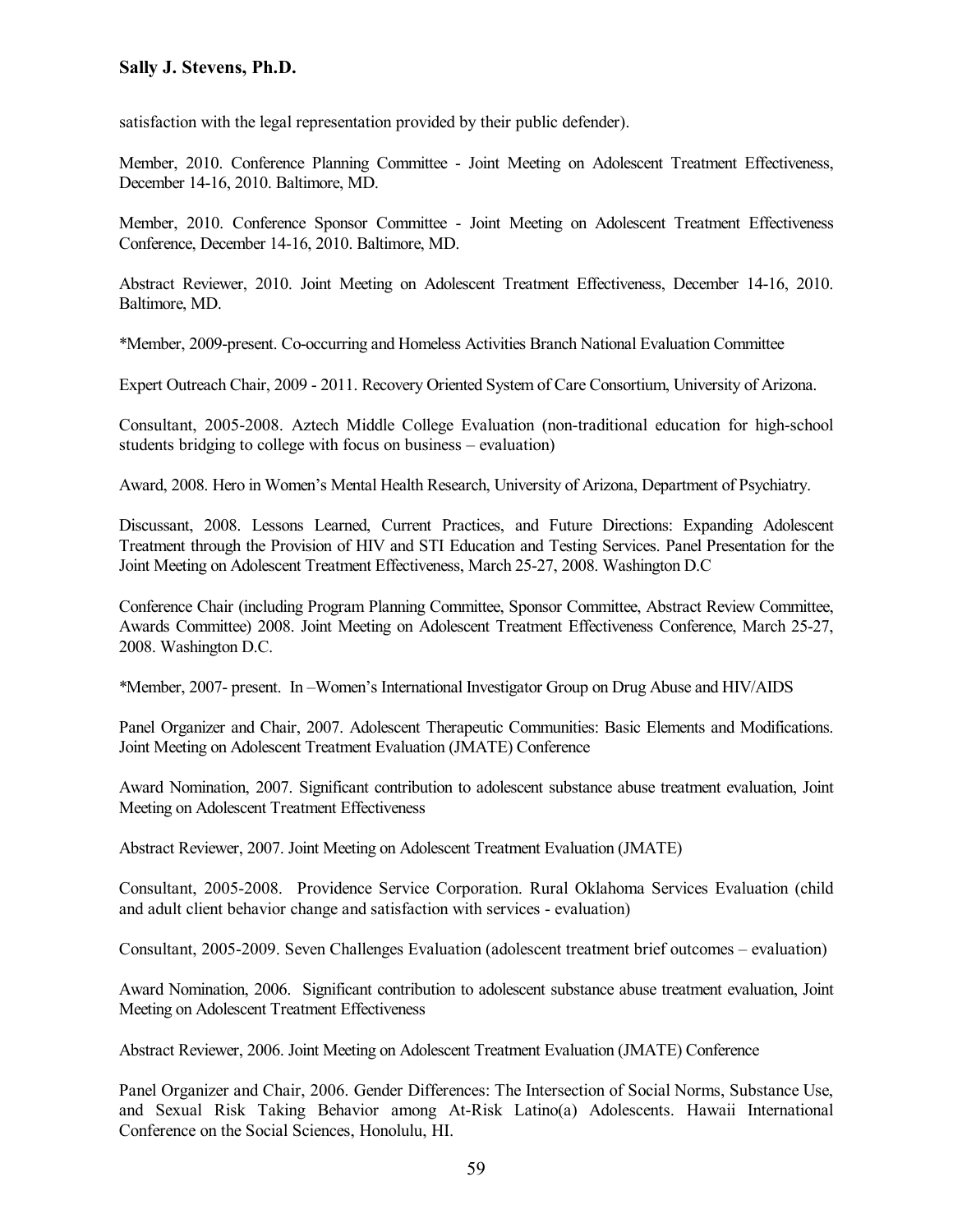Panel Organizer and Chair, 2006. HIV and STD Curriculum and Disease testing for Adolescent Substance Users. Joint Meeting On Adolescent Treatment Effectiveness Conference. Washington D.C.

Reviewer, 2005 – 2016. National Registry of Effective Programs and Practices (NREPP).

Award Nomination, 2005. Significant contribution to adolescent substance abuse treatment evaluation, Joint Meeting on Treatment Effectiveness

Expert Outreach Trainer, 2005. Evidenced Based Programs at SAAF

Expert Outreach Chair, 2003-2005. Human Subjects Committee for NDN (Indians) for Wellness

Expert Outreach Host, 2005. Eight international visitors from Africa

Expert Outreach Host, 2005. Ten international visitors from Indonesia

Member, 2003-2005. Data Safety and Monitoring board – Oregon State Health Department

Member, 2003-2007. Data Safety and Monitoring Board – National Development and Research Institutes

Abstract Reviewer, 2005. Joint Meeting on Adolescent Treatment Evaluation (JMATE) Conference

Award Nomination, 2005. Women on the Move, YWCA, Tucson, AZ.

Award Nomination, 2005. National HIV/AIDS Partnership Red Ribbon Leadership Award, New York.

Award, 2005. The Vision Award. Commission on the Status of Women, University of Arizona, Tucson, AZ.

Member, 2005. Academic Performance Review, Department of Obstetrics and Gynecology, University of Arizona,

Member, 2003. Center for Substance Abuse Treatment - Substance Abuse Systems of Care

Member, Advisory Board, 2003-2008. Rand Corporation; Drug Policy Research Center. Case-Mix Adjustment for Adolescent Treatment Evaluation.

Member, Standing Review Committee. 2001-2005. National Institute on Alcohol Abuse and Alcoholism.

Expert Outreach Member, Steering Committee, 2001. Adolescent Summit, Center for Substance Abuse Treatment and the Robert Wood Johnson Foundation.

Discussant, 2001. The Effectiveness of Outpatient Treatment of Adolescent Substance Abuse. American Psychological Association, San Francisco, CA., August 24-28, 2001.

Award, Everyday Hero, 2001.Women's Foundation of Southern Arizona, Tucson, AZ.

Facilitator, 2001. Center for Substance Abuse Treatment. Substance Abuse Treatment for Adults in the Criminal Justice System, Treatment Improvement Protocol (TIP) Series, Washington, DC.